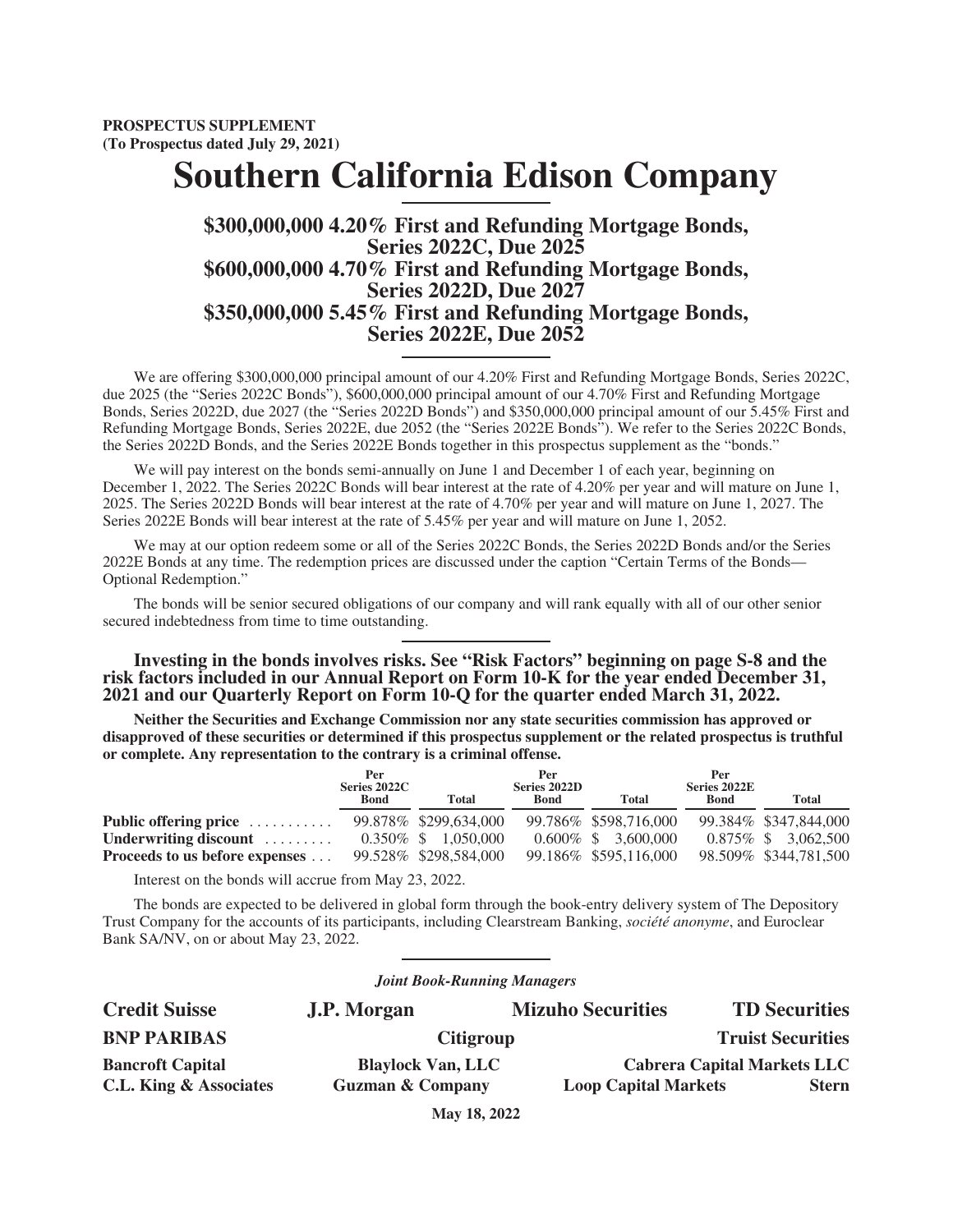**We are responsible for the information contained and incorporated by reference in this prospectus supplement and the accompanying prospectus and in any related free writing prospectus that we prepare or authorize. We have not, and the underwriters have not, authorized anyone to provide you with any other information, and neither we nor the underwriters take any responsibility for any other information that others may provide you. Neither we nor the underwriters are making an offer to sell the bonds in any jurisdiction where the offer or sale is not permitted. You should assume that the information appearing in this prospectus supplement, the accompanying prospectus, any such free writing prospectus and the documents incorporated by reference herein and therein is accurate only as of their respective dates. Our business, financial condition, results of operations and prospects may have changed since those dates.**

# **TABLE OF CONTENTS**

# **Prospectus Supplement**

**Page**

#### **Prospectus**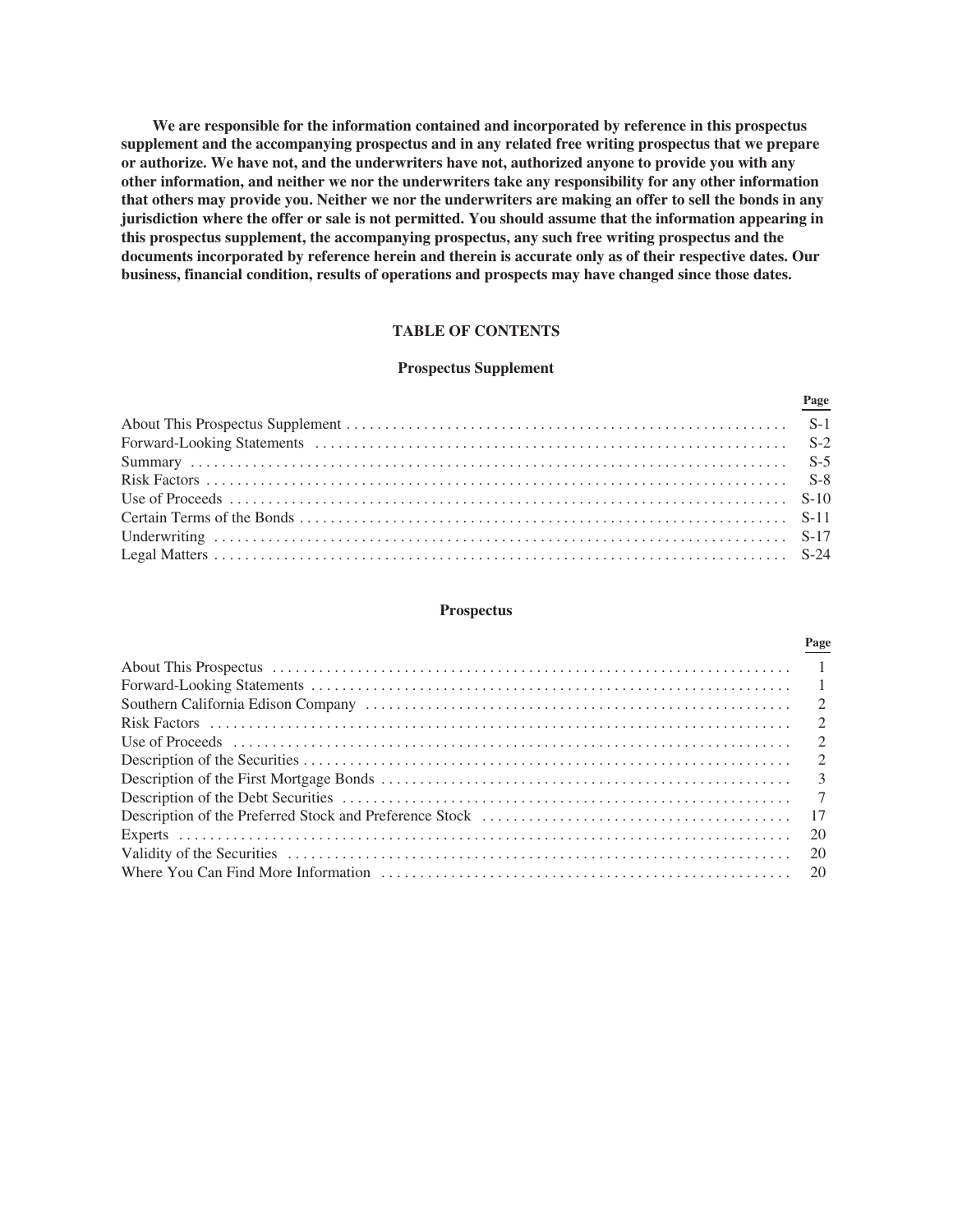# **ABOUT THIS PROSPECTUS SUPPLEMENT**

<span id="page-2-0"></span>This document is in two parts. The first part is this prospectus supplement, which describes the specific terms of the bonds we are offering and certain other matters about us and our financial condition. The second part, the base prospectus, provides general information about the first mortgage bonds and other securities that we may offer from time to time, some of which may not apply to the bonds we are offering hereby. Generally, when we refer to the prospectus, we are referring to both parts of this document combined. If the description of the bonds varies between this prospectus supplement and the accompanying base prospectus, you should rely on the information in this prospectus supplement.

References in this prospectus to "Southern California Edison," "we," "us," and "our" mean Southern California Edison Company, a California corporation. In this prospectus, we refer to our Series 2022C Bonds, Series 2022D Bonds and Series 2022E Bonds, which are offered hereby, collectively as the "bonds." We refer to all of our outstanding First and Refunding Mortgage Bonds as our "first mortgage bonds."

#### **PRIIPs Regulation/Prohibition of Sales to EEA Retail Investors**

The bonds are not intended to be offered, sold or otherwise made available to and should not be offered, sold or otherwise made available to any retail investor in the European Economic Area ("EEA"). For these purposes, a retail investor means a person who is one (or more) of: (i) a retail client as defined in point (11) of Article 4(1) of Directive 2014/65/EU (as amended, "MiFID II"); or (ii) a customer within the meaning of Directive (EU) 2016/97 (the "Insurance Distribution Directive"), where that customer would not qualify as a professional client as defined in point (10) of Article 4(1) of MiFID II; or (iii) not a qualified investor as defined in Regulation (EU) 2017/1129 (the "Prospectus Regulation"). For the purposes of this provision, the expression "an offer" includes the communication in any form and by any means of sufficient information on the terms of the offer and the bonds to be offered so as to enable an investor to decide to purchase or subscribe for the bonds. Consequently, no key information document required by Regulation (EU) No 1286/2014 (as amended, the "PRIIPs Regulation") for offering or selling the bonds or otherwise making them available to retail investors in the EEA has been prepared and therefore offering or selling the bonds or otherwise making them available to any retail investor in the EEA may be unlawful under the PRIIPs Regulation.

#### **PRIIPs Regulation/Prohibition of Sales to UK Retail Investors**

The bonds are not intended to be offered, sold or otherwise made available to and should not be offered, sold or otherwise made available to any retail investor in the United Kingdom ("UK"). For these purposes, a retail investor means a person who is one (or more) of: (i) a retail client, as defined in point (8) of Article 2 of Regulation (EU) No 2017/565 as it forms part of UK domestic law by virtue of the European Union (Withdrawal) Act 2018 ("EUWA"); or (ii) a customer within the meaning of the provisions of the Financial Services and Markets Act 2000 ("FSMA") and any rules or regulations made under the FSMA to implement Directive (EU) 2016/97, where that customer would not qualify as a professional client, as defined in point (8) of Article 2(1) of Regulation (EU) No 600/2014 as it forms part of UK domestic law by virtue of the EUWA (the "UK PRIIPs Regulation"); or (iii) not a qualified investor as defined in Article 2 of Regulation (EU) 2017/1129 as it forms part of UK domestic law by virtue of the EUWA. For the purpose of this provision, the expression "an offer" includes the communication in any form and by any means of sufficient information on the terms of the offer and the bonds to be offered so as to enable an investor to decide to purchase or subscribe for the bonds. Consequently, no key information document required by Regulation (EU) No 1286/2014 as it forms part of UK domestic law by virtue of the UK PRIIPs Regulation for offering or selling the bonds or otherwise making them available to retail investors in the UK has been prepared and therefore offering or selling the bonds or otherwise making them available to any retail investor in the UK may be unlawful under the UK PRIIPs Regulation.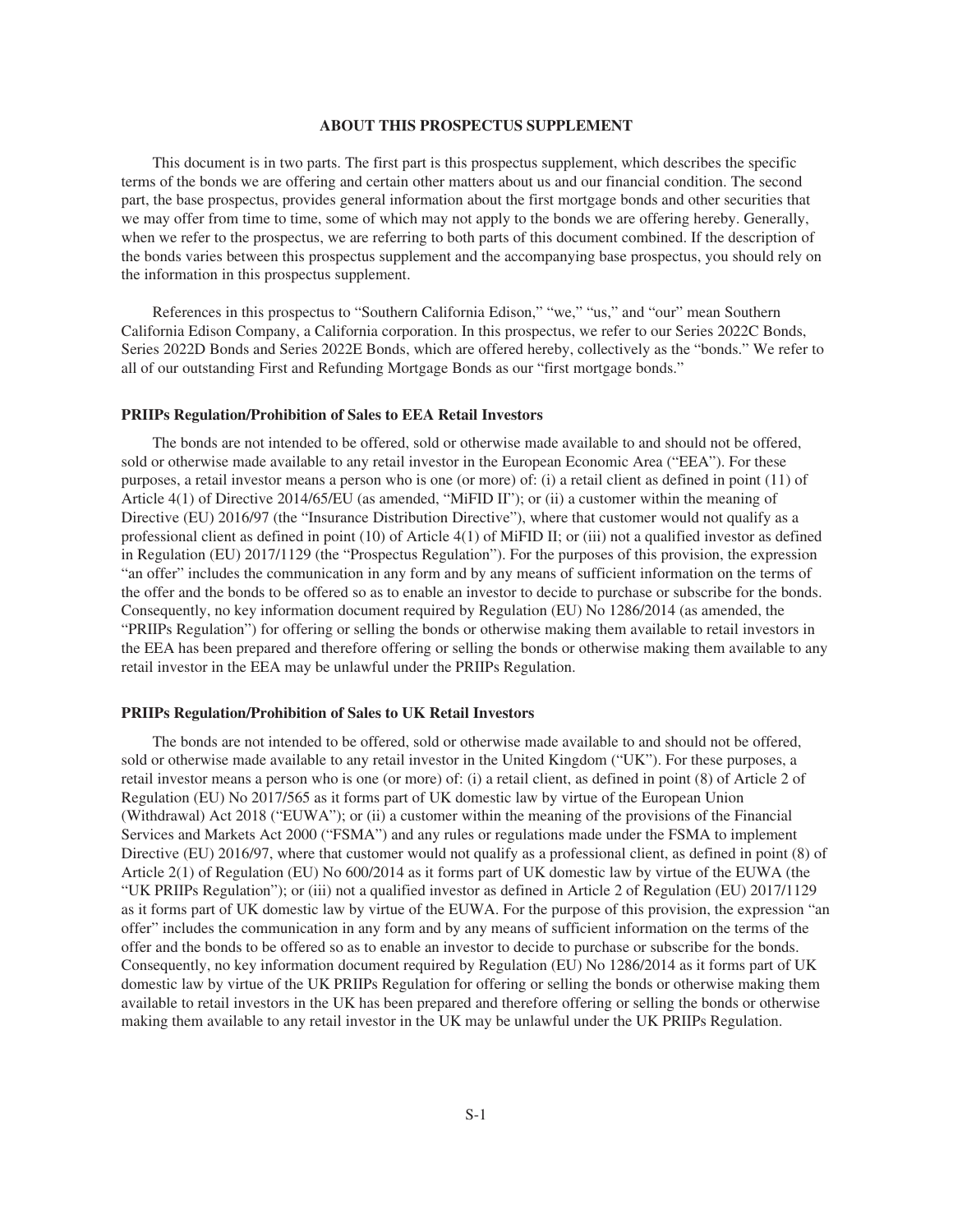# **FORWARD-LOOKING STATEMENTS**

<span id="page-3-0"></span>This prospectus and the documents they incorporate by reference contain "forward-looking statements" within the meaning of the Private Securities Litigation Reform Act of 1995. Forward-looking statements reflect our current expectations and projections about future events based on our knowledge of present facts and circumstances and assumptions about future events and include any statement that does not directly relate to a historical or current fact. In this prospectus and elsewhere, the words "expects," "believes," "anticipates," "estimates," "projects," "intends," "plans," "probable," "may," "will," "could," "would," "should," and variations of such words and similar expressions, or discussions of strategy or of plans, are intended to identify forward-looking statements. Such statements necessarily involve risks and uncertainties that could cause actual results to differ materially from those anticipated. Some of the risks, uncertainties and other important factors that could cause results to differ from those currently expected, or that otherwise could impact us, include, but are not limited to:

- our ability to recover costs through regulated rates, including uninsured wildfire-related and debris flow-related costs, costs incurred to mitigate the risk of utility equipment causing future wildfires, costs incurred to implement our new customer service system and costs incurred as a result of the COVID-19 pandemic, and increased labor and materials costs due to supply chain constraints and inflation;
- our ability to implement our Wildfire Mitigation Plan and capital program;
- risks of regulatory or legislative restrictions that would limit our ability to implement our Public Safety Power Shutoff Program ("PSPS") when conditions warrant or would otherwise limit our operational PSPS practices;
- risks associated with implementing PSPS, including regulatory fines and penalties, claims for damages and reputational harm;
- our ability to maintain a valid safety certification;
- our ability to obtain sufficient insurance at a reasonable cost, including insurance relating to our nuclear facilities and wildfire-related claims, and to recover the costs of such insurance or, in the event liabilities exceed insured amounts, the ability to recover uninsured losses from customers or other parties;
- extreme weather-related incidents (including events caused, or exacerbated, by climate change, such as wildfires, debris flows, droughts, high wind events and extreme heat events) and other natural disasters (such as earthquakes), which could cause, among other things, public safety issues, property damage, operational issues (such as rotating outages and issues due to damaged infrastructure), PSPS activations and unanticipated costs;
- risks that California Assembly Bill 1054 ("AB 1054") does not effectively mitigate the significant exposure faced by California investor-owned utilities related to liability for damages arising from catastrophic wildfires where utility facilities are alleged to be a substantial cause, including the longevity of the Wildfire Insurance Fund, and the California Public Utilities Commission ("CPUC") interpretation of and actions under AB 1054, including its interpretation of the prudency standard established under AB 1054;
- decisions and other actions by the CPUC, the Federal Energy Regulatory Commission, the Nuclear Regulatory Commission and other governmental authorities, including decisions and actions related to nationwide or statewide crisis, determinations of authorized rates of return or return on equity, the recoverability of wildfire-related and debris flow-related costs, issuance of our wildfire safety certification, wildfire mitigation efforts, approval and implementation of electrification programs, and delays in executive, regulatory and legislative actions;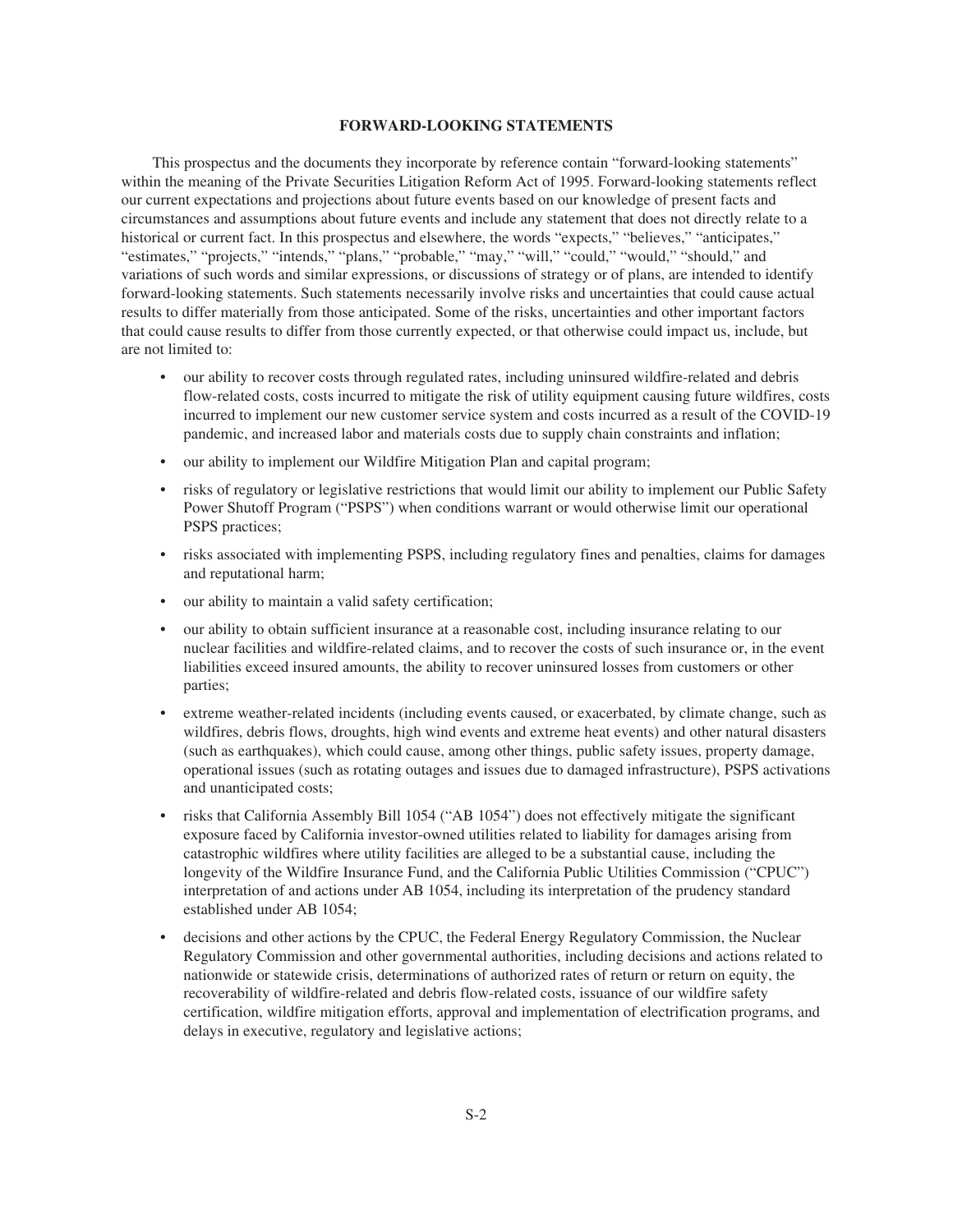- cost and availability of labor, equipment and materials, including as a result of supply chain constraints;
- our ability to borrow funds and access bank and capital markets on reasonable terms;
- risks associated with the decommissioning of San Onofre Nuclear Generating Station, including those related to worker and public safety, public opposition, permitting, governmental approvals, on-site storage of spent nuclear fuel, delays, contractual disputes, and cost overruns;
- pandemics, such as COVID-19, and other events that cause regional, statewide, national or global disruption, which could impact, among other things, our business, operations, cash flows, liquidity and/ or financial results and cause us to incur unanticipated costs;
- physical security of our critical assets and personnel and the cybersecurity of our critical information technology systems for grid control, and business, employee and customer data;
- risks associated with cost allocation, resulting in higher rates for utility bundled service customers because of possible customer bypass or departure for other electricity providers such as Community Choice Aggregators, which are cities, counties, and certain other public agencies with the authority to generate and/or purchase electricity for their local residents and businesses, and electric service providers;
- risks inherent in our capital investment program, including those related to project site identification, public opposition, environmental mitigation, construction, permitting, changes in the California Independent System Operator ("CAISO") transmission plans, and governmental approvals;
- risks associated with the operation of electrical facilities, including worker and public safety issues, the risk of utility assets causing or contributing to wildfires, failure, availability, efficiency, and output of equipment and facilities, and availability and cost of spare parts;
- actions by credit rating agencies to downgrade our credit ratings or to place those ratings on negative watch or negative outlook;
- changes in tax laws and regulations, at both the state and federal levels, or changes in the application of those laws, that could affect recorded deferred tax assets and liabilities and effective tax rate;
- changes in future taxable income, or changes in tax law, that would limit our realization of expected net operating loss and tax credit carryover benefits prior to expiration;
- changes in the fair value of investments and other assets;
- changes in interest rates and rates of inflation, including escalation rates (which may be adjusted by public utility regulators);
- governmental, statutory, regulatory or administrative changes or initiatives affecting the electricity industry, including the market structure rules applicable to each market adopted by the North American Electric Reliability Corporation, CAISO, Western Electricity Council, and similar regulatory bodies in adjoining regions, and changes in the United States' and California's environmental priorities that lessen the importance the state places on greenhouse gas reduction;
- availability and creditworthiness of counterparties and the resulting effects on liquidity in the power and fuel markets and/or the ability of counterparties to pay amounts owed in excess of collateral provided in support of their obligations;
- changes in interest rates and rates of inflation, including escalation rates (which may be adjusted by public utility regulators);
- governmental, statutory, regulatory or administrative changes or initiatives affecting the electricity industry, including the market structure rules applicable to each market adopted by the North American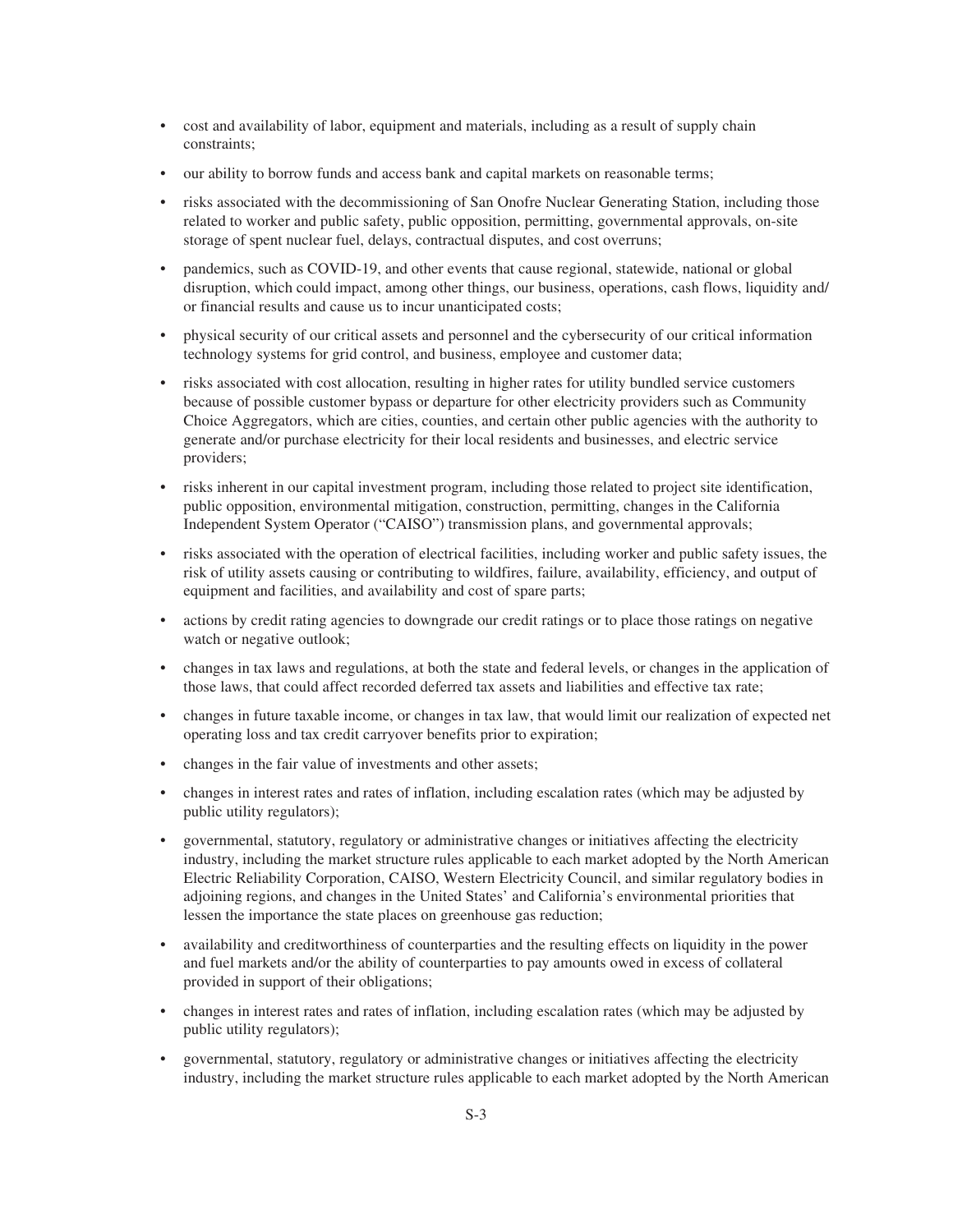Electric Reliability Corporation, and similar regulatory bodies in adjoining regions, and changes in California's environmental priorities that lessen the importance the state places on greenhouse gas reduction;

- availability and creditworthiness of counterparties and the resulting effects on liquidity in the power and fuel markets and/or the ability of counterparties to pay amounts owed in excess of collateral provided in support of their obligations;
- cost and availability of labor, equipment and materials;
- potential for penalties or disallowance for non-compliance with applicable laws and regulations; and
- cost of fuel for generating facilities and related transportation, which could be impacted by, among other things, disruption of natural gas storage facilities, to the extent not recovered through regulated rate cost escalation provisions or balancing accounts.

Additional information about risks and uncertainties that could cause results to differ from those currently expected or that otherwise could impact us, including more detail about the factors described above, is included in our Annual Report on Form 10-K for the year ended December 31, 2021, our Quarterly Reports on Form 10-Q, and our Current Reports on Form 8-K filed subsequent to that date. Forward-looking statements speak only as of the date they are made and we are not obligated to publicly update or revise forward-looking statements.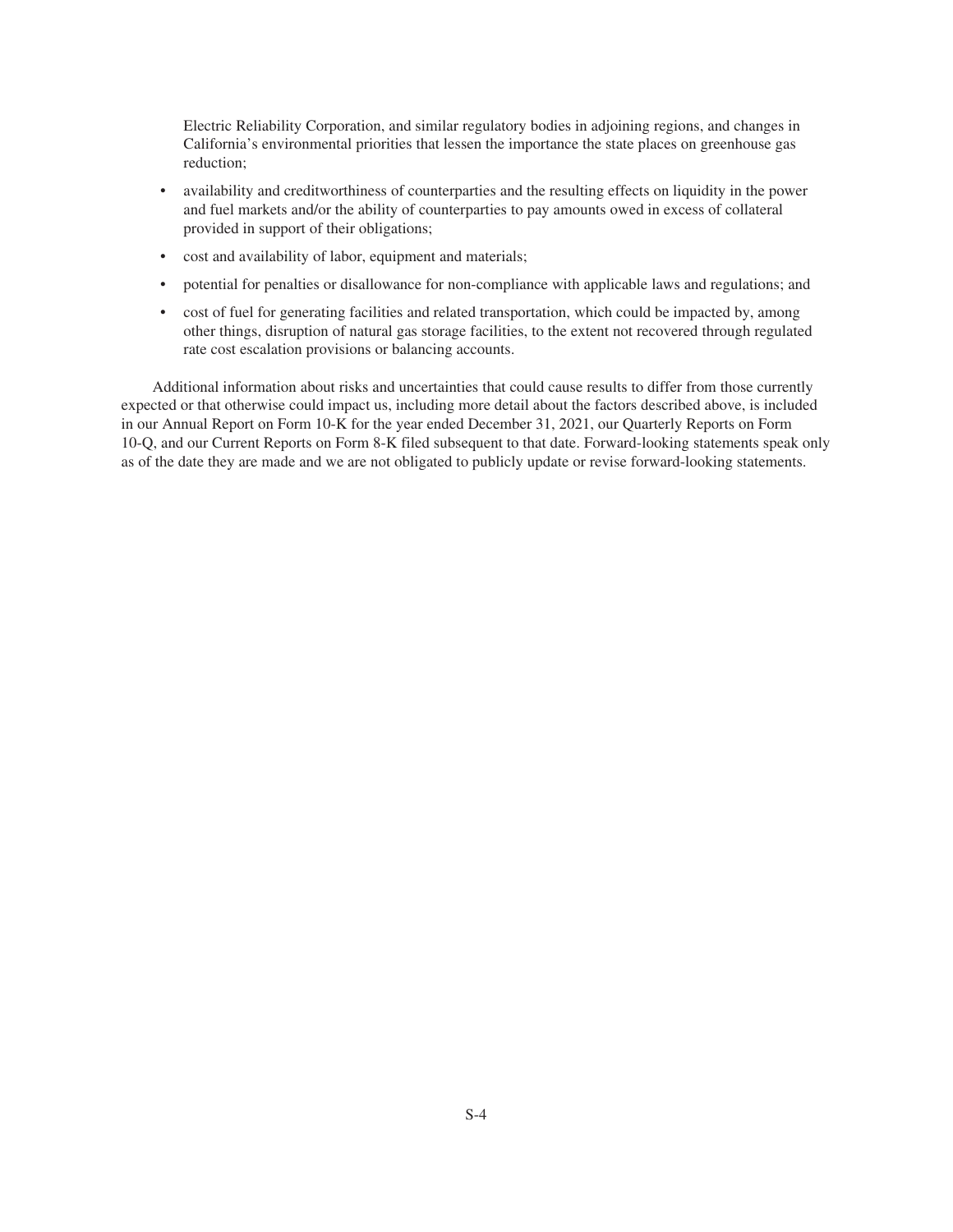# **SUMMARY**

<span id="page-6-0"></span>*The following summary is qualified in its entirety by and should be read together with the more detailed information and audited financial statements, including the related bonds, contained or incorporated by reference in this prospectus supplement and the accompanying base prospectus.*

# **Southern California Edison Company**

Southern California Edison is an investor-owned public utility primarily engaged in the business of supplying and delivering electricity to an approximately 50,000 square mile area of southern California, excluding the City of Los Angeles and certain other cities. We own and operate transmission, distribution and generation facilities for the purpose of serving our customers' electricity needs. In addition to power provided from our own generating resources, we procure power from a variety of sources including other utilities and merchant and other non-utility generators. Based in Rosemead, California, Southern California Edison was incorporated in California in 1909.

Southern California Edison is a subsidiary of Edison International. The mailing address and telephone number of our principal executive offices are P.O. Box 800, Rosemead, CA 91770 and (626) 302-1212.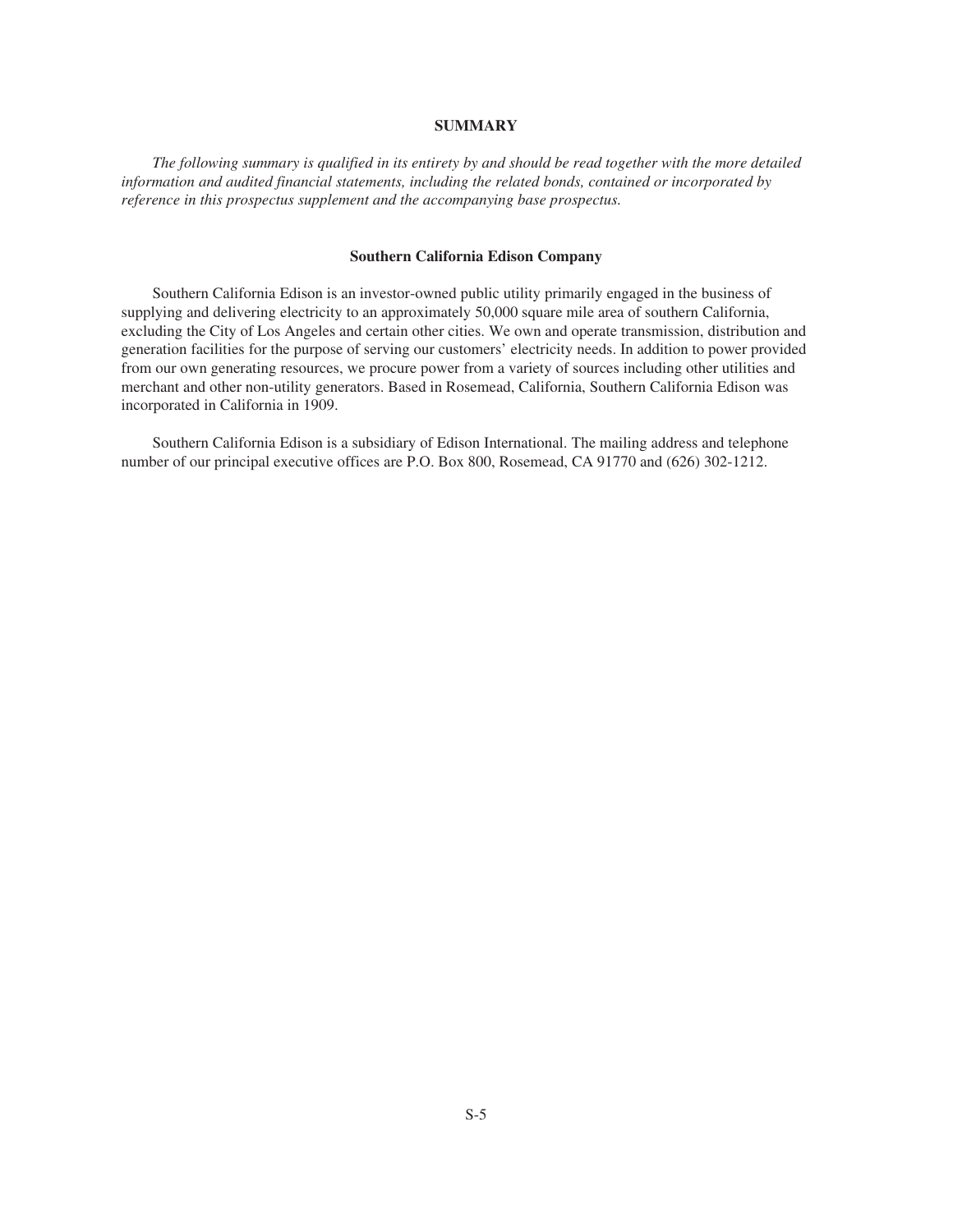# **The Offering**

|                        | Southern California Edison Company, a California corporation                                                                                                                                                                                                                                                                                                                                                                                                                                                                                                                                                                                                                                                                                                                                                                                                                                                                                                                            |
|------------------------|-----------------------------------------------------------------------------------------------------------------------------------------------------------------------------------------------------------------------------------------------------------------------------------------------------------------------------------------------------------------------------------------------------------------------------------------------------------------------------------------------------------------------------------------------------------------------------------------------------------------------------------------------------------------------------------------------------------------------------------------------------------------------------------------------------------------------------------------------------------------------------------------------------------------------------------------------------------------------------------------|
| Bonds Offered          | \$300,000,000 4.20% First and Refunding Mortgage Bonds, Series<br>2022C, due 2025                                                                                                                                                                                                                                                                                                                                                                                                                                                                                                                                                                                                                                                                                                                                                                                                                                                                                                       |
|                        | \$600,000,000 4.70% First and Refunding Mortgage Bonds, Series<br>2022D, due 2027                                                                                                                                                                                                                                                                                                                                                                                                                                                                                                                                                                                                                                                                                                                                                                                                                                                                                                       |
|                        | \$350,000,000 5.45% First and Refunding Mortgage Bonds, Series<br>2022E, due 2052                                                                                                                                                                                                                                                                                                                                                                                                                                                                                                                                                                                                                                                                                                                                                                                                                                                                                                       |
| Use of Proceeds        | We intend to use the net proceeds from the offering of the bonds to<br>fund the payment of wildfire claims above the amount of expected<br>insurance proceeds. We also intend to use the net proceeds from the<br>offering of the bonds to repay commercial paper borrowings that were<br>used to fund the payment of such wildfire claims. The current<br>weighted average interest rate of our commercial paper borrowings is<br>approximately 1.09%. See "Use of Proceeds."                                                                                                                                                                                                                                                                                                                                                                                                                                                                                                          |
| Interest Payment Dates | June 1 and December 1 of each year, beginning on December 1, 2022                                                                                                                                                                                                                                                                                                                                                                                                                                                                                                                                                                                                                                                                                                                                                                                                                                                                                                                       |
| Maturity               | Series 2022C Bonds: June 1, 2025                                                                                                                                                                                                                                                                                                                                                                                                                                                                                                                                                                                                                                                                                                                                                                                                                                                                                                                                                        |
|                        | Series 2022D Bonds: June 1, 2027                                                                                                                                                                                                                                                                                                                                                                                                                                                                                                                                                                                                                                                                                                                                                                                                                                                                                                                                                        |
|                        | Series 2022E Bonds: June 1, 2052                                                                                                                                                                                                                                                                                                                                                                                                                                                                                                                                                                                                                                                                                                                                                                                                                                                                                                                                                        |
|                        | 4.20% per annum for the Series 2022C Bonds                                                                                                                                                                                                                                                                                                                                                                                                                                                                                                                                                                                                                                                                                                                                                                                                                                                                                                                                              |
|                        | 4.70% per annum for the Series 2022D Bonds                                                                                                                                                                                                                                                                                                                                                                                                                                                                                                                                                                                                                                                                                                                                                                                                                                                                                                                                              |
|                        | 5.45% per annum for the Series 2022E Bonds                                                                                                                                                                                                                                                                                                                                                                                                                                                                                                                                                                                                                                                                                                                                                                                                                                                                                                                                              |
|                        | Interest on the bonds will accrue from May 23, 2022 and will be<br>payable semi-annually on each applicable interest payment date,<br>beginning on December 1, 2022.                                                                                                                                                                                                                                                                                                                                                                                                                                                                                                                                                                                                                                                                                                                                                                                                                    |
| Further Issues         | We may, without the consent of the holders of the bonds, issue<br>additional first mortgage bonds in the future, including additional<br>bonds. The bonds offered by this prospectus supplement and any<br>additional first mortgage bonds would rank equally and ratably under<br>the first mortgage bond indenture. No additional first mortgage bonds<br>may be issued if any event of default has occurred with respect to the<br>bonds. Additional first mortgage bonds may not be issued unless net<br>earnings for twelve months shall have been at least two and one-half<br>times our total annual first mortgage bond interest charge and other<br>conditions are met. As of March 31, 2022, we could issue<br>approximately \$17.05 billion of additional first mortgage bonds. See<br>"Certain Terms of the Bonds—Further Issues" below in this<br>prospectus supplement and "Description of the First Mortgage<br>Bonds—Issue of Additional Bonds" in the base prospectus. |
| Optional Redemption    | At any time prior to maturity in the case of the Series 2022C Bonds,<br>or at any time prior to May 1, 2027 in the case of the Series 2022D<br>Bonds, or at any time prior to December 1, 2051 in the case of the<br>Series 2022E Bonds, we may at our option redeem the Series 2022C<br>Bonds, the Series 2022D Bonds, and/or the Series 2022E Bonds, as<br>applicable, in whole or in part, at the applicable "make whole"<br>redemption price described under "Certain Terms of the Bonds-<br>Optional Redemption."                                                                                                                                                                                                                                                                                                                                                                                                                                                                  |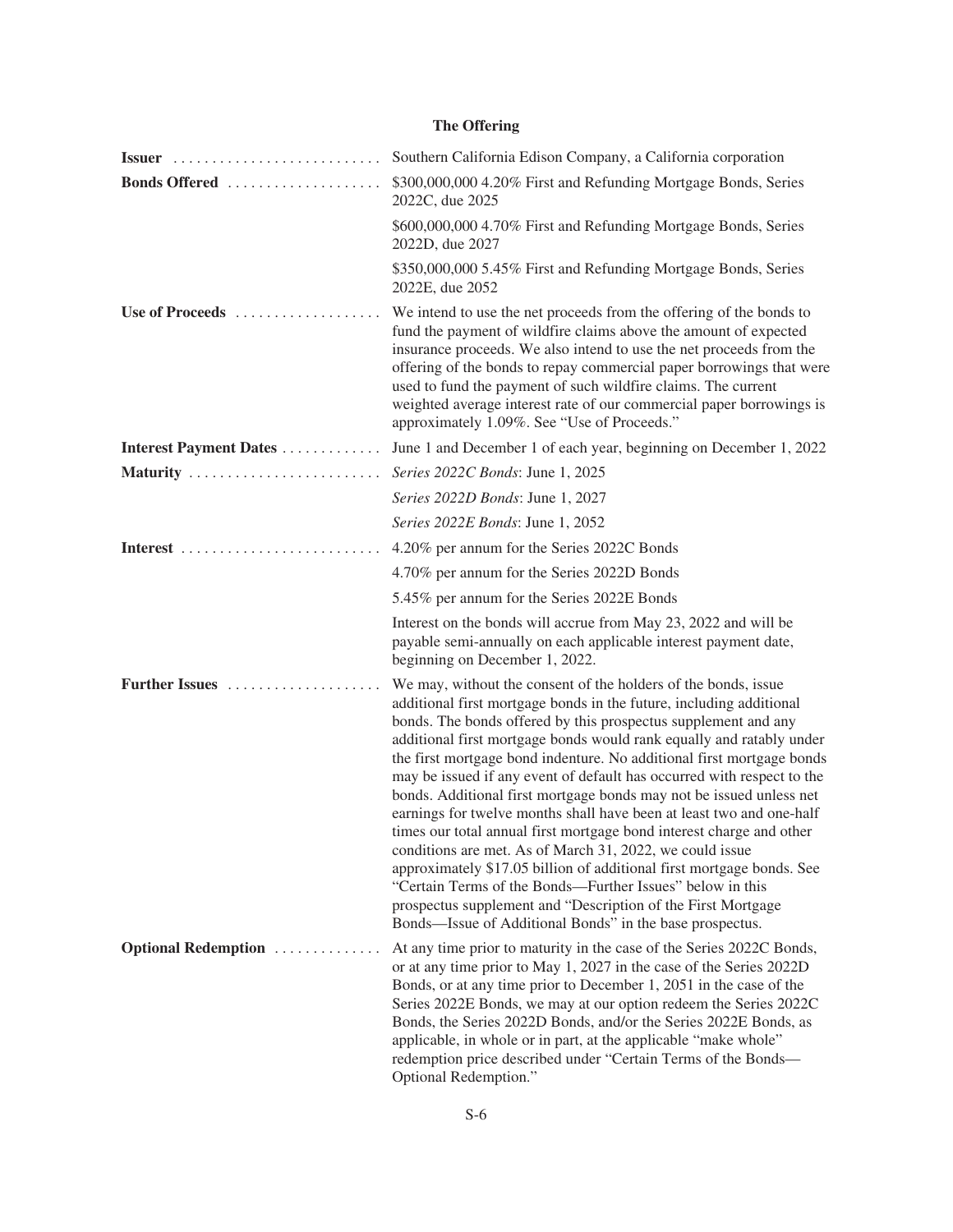|                                                             | At any time on or after May 1, 2027 for the Series 2022D Bonds and<br>December 1, 2051 for the Series 2022E Bonds, we may at our option<br>redeem the Series 2022D Bonds and/or the Series 2022E Bonds, as<br>applicable, in whole or in part, at the redemption price equal to 100%<br>of the principal amount of the Series 2022D Bonds and/or the Series<br>2022E Bonds, as applicable, to be redeemed plus accrued and unpaid<br>interest thereon, if any, to but excluding the date of redemption as<br>described under "Certain Terms of the Bonds--Optional<br>Redemption."                                                                                                                 |
|-------------------------------------------------------------|----------------------------------------------------------------------------------------------------------------------------------------------------------------------------------------------------------------------------------------------------------------------------------------------------------------------------------------------------------------------------------------------------------------------------------------------------------------------------------------------------------------------------------------------------------------------------------------------------------------------------------------------------------------------------------------------------|
|                                                             | The bonds will be secured equally and ratably by a lien on<br>substantially all of our property and franchises with all other first<br>mortgage bonds outstanding now or issued in the future under our<br>first mortgage bond indenture. The liens will constitute first priority<br>liens, subject to permitted exceptions.                                                                                                                                                                                                                                                                                                                                                                      |
| Ranking                                                     | The bonds will be our senior secured obligations ranking pari passu<br>in right of payment with all of our other senior secured indebtedness<br>from time to time outstanding, and prior to all other senior<br>indebtedness from time to time outstanding to the extent of the value<br>of the collateral available to the holders of the bonds, which collateral<br>is shared by such holders on a ratable basis with the holders of our<br>other first mortgage bonds outstanding from time to time. As of<br>March 31, 2022, we had \$23.9 billion of our first mortgage bonds<br>outstanding (including \$751.9 million of first mortgage bonds issued<br>to secure pollution control bonds). |
| Special Trust Fund                                          | We are required to deposit in a special trust fund with the indenture<br>trustee, on each May 1 and November 1, cash equal to $1 \frac{1}{2}\%$ (subject<br>to redetermination from time to time) of the aggregate principal<br>amount of first mortgage bonds then outstanding. Under the first<br>mortgage bond indenture, we are able to withdraw cash from the<br>special trust fund as long as we have sufficient additional property.<br>There are currently no funds on deposit in the special trust fund.                                                                                                                                                                                  |
| Events of Default                                           | For a discussion of events that will permit acceleration of the payment<br>of the principal of and accrued interest on the bonds, see "Description"<br>of the First Mortgage Bonds—Defaults and Other Provisions" in the<br>base prospectus.                                                                                                                                                                                                                                                                                                                                                                                                                                                       |
|                                                             | The bonds will not be listed on any securities exchange or included in<br>any quotation system.                                                                                                                                                                                                                                                                                                                                                                                                                                                                                                                                                                                                    |
| <b>Trustee, Transfer Agent and Book</b><br>Entry Depositary | The Bank of New York Mellon Trust Company, N.A.                                                                                                                                                                                                                                                                                                                                                                                                                                                                                                                                                                                                                                                    |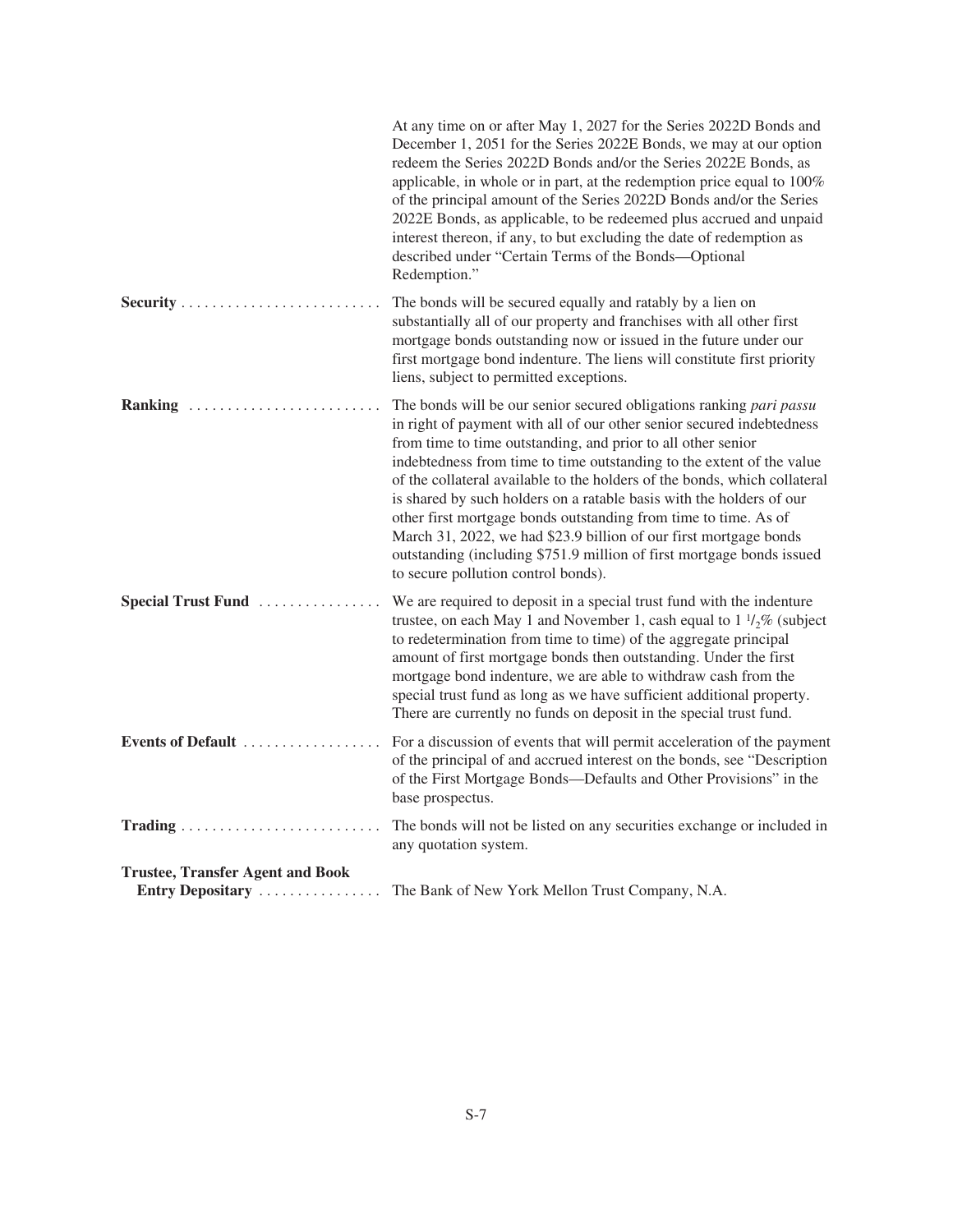# **RISK FACTORS**

<span id="page-9-0"></span>*Investing in the bonds involves risk. You should be aware of and carefully consider the following risk factors and the risk factors included in our Annual Report on Form 10-K for the year ended December 31, 2021 and our Quarterly Report on Form 10-Q for the quarter ended March 31, 2022. You should also read and consider all of the other information provided or incorporated by reference in this prospectus supplement and the related base prospectus before deciding whether or not to purchase any of the bonds. See "Forward-Looking Statements" in this prospectus supplement and "Where You Can Find More Information" in the base prospectus.*

# **Risks Relating to the Bonds**

# **You may be unable to sell your bonds if a trading market for the bonds does not develop.**

The bonds will be new securities for which there is currently no established trading market, and none may develop. We do not intend to apply for listing of the bonds on any securities exchange or for quotation on any automated dealer quotation system. The liquidity of any market for the bonds will depend on the number of holders of the bonds, the interest of securities dealers in making a market in the bonds, and other factors. Accordingly, we cannot assure you as to the development or liquidity of any market for the bonds. If an active trading market does not develop, the market price and liquidity of the bonds may be adversely affected. If the bonds are traded, they may trade at a discount from their initial offering price depending upon prevailing interest rates, the market for similar securities, general economic conditions, our performance and business prospects, and certain other factors.

# **You might not be able to fully realize the value of the liens securing the bonds.**

#### *The security for the benefit of the holders of the bonds can be released without their consent.*

Any part of the property that is subject to the lien of the first mortgage bond indenture for the benefit of the bonds may be released at any time with the consent of holders of 80% in amount of all first mortgage bonds issued and outstanding under the first mortgage bond indenture (excluding any bonds owned or controlled by us). A class vote or consent of the holders of the bonds would not be required.

#### *You may have only limited ability to control remedies with respect to the collateral.*

Upon the occurrence of an event of default under the first mortgage bond indenture, the trustees have the right to exercise remedies against the collateral securing the bonds. The trustees shall take any action if requested to do so by the holders of a majority in interest of the first mortgage bonds then outstanding under the first mortgage bond indenture and if indemnified to the trustees' reasonable satisfaction. Thus, you may not be able to exercise any control over the trustees' exercise of remedies unless you can obtain the consent of holders of a majority of the total amount of first mortgage bonds outstanding.

### *The collateral might not be valuable enough to satisfy all the obligations secured by the collateral.*

Our obligations under the bonds are secured by the pledge of substantially all of our property and franchises. This pledge is also for the benefit of all holders of other series of our first mortgage bonds. The value of the pledged assets in the event of a liquidation will depend upon market and economic conditions, the availability of buyers, and similar factors. No independent appraisals of any of the pledged property have been prepared by us or on our behalf in connection with this offering. Although our first mortgage bond indenture only allows us to issue first mortgage bonds with an aggregate principal amount at any time outstanding in an amount no greater than 66 $\frac{2}{3}$ % of the aggregate value of our bondable assets, because no appraisals have been performed in connection with this offering, we cannot assure you that the proceeds of any sale of the pledged assets following an acceleration of maturity of the bonds would be sufficient to satisfy amounts due on the bonds and the other debt secured by the pledged assets.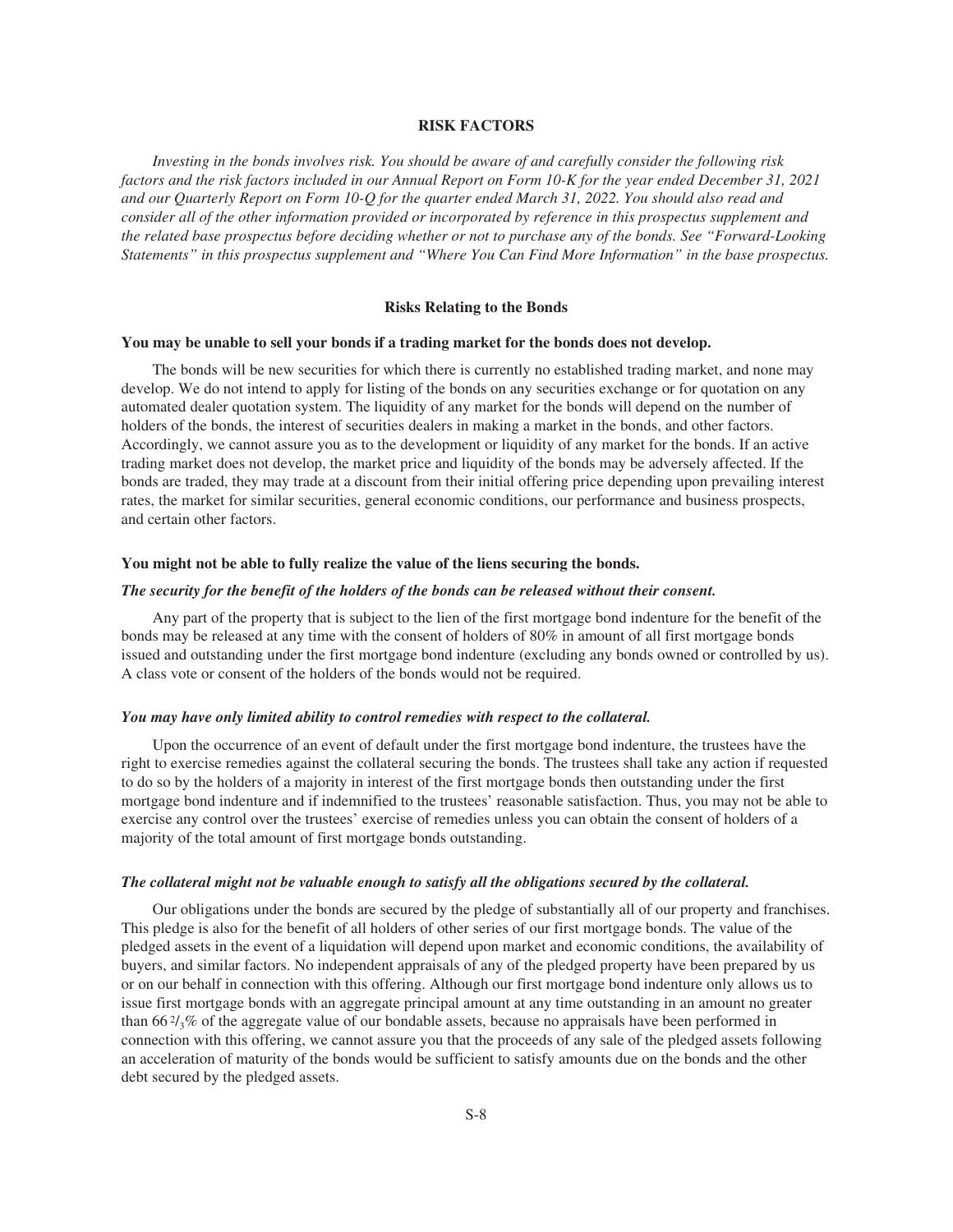To the extent the proceeds of any sale of the pledged assets were not sufficient to repay all amounts due on your bonds, you would have only an unsecured claim against our remaining assets. By their nature, some or all of the pledged assets might be illiquid and might have no readily ascertainable market value. Likewise, we cannot assure you that the pledged assets would be saleable or that there would not be substantial delays in their liquidation.

In addition, the first mortgage bond indenture permits us to issue additional secured debt, including debt secured equally and ratably by the same assets pledged to secure your bonds. This could reduce amounts payable to you from the proceeds of any sale of the collateral.

#### *Bankruptcy laws could limit your ability to realize value from the collateral.*

The right of the indenture trustees to repossess and dispose of the pledged assets upon the occurrence of an event of default under the first mortgage bond indenture is likely to be significantly impaired by applicable bankruptcy law if a bankruptcy case were to be commenced by or against us before the indenture trustees repossessed and disposed of the pledged assets. Under Title 11 of the United States Code (the "Bankruptcy Code"), a secured creditor is prohibited from repossessing its security from a debtor in a bankruptcy case, or from disposing of security repossessed from such debtor, without bankruptcy court approval. Moreover, the Bankruptcy Code permits the debtor to continue to retain and to use collateral, including capital stock, even though the debtor is in default under the applicable debt instruments, provided that the secured creditor is given "adequate protection." In view of the lack of a precise definition of the term "adequate protection" and the broad discretionary powers of a bankruptcy court, it is impossible to predict (1) how long payments under the bonds could be delayed following commencement of a bankruptcy case, (2) whether or when the indenture trustee could repossess or dispose of the pledged assets or (3) whether or to what extent holders of the bonds would be compensated for any delay in payment or loss of value of the pledged assets through the requirement of "adequate protection."

# *The ability of the indenture trustees to effectively liquidate the collateral and the value received could be impaired or impeded by the need to obtain regulatory consents.*

While we have all necessary consents to grant the security interests created by the first mortgage bond indenture, any foreclosure thereon could require additional approvals that have not been obtained from California or federal regulators. We cannot assure you that these approvals could be obtained by the indenture trustees on a timely basis or at all.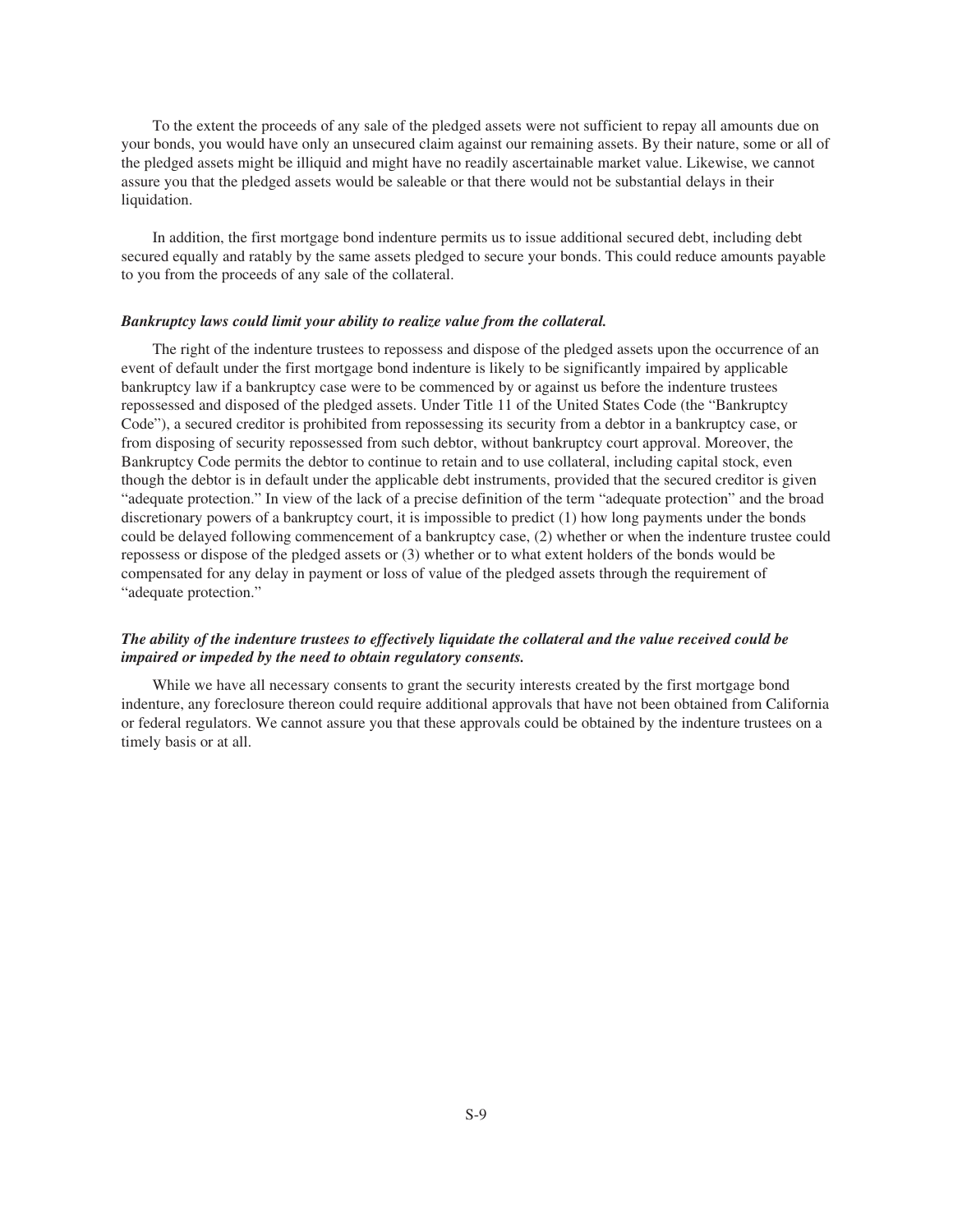# **USE OF PROCEEDS**

<span id="page-11-0"></span>We intend to use the net proceeds from the offering of the bonds to fund the payment of wildfire claims above the amount of expected insurance proceeds. We also intend to use the net proceeds from the offering of the bonds to repay commercial paper borrowings that were used to fund the payment of such wildfire claims. The current weighted average interest rate of our commercial paper borrowings is approximately 1.09%.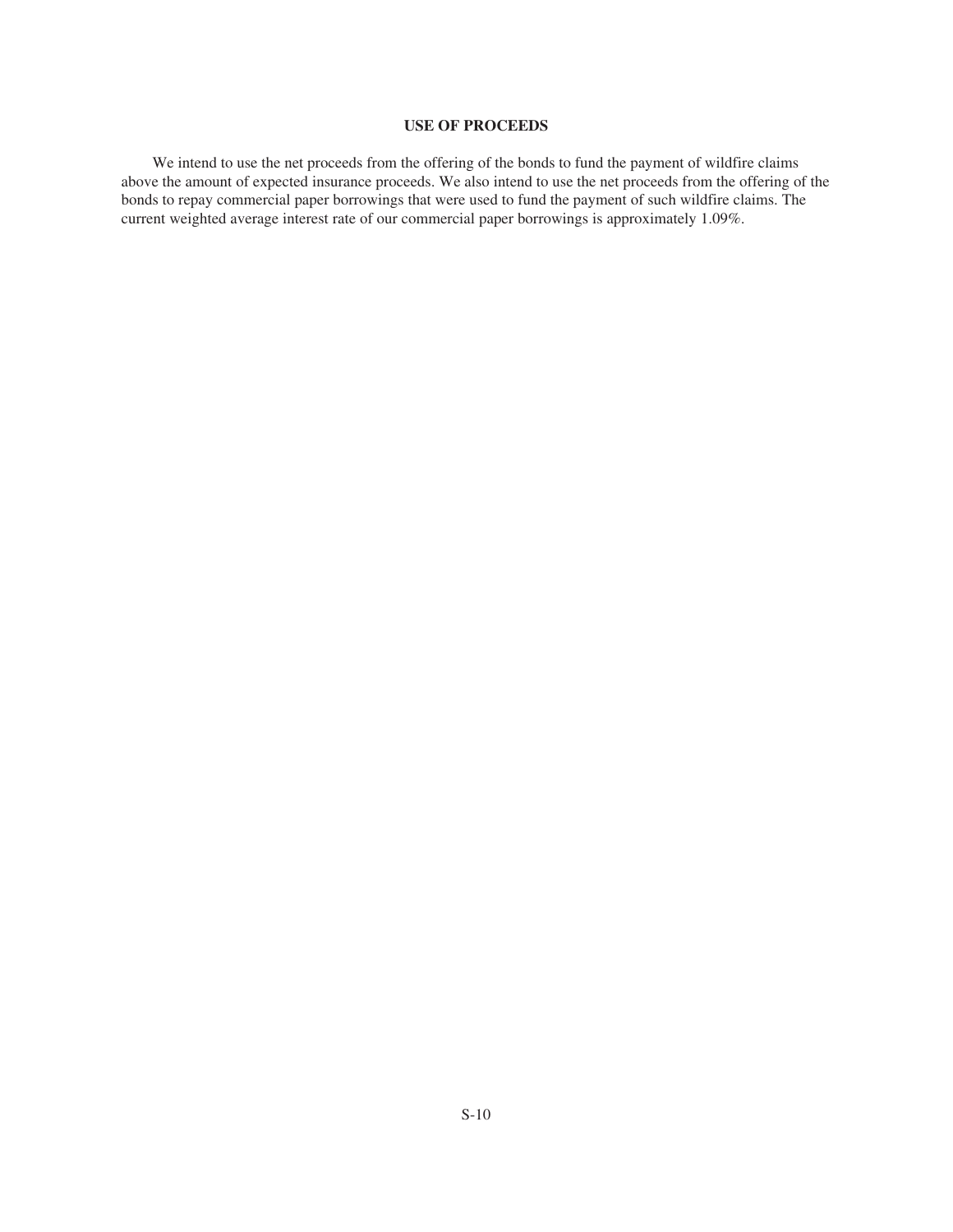# **CERTAIN TERMS OF THE BONDS**

<span id="page-12-0"></span>The following description of the particular terms of the bonds supplements the description of the general terms and provisions of the first mortgage bonds set forth in the accompanying prospectus.

# **General**

The bonds will be issued as additional series of our secured debt securities issued under a Trust Indenture, dated as of October 1, 1923, between us and The Bank of New York Mellon Trust Company, N.A. and D. G. Donovan, as trustees, as amended and supplemented by supplemental indentures, the One Hundred Fifty-First Supplemental Indenture, to be dated as of May 19, 2022 (which we refer to collectively as the "first mortgage bond indenture"). The following summary of the first mortgage bond indenture is subject to all of the provisions of the first mortgage bond indenture.

Payments of principal and interest on the bonds issued in book-entry form will be made as described under the caption "Book-Entry, Delivery, and Form" below.

The bonds will be issued only in fully registered form, without coupons, in denominations of \$1,000 or any integral multiple of \$1,000.

#### **Interest and Maturity**

The bonds are initially limited to \$300,000,000 in principal amount for the Series 2022C Bonds, \$600,000,000 in principal amount for the Series 2022D Bonds, and \$350,000,000 in principal amount for the Series 2022E Bonds. The bonds will bear interest from May 23, 2022 at 4.20% per annum for the Series 2022C Bonds, at 4.70% per annum for the Series 2022D Bonds, and at 5.45% per annum for the Series 2022E Bonds, payable in all cases semi-annually on June 1 and December 1 of each year, beginning on December 1, 2022. The Series 2022C Bonds will mature on June 1, 2025, the Series 2022D Bonds will mature on June 1, 2027, and the Series 2022E Bonds will mature on June 1, 2052.

# *General*

The amount of interest payable on the bonds for any period will be computed on the basis of a 360-day year consisting of twelve 30-day months, provided that the amount of interest payable for any period shorter or longer than a full interest period will be computed on the basis of a 360-day year consisting of twelve 30-day months and the actual number of days elapsed in the period using 30-day months.

If the date of maturity or any interest payment date of the bonds falls on a day that is not a business day, the related payment of principal and/or interest will be made on the next business day as if it were made on the date that the payment was due, and no interest will accrue with respect to such postponement.

# *Record Dates*

The record date for interest payable on the bonds on any interest payment date will be the close of business on the business day immediately preceding the interest payment date so long as the bonds remain in book-entry only form, or on the 15th calendar day before each interest payment date if bonds do not remain in book-entry only form. See "—Book-Entry, Delivery, and Form" below.

# **Further Issues**

No additional first mortgage bonds may be issued if any event of default has occurred with respect to such series of first mortgage bonds. We may from time to time, without notice to or the consent of the holders of the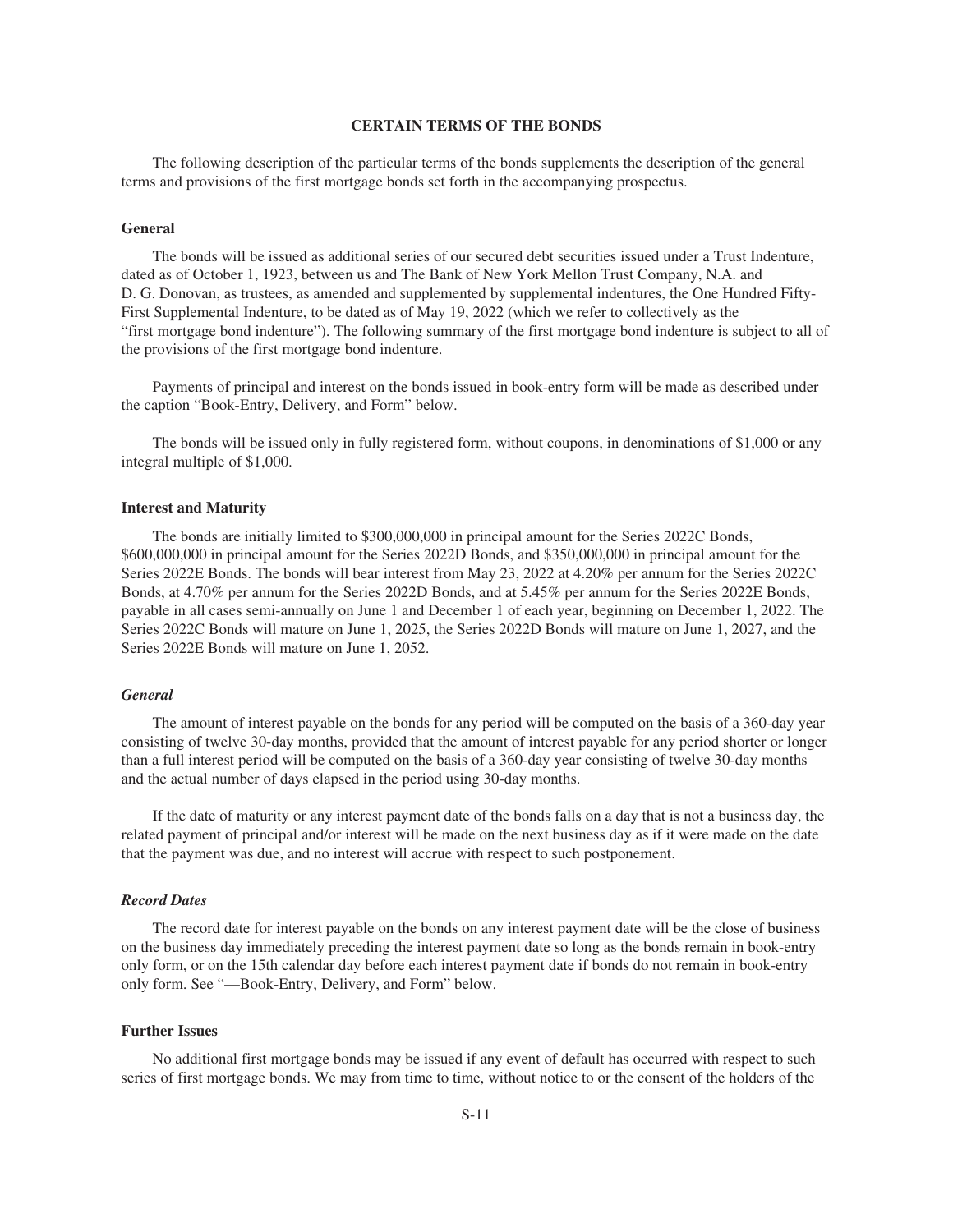bonds, issue additional first mortgage bonds in the future. Further, we may from time to time, without notice to or the consent of the holders of the relevant series of bonds, create and issue further bonds equal in rank and having the same maturity, payment terms, redemption features, CUSIP numbers and other economic terms as the relevant series of bonds offered by this prospectus supplement, except for public offering price, payment of interest accruing prior to the issue date of the further bonds, and under some circumstances, the first payment of interest following the issue date of the further bonds. These further bonds may be consolidated and form a single series with the bonds offered by this prospectus supplement. For U.S. federal income tax purposes, such additional first mortgage bonds will be issued pursuant to a "qualified reopening" of the original series of bonds, will otherwise be treated as part of the same "issue" of debt instruments as the original series of bonds or will be issued with less than a *de minimis* amount of original issue discount.

As of March 31, 2022, we had \$23.9 billion of first mortgage bonds outstanding (including \$751.9 million of first mortgage bonds issued to secure pollution control bonds). As of March 31, 2022, we had the capacity to issue approximately \$17.05 billion of additional first mortgage bonds on the basis of first mortgage bonds previously acquired, redeemed, or otherwise retired and the net amount of additional property acquired by us and not previously used for the issuance of first mortgage bonds or other purposes under the first mortgage bond indenture. The first mortgage bond indenture's net earnings coverage test provides that additional first mortgage bonds may not be issued unless our net earnings (as defined in the first mortgage bond indenture) for a period of twelve months ending no more than 60 days prior to the delivery of the bonds shall have been at least two and one-half (2.5x) times our total annual first mortgage bond interest charge. Under the net earnings test, the amount of additional first mortgage bonds we currently could issue is approximately \$18.6 billion (based on net earnings as of March 31, 2022, and not taking into account the issuance of the bonds). See "Description of the First Mortgage Bonds—Issue of Additional Bonds" in the base prospectus.

# **Optional Redemption**

Prior to the maturity date of the Series 2022C Bonds, May 1, 2027 for the Series 2022D Bonds, and December 1, 2051 for the Series 2022E Bonds, we may redeem the Series 2022C Bonds, the Series 2022D Bonds, and/or the Series 2022E Bonds at our option, in whole or in part, at any time and from time to time, at a "make-whole" redemption price (expressed as a percentage of principal amount and rounded to three decimal places) equal to the greater of:

(1) (a) the sum of the present values of the remaining scheduled payments of principal and interest thereon discounted to the redemption date (with respect to the Series 2022D Bonds and the 2022E Bonds, assuming the bonds matured on the applicable Par Call Date as defined below) on a semi-annual basis (assuming a 360-day year consisting of twelve 30-day months) at the Treasury Rate plus 25 basis points in the case of the Series 2022C Bonds, plus 30 basis points in the case of the Series 2022D Bonds and plus 40 basis points in the case of the Series 2022E Bonds less (b) interest accrued to the date of redemption, and

(2) 100% of the principal amount of the bonds to be redeemed,

plus, in either case, accrued and unpaid interest thereon to but excluding the redemption date.

On or after May 1, 2027 for the Series 2022D Bonds (the "Series 2022D Par Call Date"), and December 1, 2051 for the Series 2022E Bonds (the "Series 2022E Par Call Date" and each of the Series 2022D Par Call Date and the Series 2022E Par Call Date, a "Par Call Date"), we may redeem the Series 2022D Bonds and/or the Series 2022E Bonds, in whole or in part, at any time and from time to time, at a redemption price equal to 100% of the principal amount of the bonds being redeemed plus accrued and unpaid interest thereon to but excluding the redemption date.

"Treasury Rate" means, with respect to any redemption date for any series of bonds, the yield determined by us in accordance with the following two paragraphs.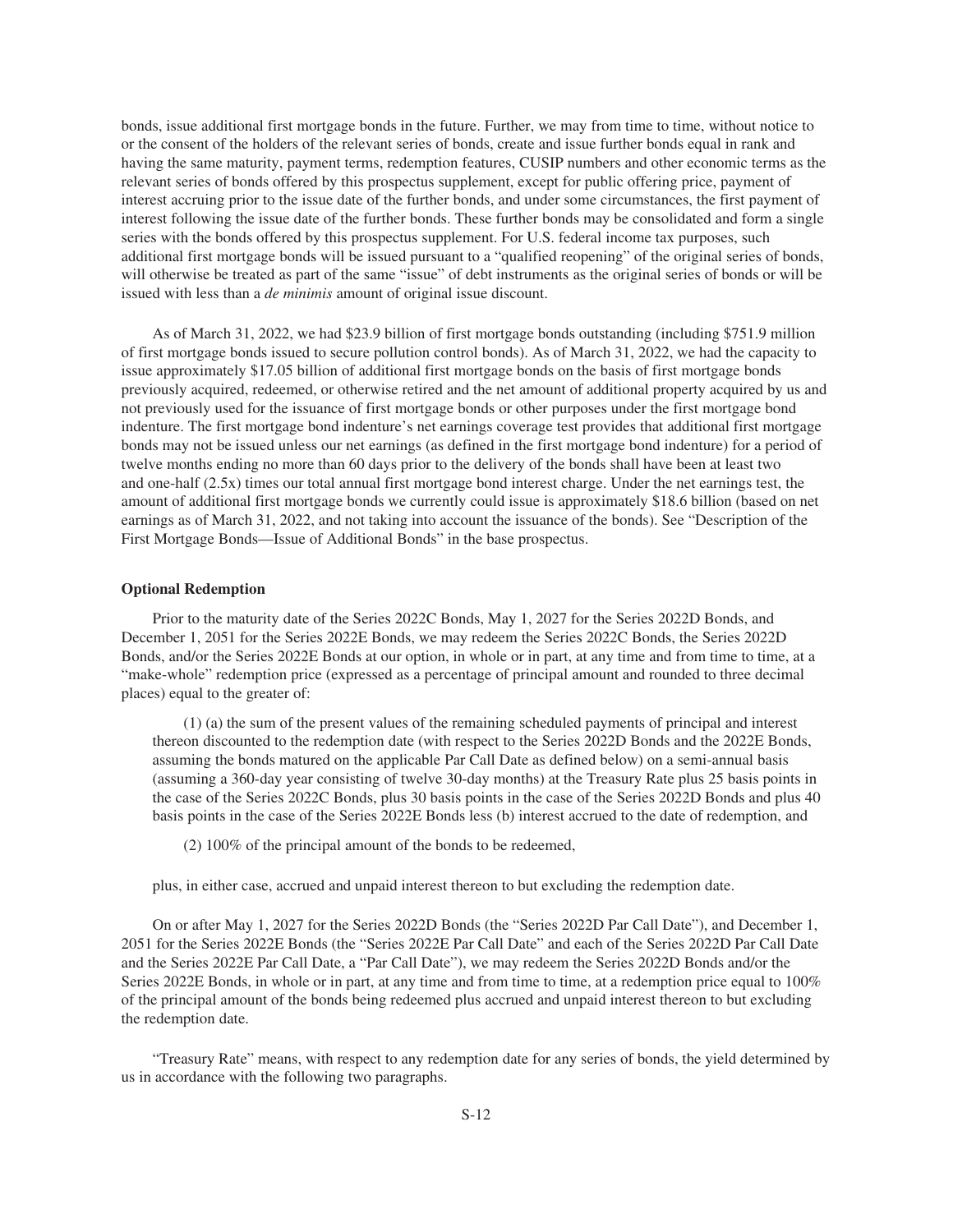The Treasury Rate shall be determined by us after 4:15 p.m., New York City time (or after such time as yields on U.S. government securities are posted daily by the Board of Governors of the Federal Reserve System), on the third business day preceding the redemption date based upon the yield or yields for the most recent day that appear after such time on such day in the most recent statistical release published by the Board of Governors of the Federal Reserve System designated as "Selected Interest Rates (Daily)—H.15" (or any successor designation or publication) ("H.15") under the caption "U.S. government securities–Treasury constant maturities–Nominal" (or any successor caption or heading). In determining the Treasury Rate, we shall select, as applicable: (1) the yield for the Treasury constant maturity on H.15 exactly equal to the period from the redemption date to the maturity date of the 2022C Bonds or applicable Par Call Date for the 2022D Bonds and 2022E Bonds (the "Remaining Life"); or (2) if there is no such Treasury constant maturity on H.15 exactly equal to the Remaining Life, the two yields – one yield corresponding to the Treasury constant maturity on H.15 immediately shorter than and one yield corresponding to the Treasury constant maturity on H.15 immediately longer than the Remaining Life – and shall interpolate to the maturity date of the 2022C Bonds or the applicable Par Call Date for the 2022D Bonds and 2022E Bonds on a straight-line basis (using the actual number of days) using such yields and rounding the result to three decimal places; or (3) if there is no such Treasury constant maturity on H.15 shorter than or longer than the Remaining Life, the yield for the single Treasury constant maturity on H.15 closest to the Remaining Life. For purposes of this paragraph, the applicable Treasury constant maturity or maturities on H.15 shall be deemed to have a maturity date equal to the relevant number of months or years, as applicable, of such Treasury constant maturity from the redemption date.

If on the third business day preceding the redemption date H.15 or any successor designation or publication is no longer published, we shall calculate the Treasury Rate based on the rate per annum equal to the semi-annual equivalent yield to maturity at 11:00 a.m., New York City time, on the second business day preceding such redemption date of the United States Treasury security maturing on, or with a maturity that is closest to, the maturity date of the 2022C Bonds or the applicable Par Call Date for the 2022D Bonds and 2022E Bonds. If there is no United States Treasury security maturing on the maturity date of the 2022C Bonds or the applicable Par Call Date for the 2022D Bonds and 2022E Bonds but there are two or more United States Treasury securities with a maturity date equally distant from the maturity date of the 2022C Bonds or the applicable Par Call Date for the 2022D Bonds and 2022E Bonds, one with a maturity date preceding such maturity or Par Call Date and one with a maturity date following such maturity or Par Call Date, the Company shall select the United States Treasury security with a maturity date preceding such maturity or Par Call Date. If there are two or more United States Treasury securities maturing on the maturity date of the 2022C Bonds or the applicable Par Call Date for the 2022D Bonds and 2022E Bonds or two or more United States Treasury securities meeting the criteria of the preceding sentence, we shall select from among these two or more United States Treasury securities the United States Treasury security that is trading closest to par based upon the average of the bid and asked prices for such United States Treasury securities at 11:00 a.m., New York City time. In determining the Treasury Rate in accordance with the terms of this paragraph, the semi-annual yield to maturity of the applicable United States Treasury security shall be based upon the average of the bid and asked prices (expressed as a percentage of principal amount) at 11:00 a.m., New York City time, of such United States Treasury security, and rounded to three decimal places.

Our actions and determinations in determining the redemption price shall be conclusive and binding for all purposes, absent manifest error.

To exercise our option to redeem any of the bonds, we will give you a notice in writing (including by facsimile transmission or electronic mail) of redemption at least 30 days but not more than 60 days prior to the date fixed for redemption. If we elect to redeem fewer than all the bonds in the relevant series, the Bank of New York Mellon Trust Company, N.A., as trustee, will select the particular Series 2022C Bonds, Series 2022D Bonds and/or Series 2022E Bonds, as applicable, to be redeemed by lot, provided, however, that as long as the bonds are held with a depositary, any such election shall be in accordance with any such depositary's applicable procedures. No bonds of a principal amount of \$1,000 or less will be redeemed in part.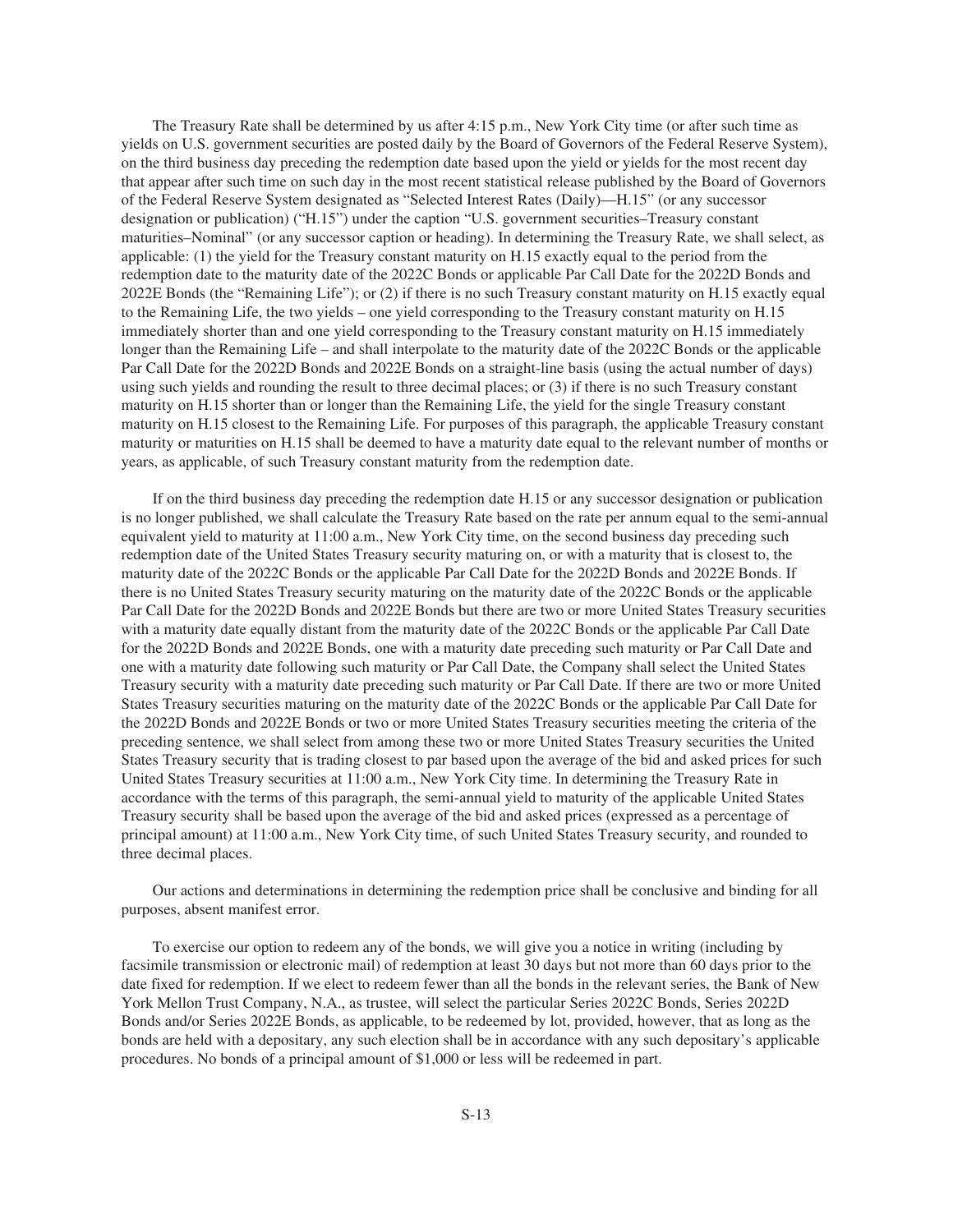Unless we default in payment of the redemption price, on and after the redemption date interest will cease to accrue on the bonds or portions thereof called for redemption. Any notice of redemption, at our option, may state that the redemption will be conditional upon receipt by the paying agent, on or prior to the date fixed for the redemption, of money sufficient to pay the principal, premium, if any, and interest, if any, on the bonds and that if the money has not been so received, the notice will be of no force and effect and we will not be required to redeem the bonds.

#### **Book-Entry, Delivery, and Form**

Each series of bonds will be represented by one or more permanent global bonds in definitive, fully registered form without interest coupons. Upon issuance, the bonds will be deposited with The Bank of New York Mellon Trust Company, N.A., as trustee, as custodian for The Depository Trust Company in New York, New York (which we refer to as "DTC"), and registered in the name of DTC or its nominee.

Ownership of beneficial interests in a global bond will be limited to persons who have accounts with DTC, which we refer to as "participants," or persons who hold interests through participants. Ownership of beneficial interests in a global bond will be shown on, and the transfer of that ownership will be effected only through, records maintained by DTC or its nominee (with respect to interests of participants) and the records of participants (with respect to interests of persons other than participants).

You may elect to hold interests in a global bond either in the United States through DTC or outside the United States through Clearstream Banking, *société anonyme* ("Clearstream"), or Euroclear Bank, SA/NV, or its successor, as operator of the Euroclear System ("Euroclear"), if you are a participant of such system, or indirectly through organizations that are participants in such systems. Interests held through Clearstream and Euroclear will be recorded on DTC's books as being held by the U.S. depositary for each of Clearstream and Euroclear, which U.S. depositaries will in turn hold interests on behalf of their participants' customers' securities accounts.

So long as DTC, or its nominee, is the registered owner or holder of any of the bonds, DTC or that nominee, as the case may be, will be considered the sole owner or holder of such bonds represented by the global bond for all purposes under the first mortgage bond indenture and the bonds. No beneficial owner of an interest in a global bond will be able to transfer such interest except in accordance with DTC's applicable procedures, in addition to those provided for under the first mortgage bond indenture.

Payments of the principal of, and interest on, a global bond will be made to DTC or its nominee, as the case may be, as the registered owner thereof. None of the trustees, any paying agent, or we will have any responsibility or liability for any aspect of the records relating to or payments made on account of beneficial ownership interests in a global bond or for maintaining, supervising or reviewing any records relating to such beneficial ownership interests.

We expect that DTC or its nominee, upon receipt of any payment of principal or interest in respect of a global bond, will credit participants' accounts with payments in amounts proportionate to their respective beneficial interests in the principal amount of such global bond as shown on the records of DTC or its nominee. We also expect that payments by participants to owners of beneficial interests in such global bond held through such participants will be governed by standing instructions and customary practices, as is now the case with securities held for the accounts of customers registered in the names of nominees for such customers. Such payments will be the responsibility of such participants.

We expect that transfers between participants in DTC will be effected in the ordinary way in accordance with DTC rules and procedures and will be settled in same-day funds. Secondary market trading between Clearstream participants and/or Euroclear system participants will occur in the ordinary way in accordance with the applicable rules and operating procedures of Clearstream and the Euroclear system, as applicable.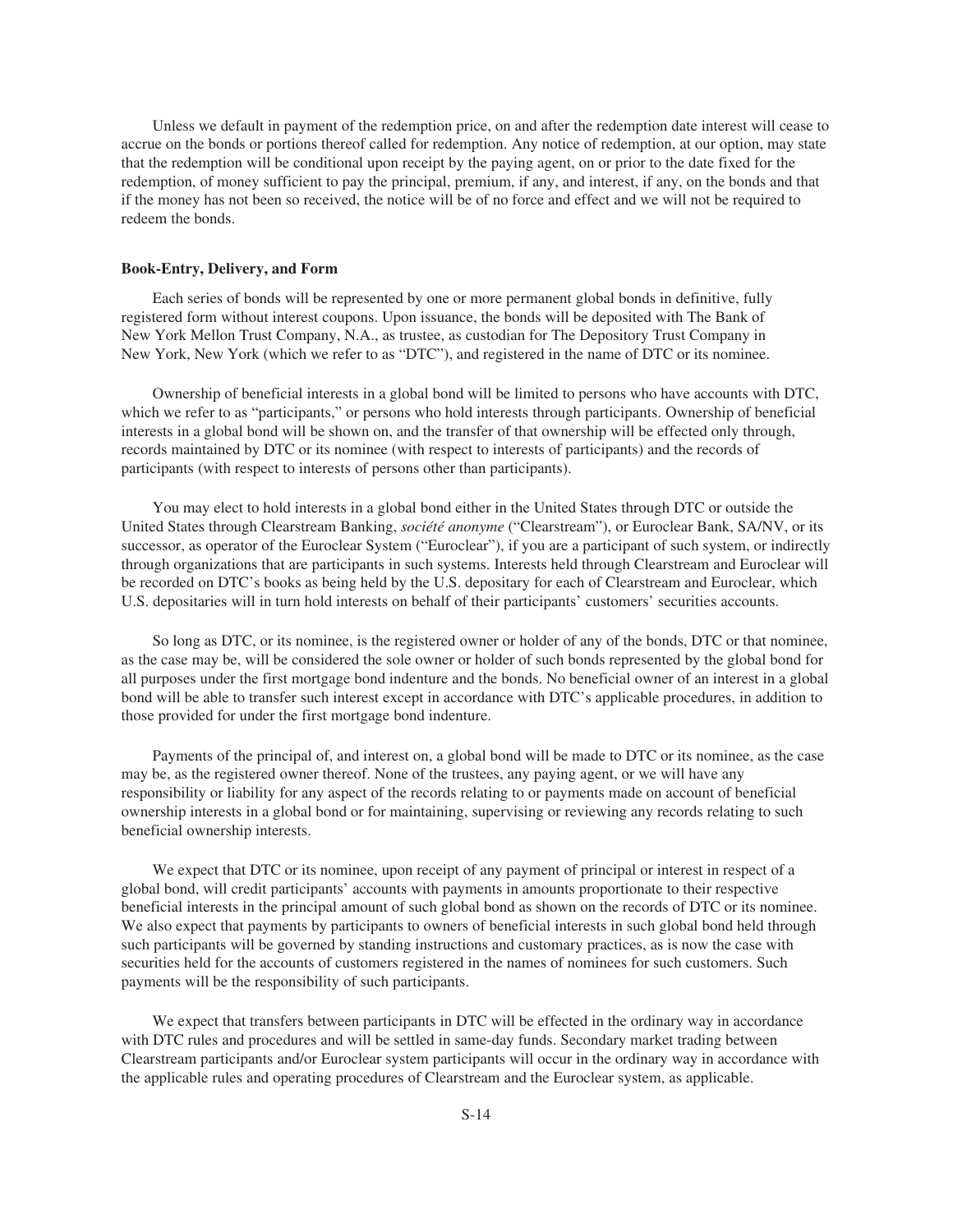Transfers between participants in DTC will be effected in the ordinary way in accordance with DTC rules and procedures and will be settled in same-day funds.

We expect that DTC will take any action permitted to be taken by a holder of bonds only at the direction of one or more participants to whose account the DTC interests in a global bond is credited and only in respect of such portion of the aggregate principal amount of bonds as to which such participant or participants has or have given such direction. However, if there is an event of default under the bonds, DTC will exchange the applicable global bond for certificated bonds, which it will distribute to its participants.

A global bond is exchangeable for definitive bonds in registered certificate form if:

- DTC (i) notifies us that it is unwilling or unable to continue as depositary for the global bonds, and we fail to appoint a successor depositary, or (ii) has ceased to be a clearing agency registered under the Securities Exchange Act of 1934, as amended (the "Exchange Act");
- at our option, we notify the trustees in writing that we have elected to cause the issuance of the certificated securities; or
- there has occurred and is continuing a default or event of default with respect to the bonds.

In addition, beneficial interests in a global bond may be exchanged for certificated securities upon prior written notice given to the trustees by or on behalf of DTC in accordance with the first mortgage bond indenture.

In all cases, certificated securities delivered in exchange for any global bond or beneficial interests in global bonds will be registered in the names, and issued in any approved denominations, requested by or on behalf of the depositary (in accordance with its customary procedures). Certificated securities may be presented for registration, transfer and exchange at The Bank of New York Mellon Trust Company, N.A., Chicago, Illinois, or the office or agency designated for such purpose.

DTC has advised us that: DTC is a limited purpose trust company organized under the laws of the State of New York, a "banking organization" within the meaning of New York Banking Law, a member of the Federal Reserve System, a "clearing corporation" within the meaning of the Uniform Commercial Code and a "Clearing Agency" registered pursuant to the provisions of Section 17A of the Exchange Act. DTC was created to hold securities for its participants and facilitate the clearance and settlement of securities transactions between participants through electronic book-entry changes in accounts of its participants, thereby eliminating the need for physical movement of certificates. Indirect access to the DTC system is available to others such as banks, brokers, dealers and trust companies and certain other organizations that clear through or maintain a custodial relationship with a participant, either directly or indirectly, whom we refer to as indirect participants.

Although DTC is expected to follow the foregoing procedures in order to facilitate transfers of interests in a global bond among participants of DTC, they are under no obligation to perform or continue to perform such procedures, and such procedures may be discontinued at any time. None of the trustees, the paying agent, or we will have any responsibility for the performance by DTC or its participants or indirect participants of their respective obligations under the rules and procedures governing their operations.

#### *Same Day Settlement and Payment*

We will make payments in respect of the bonds represented by the global bonds (including principal, interest and premium, if any) by wire transfer of immediately available funds to the accounts specified by the global bondholder. We will make all payments of principal, interest and premium with respect to certificated securities by wire transfer of immediately available funds to the accounts specified by the holders thereof or, if no account is specified, by mailing a check to that holder's registered address. The exchange bonds represented by the global bonds are expected to trade in DTC's Same Day Funds Settlement System, and any permitted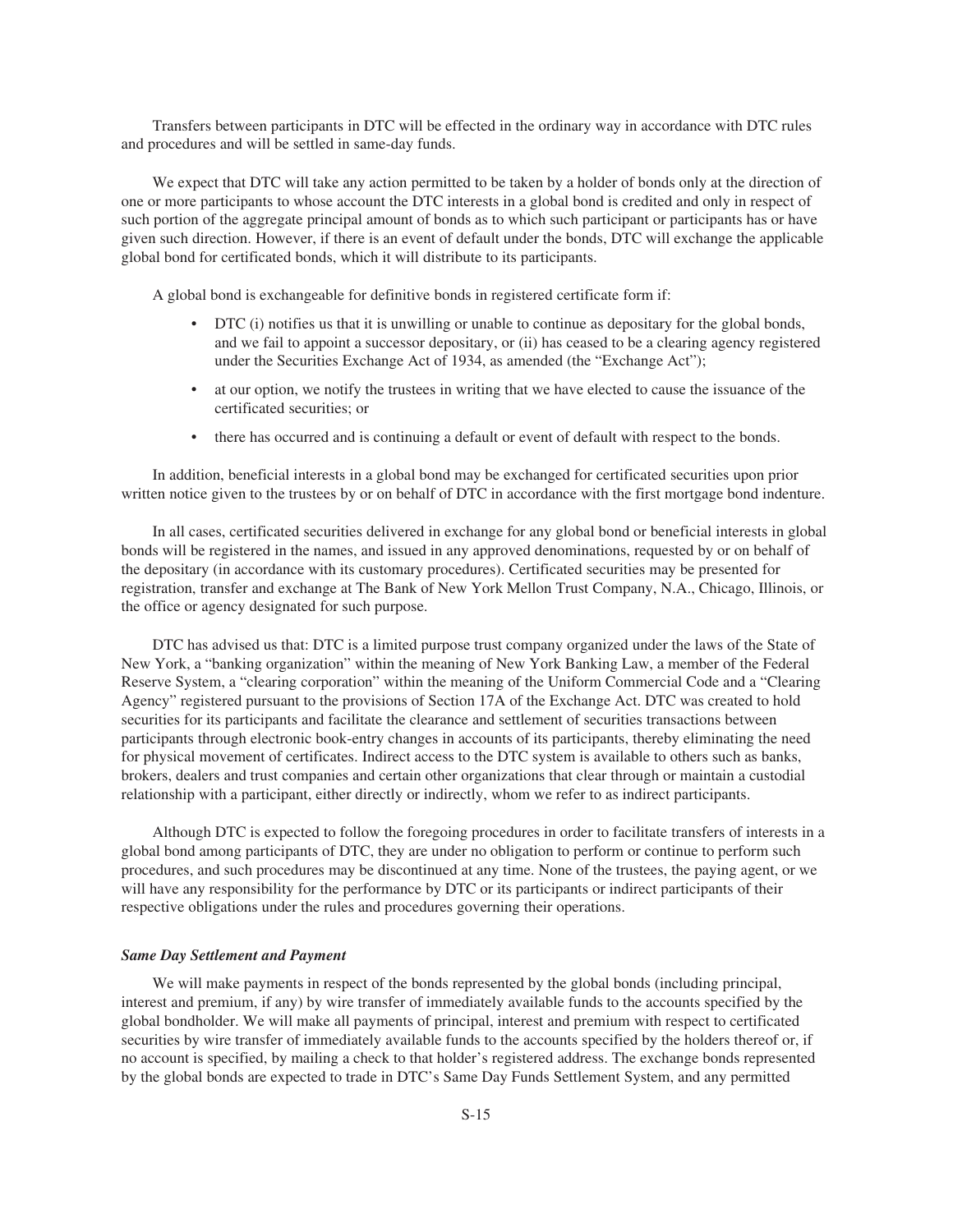secondary market trading activity in the exchange bonds will, therefore, be required by DTC to be settled in immediately available funds. We expect that secondary trading in any certificated securities will also be settled in immediately available funds.

### *Global Clearance and Settlement Procedures*

Cross-market transfers between persons holding directly or indirectly through DTC on the one hand, and directly or indirectly through Clearstream participants or Euroclear system participants on the other, will be effected through DTC in accordance with DTC rules on behalf of the relevant European international clearing system by its U.S. depositary; however, such cross-market transactions will require delivery of instructions to the relevant European international clearing system by the counterparty in such system in accordance with its rules and procedures and within its established deadlines (European time). The relevant European international clearing system will, if the transaction meets its settlement requirements, deliver instructions to its U.S. depositary to take action to effect final settlement on its behalf by delivering or receiving securities in DTC, and making or receiving payment in accordance with normal procedures for same-day funds settlement applicable to DTC. Clearstream participants and Euroclear system participants may not deliver instructions directly to their respective U.S. depositaries.

Because of time-zone differences, credits of bonds received in Clearstream or the Euroclear system as a result of a transaction with a DTC participant will be made during subsequent securities settlement processing and dated the business day following the DTC settlement date. Such credits or any transactions in such bonds settled during such processing will be reported to the relevant Euroclear system participant or Clearstream participant on such business day. Cash received in Clearstream or the Euroclear system as a result of sales of the bonds by or through a Clearstream participant or a Euroclear system participant to a DTC participant will be received with value on the DTC settlement date but will be available in the relevant Clearstream or the Euroclear system cash account only as of the business day following settlement in DTC.

Although DTC, Clearstream and Euroclear have agreed to the foregoing procedures in order to facilitate transfers of debt securities among participants of DTC, Clearstream and Euroclear, they are under no obligation to perform or continue to perform such procedures and such procedures may be discontinued at any time.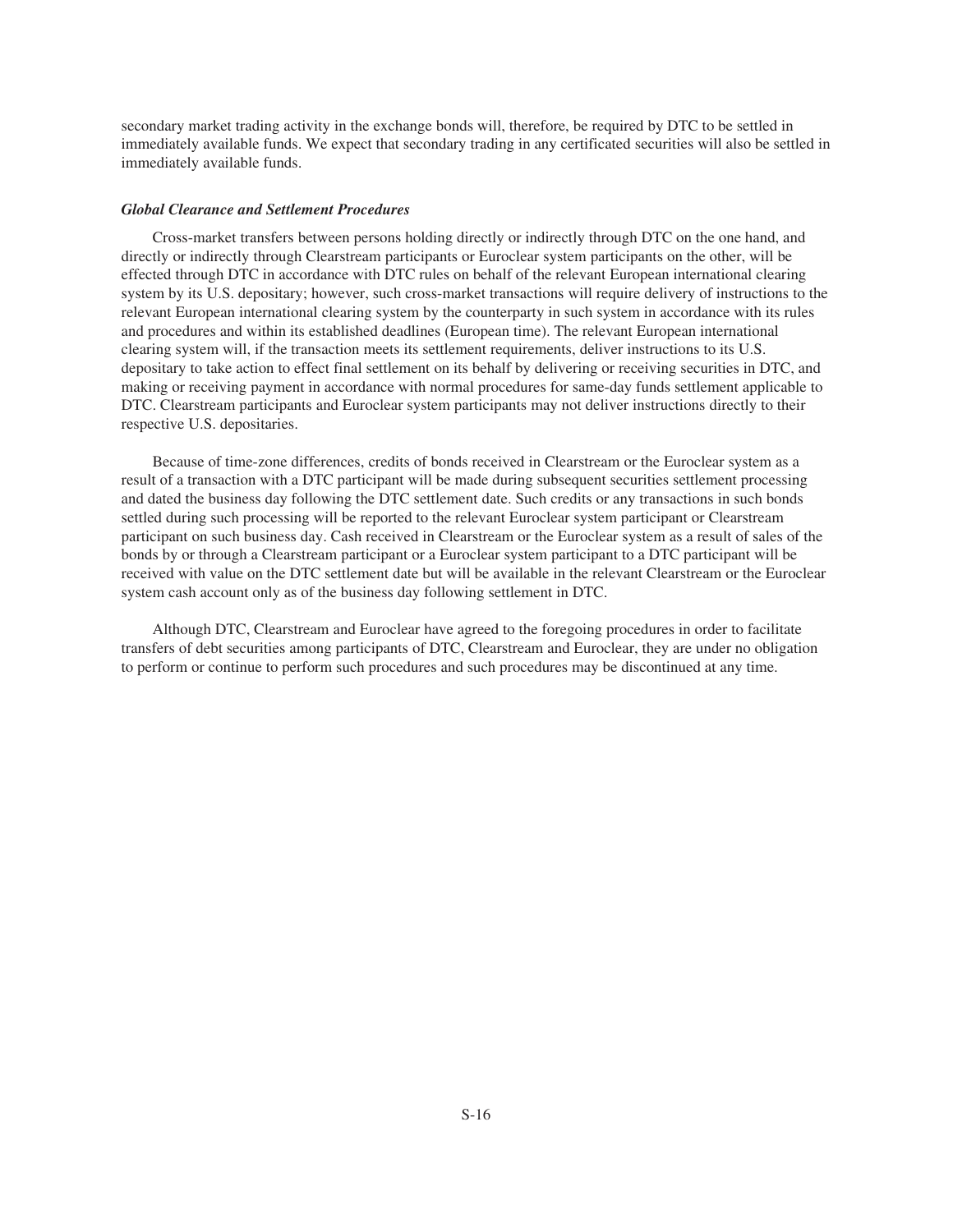# **UNDERWRITING**

<span id="page-18-0"></span>Credit Suisse Securities (USA) LLC, J.P. Morgan Securities LLC, Mizuho Securities USA LLC, and TD Securities (USA) LLC (collectively, the "Representatives") are acting as representatives of the underwriters named below and, together with BNP Paribas Securities Corp., Citigroup Global Markets Inc., and Truist Securities, Inc., as joint book-running managers of the offering.

Subject to the terms and conditions stated in the underwriting agreement dated the date of this prospectus supplement, each underwriter named below has severally, and not jointly, agreed to purchase, and we have agreed to sell to that underwriter, the principal amount of bonds set forth opposite the underwriter's name.

| Underwriter                    | <b>Principal Amount</b> | <b>Principal Amount</b> | <b>Principal Amount</b> |
|--------------------------------|-------------------------|-------------------------|-------------------------|
|                                | of                      | of                      | of                      |
|                                | Series 2022C            | Series 2022D            | Series 2022E            |
|                                | <b>Bonds</b> to be      | <b>Bonds</b> to be      | <b>Bonds</b> to be      |
|                                | <b>Purchased</b>        | <b>Purchased</b>        | <b>Purchased</b>        |
| Credit Suisse Securities (USA) | 34,286,000<br>S.        | \$68,571,000            | \$40,000,000            |
| LLC-                           |                         |                         |                         |
| J.P. Morgan Securities LLC     | \$34,286,000            | 68,571,000<br>S.        | \$40,000,000            |
| Mizuho Securities USA LLC      | 34,287,000              | 68,573,000              | 40,000,000              |
|                                | S                       | \$                      | S                       |
| TD Securities (USA) LLC        | 34,286,000              | 68,571,000              | 40,000,000              |
|                                | S                       | S                       | S                       |
| BNP Paribas Securities Corp.   | 34,286,000              | 68,571,000              | 40,000,000              |
|                                | S                       | \$                      | S                       |
| Citigroup Global Markets Inc.  | 34,286,000              | 68,571,000              | 40,000,000              |
|                                | S                       | \$                      | S                       |
| Truist Securities, Inc.        | 34,286,000              | 68,571,000              | 40,000,000              |
|                                | S                       | S                       | S                       |
| Bancroft Capital, LLC          | 8,571,000               | 17,143,000              | 10,000,000              |
|                                | \$                      | \$                      | S                       |
| Blaylock Van, LLC              | \$                      | 17,143,000              | 10,000,000              |
|                                | 8,571,000               | S                       | S                       |
| Cabrera Capital Markets LLC    | \$                      | 17,143,000              | 10,000,000              |
|                                | 8,571,000               | \$                      | S                       |
| C.L. King & Associates, Inc.   | \$                      | 17,143,000              | 10,000,000              |
|                                | 8,571,000               | S                       | S                       |
| Guzman & Company               | \$                      | 17,143,000              | 10,000,000              |
|                                | 8,571,000               | S                       | S                       |
| Loop Capital Markets LLC       | \$                      | 17,143,000              | 10,000,000              |
|                                | 8,571,000               | S.                      | S                       |
| Stern Brothers & Co.           | \$<br>8,571,000         | 17,143,000              | 10,000,000<br>S         |
| <b>Total</b><br>.              | \$300,000,000           | \$600,000,000           | \$350,000,000           |

The underwriting agreement provides that the obligations of the underwriters to purchase the bonds included in this offering are subject to approval of legal matters by counsel and to other conditions. The underwriters are severally obligated to purchase all the bonds if they purchase any of the bonds.

The underwriters propose to offer the bonds directly to the public at the applicable public offering price set forth on the cover page of this prospectus supplement and may offer the bonds to dealers at the applicable public offering price less a concession not to exceed 0.200% of the principal amount of the Series 2022C Bonds, not to exceed 0.350% of the principal amount of the Series 2022D Bonds, and not to exceed 0.525% of the principal amount of the Series 2022E Bonds. The underwriters may allow, and dealers may reallow, a concession not to exceed 0.150% of the principal amount of the Series 2022C Bonds, not to exceed 0.175% of the principal amount of the Series 2022D Bonds, and not to exceed 0.350% of the principal amount of the Series 2022E Bonds on sales to other dealers. After the initial offering of the bonds to the public, the Representatives may change the public offering prices.

The following table summarizes the underwriting discounts to be paid by us to the underwriters in connection with this offering:

| Paid by us |
|------------|
| $0.350\%$  |
| $0.600\%$  |
| $0.875\%$  |
|            |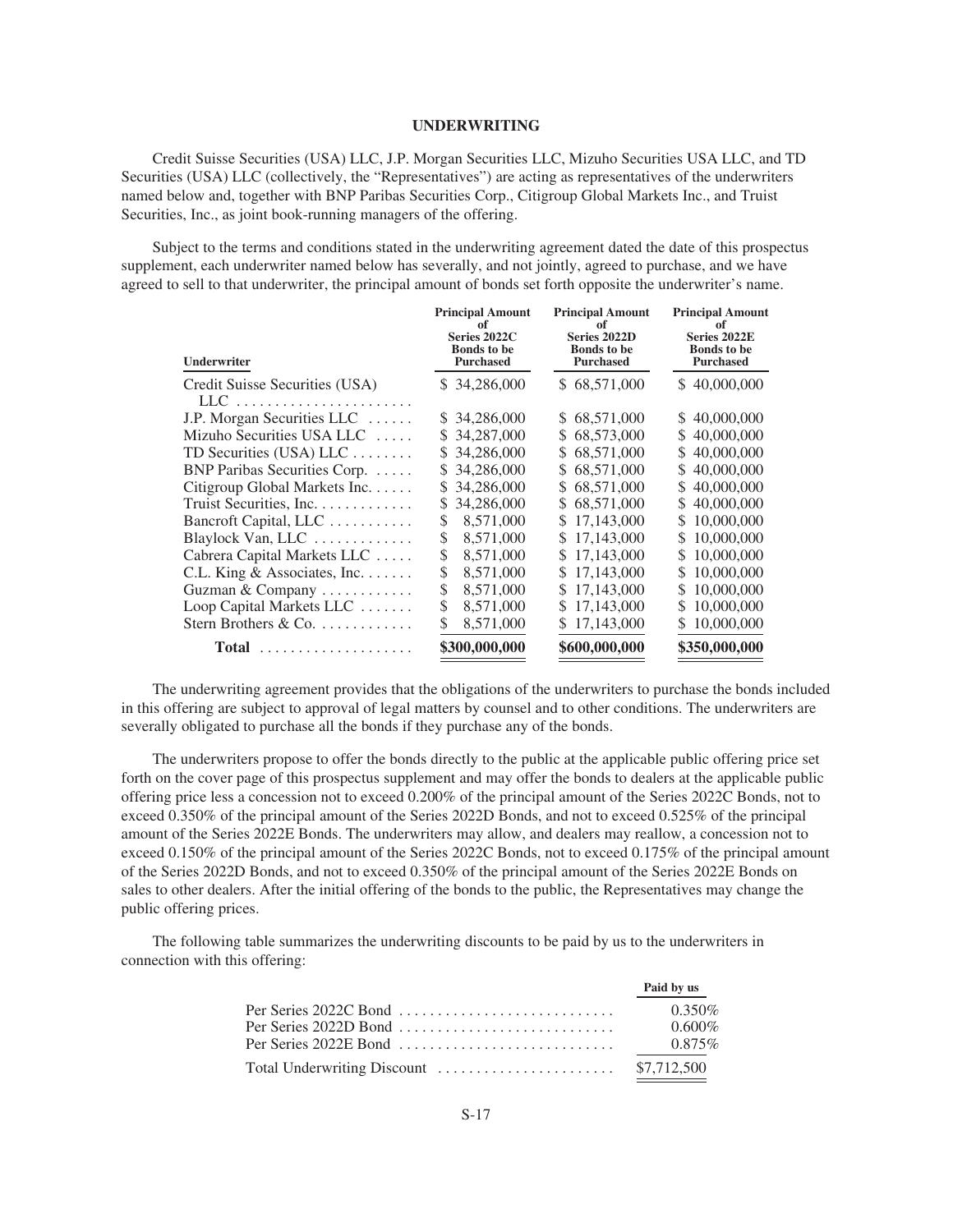In connection with the offering, the Representatives, on behalf of the underwriters, may purchase and sell bonds in the open market. These transactions may include over-allotment, syndicate covering transactions, and stabilizing transactions. Over-allotment involves syndicate sales of bonds in excess of the principal amount of bonds to be purchased by the underwriter in the offering, which creates a syndicate short position. Syndicate covering transactions involve purchases of the bonds in the open market after the distribution has been completed in order to cover syndicate short positions. Stabilizing transactions consist of certain bids or purchases of bonds made for the purpose of preventing or retarding a decline in the market price of the bonds while the offering is in progress.

The underwriters also may impose a penalty bid. Penalty bids permit the underwriters to reclaim a selling concession from a syndicate member when the Representatives, in covering syndicate short positions or making stabilizing purchases, repurchase bonds originally sold by or for the account of that syndicate member.

Any of these activities may have the effect of preventing or retarding a decline in the market price of the bonds. They may also cause the price of the bonds to be higher than the price that otherwise would exist in the open market in the absence of these transactions. The underwriters may conduct these transactions in the over-the-counter market or otherwise. If the underwriters commence any of these transactions, they may discontinue them at any time.

We estimate that our total expenses for this offering, excluding the underwriting discounts, will be \$2,500,000 and will be payable by us.

Certain of the underwriters are dealers on our commercial paper program and, from time to time, make a market in or hold our commercial paper. Such underwriters may receive some of the proceeds of this offering if we repay commercial paper they hold. Certain of the underwriters and their affiliates have performed investment banking, commercial banking and advisory services for us and our affiliates from time to time for which they have received customary fees and expenses. The underwriters and their affiliates may, from time to time, engage in transactions with and perform services for us and our affiliates in the ordinary course of their business.

We expect delivery of the bonds will be made against payment therefor on or about May 23, 2022, which is the third business day after the date of this prospectus supplement. Under Rule 15c6-1 of the Exchange Act, trades in the secondary market generally are required to settle in two business days, unless the parties to any such trade expressly agree otherwise. Accordingly, purchasers who wish to trade the bonds on the date of this prospectus supplement will be required, by virtue of the fact that the bonds initially will not settle in T+2, to specify an alternative settlement cycle at the time of any such trade to prevent a failed settlement and should consult their own advisor.

We have agreed to indemnify the underwriters against certain liabilities, including liabilities under the Securities Act of 1933, as amended, or to contribute to payments the underwriters may be required to make because of any of those liabilities.

The underwriters and their respective affiliates are full service financial institutions engaged in various activities, which may include securities trading, commercial and investment banking, financial advisory, investment management, investment research, principal investment, hedging, financing, corporate trust and brokerage activities.

In the ordinary course of their various business activities, the underwriters and their respective affiliates may make or hold a broad array of investments and actively trade debt and equity securities (or related derivative securities) and financial instruments (including bank loans) for their own account and for the accounts of their customers, and such investment and securities activities may involve our securities and instruments or those of our affiliates. If any of the underwriters or their affiliates have a lending relationship with us, certain of those underwriters or their affiliates routinely hedge, and certain other of those underwriters or their affiliates may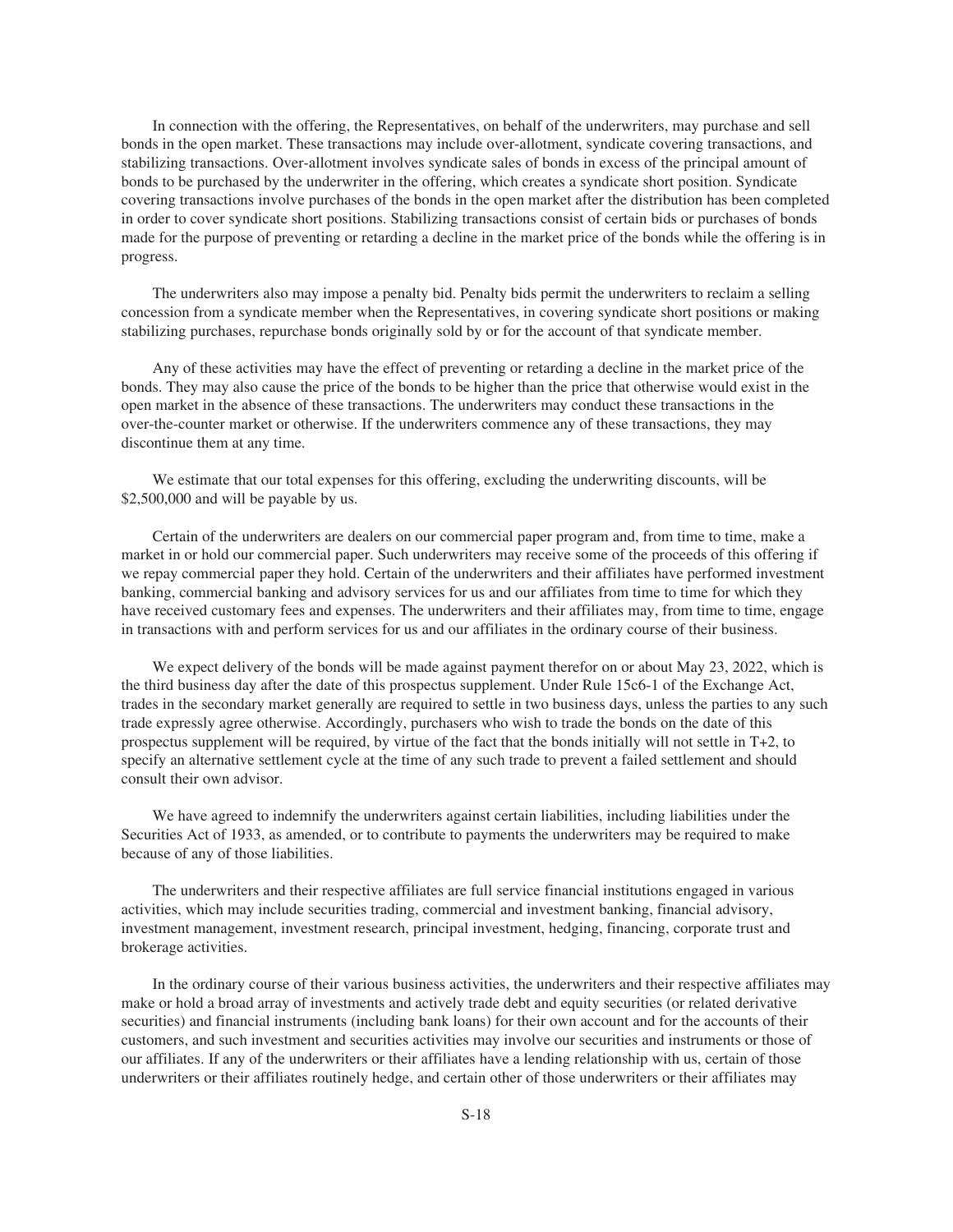hedge, their credit exposure to us consistent with their customary risk management policies. Typically, these underwriters and their affiliates would hedge such exposure by entering into transactions which consist of either the purchase of credit default swaps or the creation of short positions in our securities, including potentially the bonds offered hereby. Any such credit default swaps or short positions could adversely affect future trading prices of the bonds offered hereby. The underwriters and their respective affiliates may also make investment recommendations or publish or express independent research views in respect of such securities or instruments and may at any time hold, or recommend to clients that they acquire, long or short positions in such securities and instruments.

#### **Selling Restrictions**

No action has been or will be taken by us that would permit a public offering of the bonds, or possession or distribution of this prospectus supplement or the accompanying base prospectus or any other offering or publicity material relating to the bonds, in any country or jurisdiction outside the United States where, or in any circumstances in which, action for that purpose is required. Accordingly, the bonds may not be offered or sold, directly or indirectly, and this prospectus supplement, the accompanying base prospectus and any other offering or publicity material relating to the bonds may not be distributed or published, in or from any country or jurisdiction outside the United States except under circumstances that will result in compliance with applicable laws and regulations.

#### *Canada*

The bonds may be sold only to purchasers purchasing, or deemed to be purchasing, as principal that are accredited investors, as defined in National Instrument 45-106 *Prospectus Exemptions* or subsection 73.3(1) of the *Securities Act* (Ontario), and are permitted clients, as defined in National Instrument 31-103 *Registration Requirements, Exemptions and Ongoing Registrant Obligations*. Any resale of the bonds must be made in accordance with an exemption from, or in a transaction not subject to, the prospectus requirements of applicable securities laws.

Securities legislation in certain provinces or territories of Canada may provide a purchaser with remedies for rescission or damages if this prospectus supplement (including any amendment thereto) contains a misrepresentation, provided that the remedies for rescission or damages are exercised by the purchaser within the time limit prescribed by the securities legislation of the purchaser's province or territory. The purchaser should refer to any applicable provisions of the securities legislation of the purchaser's province or territory for particulars of these rights or consult with a legal advisor.

Pursuant to section 3A.3 of National Instrument 33-105 *Underwriting Conflicts* ("NI 33-105"), the underwriters are not required to comply with the disclosure requirements of NI 33-105 regarding underwriter conflicts of interest in connection with this offering.

#### *European Economic Area*

The bonds are not intended to be offered, sold or otherwise made available to and should not be offered, sold or otherwise made available to any retail investor in the European Economic Area ("EEA"). For these purposes, a retail investor means a person who is one (or more) of: (i) a retail client as defined in point (11) of Article 4(1) of Directive 2014/65/EU (as amended, "MiFID II"); or (ii) a customer within the meaning of Directive (EU) 2016/97 (the "Insurance Distribution Directive"), where that customer would not qualify as a professional client as defined in point (10) of Article 4(1) of MiFID II; or (iii) not a qualified investor as defined in Regulation (EU) 2017/1129 (the "Prospectus Regulation"). For the purpose of this provision, the expression "an offer" includes the communication in any form and by any means of sufficient information on the terms of the offer and the bonds to be offered so as to enable an investor to decide to purchase or subscribe for the bonds. Consequently, no key information document required by Regulation (EU) No 1286/2014 (as amended, the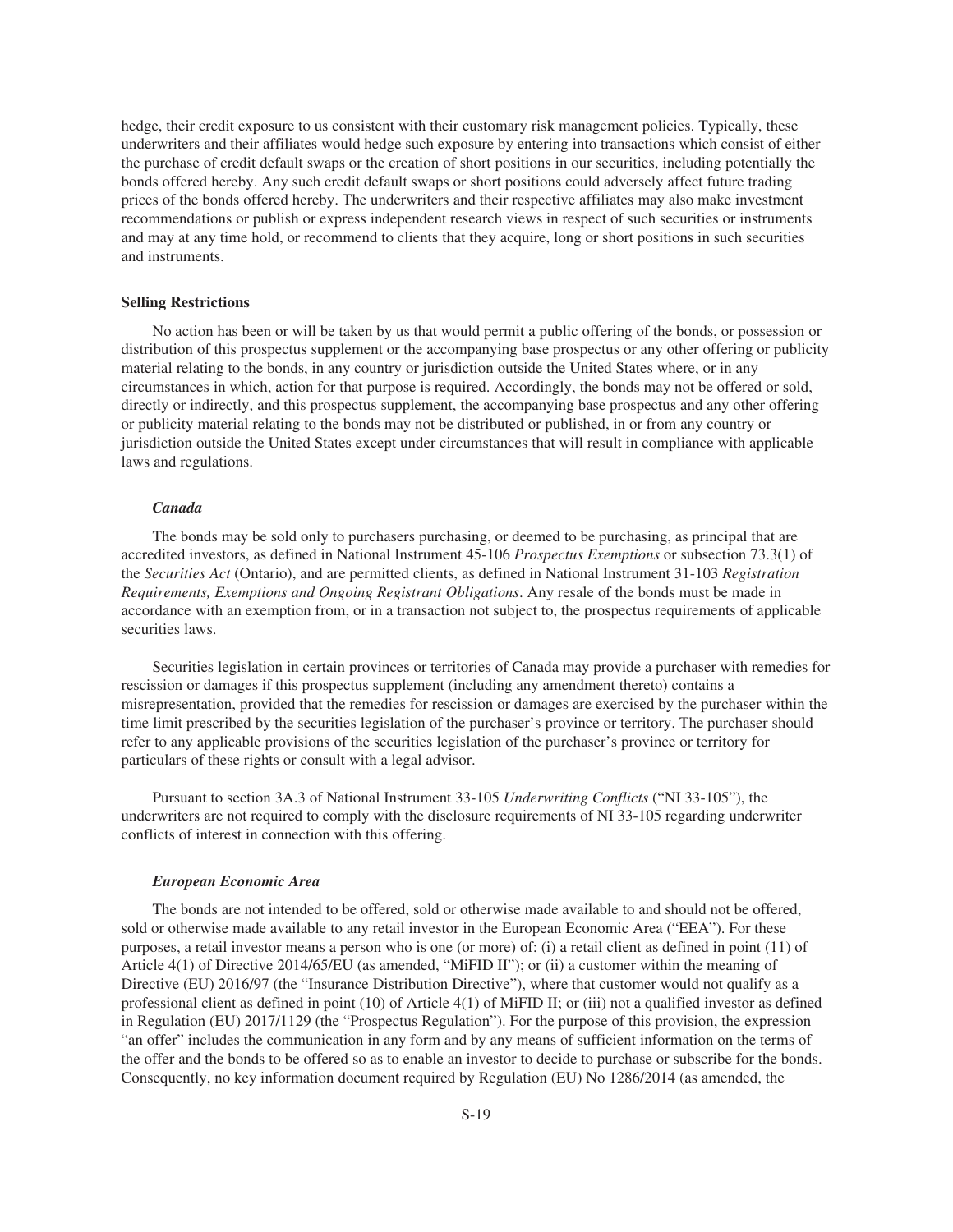"PRIIPs Regulation") for offering or selling the bonds or otherwise making them available to retail investors in the EEA has been prepared and therefore offering or selling the bonds or otherwise making them available to any retail investor in the EEA may be unlawful under the PRIIPs Regulation. This prospectus supplement and the accompanying prospectus have been prepared on the basis that any offer of bonds in any Member State of the EEA will be made pursuant to an exemption under the Prospectus Regulation from the requirement to publish a prospectus for offers of bonds. This prospectus supplement and the accompanying prospectus are not a prospectus for the purposes of the Prospectus Regulation.

# *United Kingdom*

The bonds are not intended to be offered, sold or otherwise made available to and should not be offered, sold or otherwise made available to any retail investor in the United Kingdom ("UK"). For these purposes, a retail investor means a person who is one (or more) of: (i) a retail client, as defined in point (8) of Article 2 of Regulation (EU) No 2017/565 as it forms part of UK domestic law by virtue of the European Union (Withdrawal) Act 2018 ("EUWA"); or (ii) a customer within the meaning of the provisions of the Financial Services and Markets Act 2000 ("FSMA") and any rules or regulations made under the FSMA to implement Directive (EU) 2016/97, where that customer would not qualify as a professional client, as defined in point (8) of Article 2(1) of Regulation (EU) No 600/2014 as it forms part of UK domestic law by virtue of the EUWA; or (iii) not a qualified investor as defined in Article 2 of Regulation (EU) 2017/1129 as it forms part of UK domestic law by virtue of the EUWA (the "UK PRIIPs Regulation"). For the purpose of this provision, the expression "an offer" includes the communication in any form and by any means of sufficient information on the terms of the offer and the bonds to be offered so as to enable an investor to decide to purchase or subscribe for the bonds. Consequently, no key information document required by Regulation (EU) No 1286/2014 as it forms part of UK domestic law by virtue of the UK PRIIPs Regulation for offering or selling the bonds or otherwise making them available to retail investors in the UK has been prepared and therefore offering or selling the bonds or otherwise making them available to any retail investor in the UK may be unlawful under the UK PRIIPs Regulation.

In addition, in the United Kingdom (the "UK"), this document is being distributed only to, and is directed only at, (i) persons who are outside the UK or (ii) who have professional experience in matters relating to investments falling within Article 19 (5) of the Financial Services and Markets Act 2000 (Financial Promotion) Order 2005, as amended (the "Order") and/or (ii) who are high net worth companies (or persons to whom it may otherwise be lawfully communicated) falling within Article  $49(2)(a)$  to (e) of the Order (all such persons together being referred to as "relevant persons"). This document must not be acted on or relied on in the UK by persons who are not relevant persons. In the UK, any investment or investment activity to which this document relates is only available to, and will be engaged in with, relevant persons.

#### *Hong Kong*

The bonds have not been and will not be offered or sold in Hong Kong by means of any document other than (i) to "professional investors" as defined in the Securities and Futures Ordinance (Cap. 571 of the Laws of Hong Kong) (the "SFO") and any rules made thereunder, or (ii) in other circumstances which do not result in the document being a "prospectus" within the meaning of the Companies (Winding Up and Miscellaneous Provisions) Ordinance (Cap. 32 of the Laws of Hong Kong) (the "C(WUMP)O") or which do not constitute an offer to the public within the meaning of the C(WUMP)O. No advertisement, invitation or document relating to the bonds have been or will be issued or have been or will be in the possession of any person for the purpose of issue (in each case, whether in Hong Kong or elsewhere), which is directed at, or the contents of which are likely to be accessed or read by, the public in Hong Kong (except if permitted to do so under the securities laws of Hong Kong) other than with respect to the bonds which are or are intended to be disposed of only to persons outside Hong Kong or only to "professional investors" as defined in the SFO and any rules made thereunder.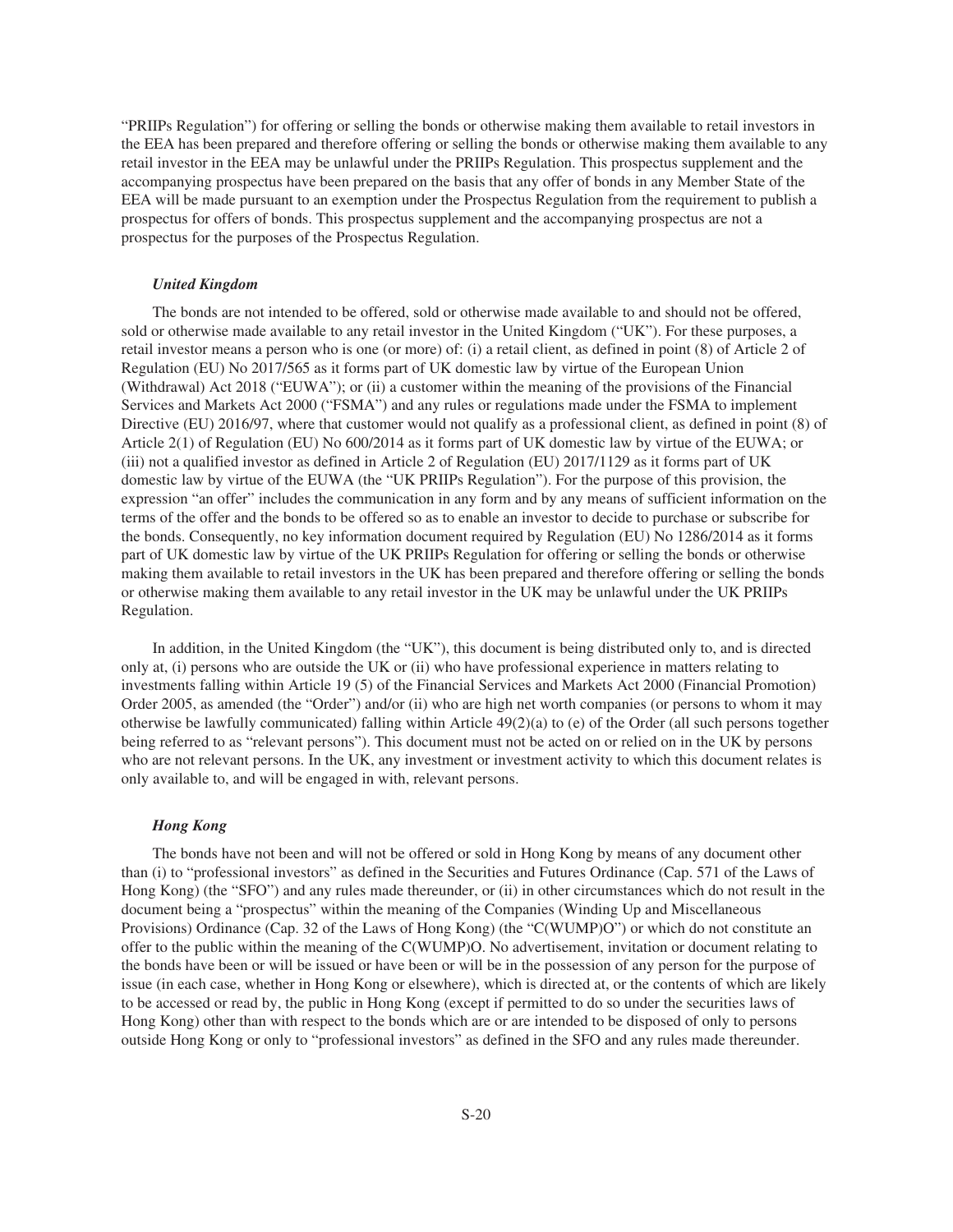# *Japan*

The bonds have not been and will not be registered under the Financial Instruments and Exchange Act of Japan (Act No. 25 of 1948 as amended, the "FIEA") and each underwriter has represented and agreed that it has not offered or sold and will not offer or sell any bonds, directly or indirectly, in Japan or to, or for the account or benefit of, any resident of Japan (which term as used herein means any person resident in Japan, including any corporation or other entity organized under the laws of Japan))), or to others for re-offering or resale, directly or indirectly, in Japan or to, or for the account or benefit of, a resident of Japan, except pursuant to an exemption from the registration requirements of, and otherwise in compliance with, the FIEA and any other applicable laws, regulations and ministerial guidelines of Japan.

# *Singapore*

This prospectus supplement and the accompanying prospectus have not been and will not be registered as a prospectus with the Monetary Authority of Singapore under the Securities and Futures Act, Chapter 289 of Singapore (as modified and amended from time to time, the "SFA"). Accordingly, this prospectus and any other document or material in connection with the offer or sale, or invitation for subscription or purchase, of the bonds have not been and will not be circulated or distributed, nor have the bonds been or will the bonds be offered or sold, or be made the subject of an invitation for subscription or purchase, whether directly or indirectly, to persons in Singapore other than (i) to an institutional investor (as defined in Section 4A of the SFA) pursuant to Section 274 of the SFA; (ii) to a relevant person (as defined in Section 275(2) of the SFA) pursuant to Section 275(1) of the SFA, or any person pursuant to Section 275(1A) of the SFA, and in accordance with the conditions specified in Section 275 of the SFA and (where applicable) Regulation 3 of the Securities and Futures (Classes of Investors) Regulations 2018 of Singapore; or (iii) otherwise pursuant to, and in accordance with the conditions of, any other applicable provision of the SFA, in each case subject to compliance with conditions set forth in the SFA.

Where the bonds are subscribed or purchased under Section 275 of the SFA by a relevant person which is:

- a corporation (which is not an accredited investor (as defined in Section 4A of the SFA)), the sole business of which is to hold investments and the entire share capital of which is owned by one or more individuals, each of whom is an accredited investor; or
- a trust (where the trustee is not an accredited investor (as defined in Section 4A of the SFA)) whose sole purpose is to hold investments and each beneficiary of the trust is an individual who is an accredited investor,

securities or securities-based derivatives contracts (each term as defined in Section 2(1) of the SFA) of that corporation or the beneficiaries' rights and interest (howsoever described) in that trust shall not be transferred within six months after that corporation or that trust has acquired the bonds pursuant to an offer made under Section 275 of the SFA except:

- to an institutional investor or to a relevant person defined in Section 275(2) of the SFA, or to any person arising from an offer referred to in Section 275(1A), or to any person arising from an offer referred to in Section 275(1A) or Section 276(4)(i)(B) of the SFA;
- where no consideration is or will be given for the transfer;
- where the transfer is by operation of law;
- as specified in Section 276(7) of the SFA; or
- as specified in Regulation 37A of the Securities and Futures (Offers of Investments) (Securities and Securities-based Derivatives Contracts) Regulations 2018 of Singapore.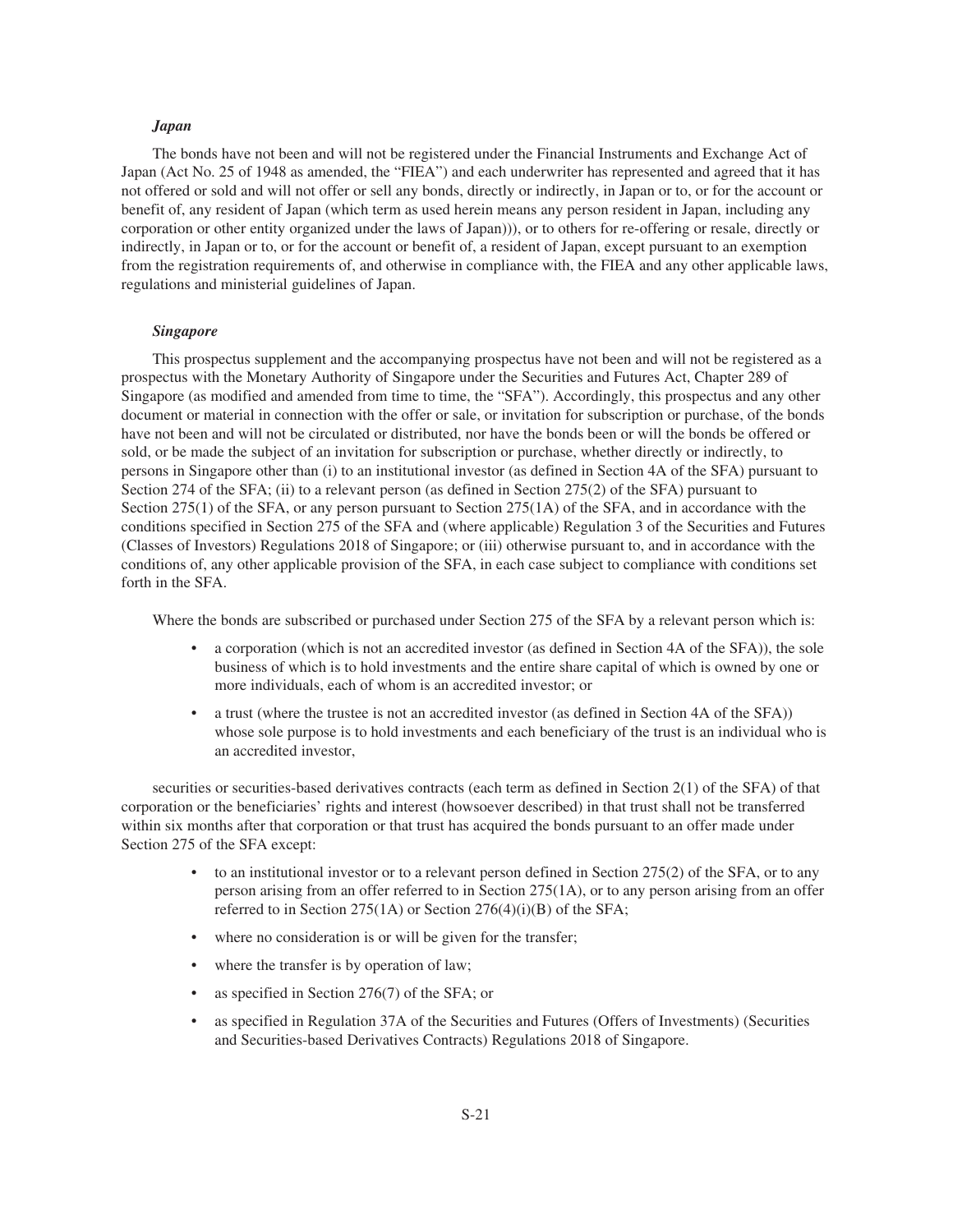SFA Product Classification—In connection with Section 309B(1)(a) and Section 309B(1)(c) of the SFA and the Securities and Futures (Capital Markets Products) Regulations 2018 (the "CMP Regulations 2018"), unless otherwise specified before an offer of bonds, we have determined, and hereby notify all persons (including all relevant persons (as defined in Section 309A(1) of the SFA)), that the bonds are "prescribed capital markets products" (as defined in the CMP Regulations 2018) and Excluded Investment Products (as defined in MAS Notice SFA 04-N12: Notice on the Sale of Investment Products and MAS Notice FAA-N16: Notice on Recommendations on Investment Products).

# *Switzerland*

Neither this prospectus supplement nor any other offering or marketing material relating to the bonds constitutes a prospectus as such term is understood pursuant to article 652a or article 1156 of the Swiss Code of Obligations or a listing prospectus within the meaning of the listing rules of the SIX Swiss Exchange or any other regulated trading facility in Switzerland, and neither this prospectus supplement nor any other offering or marketing material relating to the bonds may be publicly distributed or otherwise made publicly available in Switzerland.

# *Taiwan*

The bonds have not been and will not be registered or filed with, or approved by the Financial Supervisory Commission of Taiwan, the Republic of China ("Taiwan") and/or other regulatory authority or agency of Taiwan, pursuant to relevant securities laws and regulations of Taiwan and may not be issued, offered or sold in Taiwan through a public offering or in any manner which would constitute an offer within the meaning of the Securities and Exchange Act of Taiwan or relevant laws and regulations that would otherwise require registration, filing, or the approval of the Financial Supervisory Commission of Taiwan and/or other regulatory authority or agency of Taiwan. No person or entity in Taiwan has been authorized to offer or sell the bonds in Taiwan, unless otherwise permitted by Taiwan laws and regulations.

# *People's Republic of China (excluding Hong Kong, Macau and Taiwan)*

The bonds are not being offered or sold and may not be offered or sold, directly or indirectly, in the People's Republic of China, or the "PRC" (for such purposes, not including the Hong Kong and Macau Special Administrative Regions or Taiwan), except as permitted by all relevant laws and regulations of the PRC.

This prospectus supplement and the accompanying base prospectus (i) have not been filed with or approved by or registered with the PRC authorities and (ii) do not constitute an offer to sell, or the solicitation of an offer to buy, any bonds in the PRC to any person to whom it is unlawful to make the offer of solicitation in the PRC.

The bonds may not be offered, sold or delivered, or offered, sold or delivered to any person for reoffering or resale or redelivery, in any such case directly or indirectly (i) by means of any advertisement, invitation, document or activity which is directed at, or the contents of which are likely to be accessed or read by, the public in the PRC, or (ii) to any person within the PRC, other than in full compliance with the relevant laws and regulations of the PRC.

Investors in the PRC are responsible for obtaining all relevant government regulatory approvals/licenses, verification and/or registrations themselves, including, but not limited to, those which may be required by the China Securities Regulatory Commission, the State Administration of Foreign Exchange and/or the China Banking Regulatory Commission, and complying with all relevant PRC laws and regulations, including, but not limited to, all relevant foreign exchange regulations and/or securities investment regulations.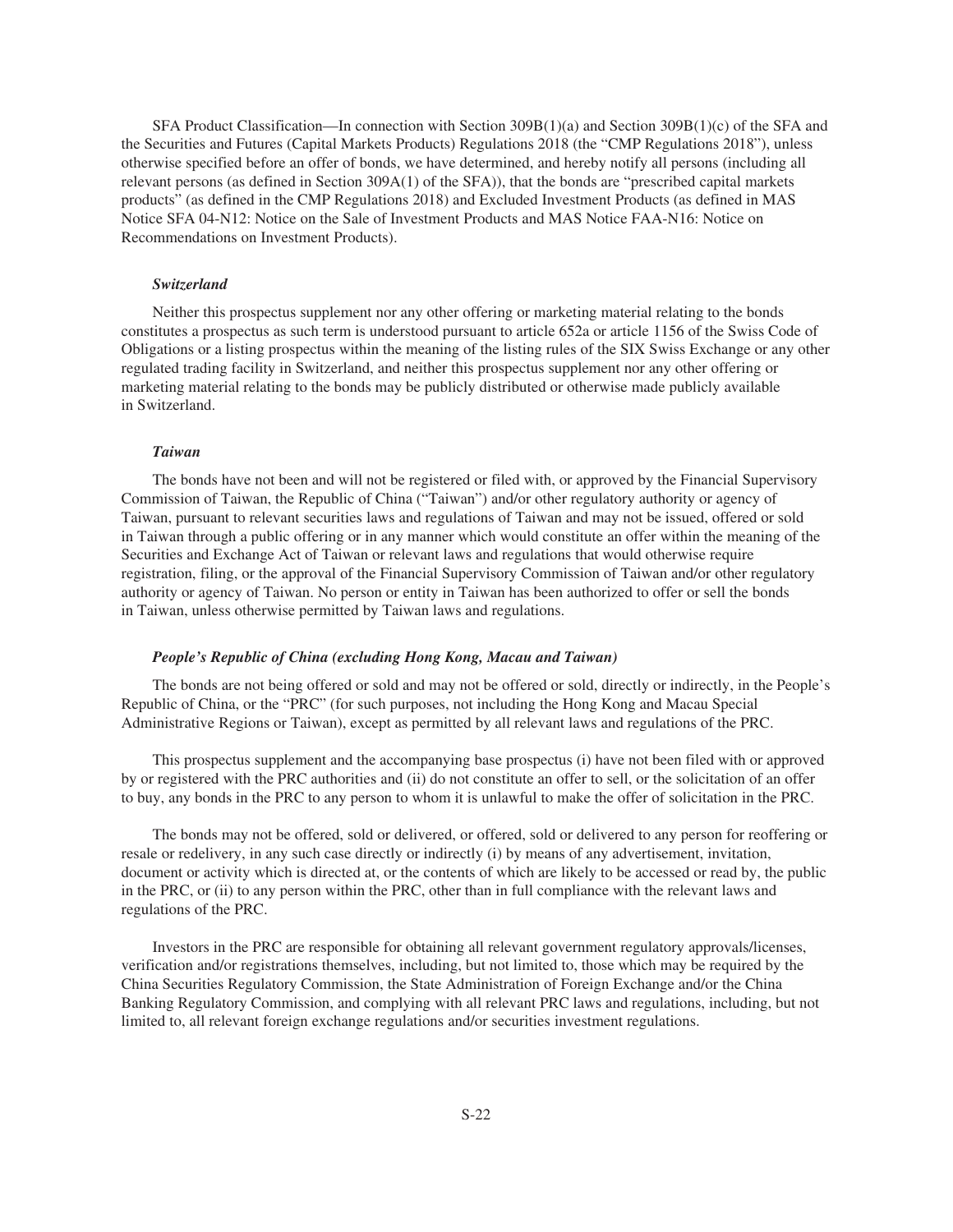# *Republic of Korea*

The bonds have not been and will not be registered under the Financial Investment Services and Capital Markets Act and the decrees and regulations thereunder (collectively, the "FSCMA") and the bonds have been and will be offered in Korea as a private placement under the FSCMA. None of the bonds may be offered, sold and delivered, directly or indirectly, or offered or sold to any person for re-offering or resale, directly or indirectly, in Korea or to, or for the account or benefit of, any resident of Korea except as otherwise permitted under the applicable laws and regulations of Korea, including the FSCMA and the Foreign Exchange Transaction Law of Korea and the decrees and regulations thereunder (the "FETL"). For a period of one year from the issue date of the bonds, any acquirer of the bonds who was solicited to buy the bonds in Korea is prohibited from transferring any of the bonds to another person in any way other than as a whole to one transferee. Furthermore, the purchaser of the bonds shall comply with all applicable regulatory requirements (including but not limited to requirements under the FETL) in connection with the purchase of the bonds. with all applicable regulatory requirements (including but not limited to requirements under the FETL) in connection with the purchase of the bonds.

#### *United Arab Emirates*

This prospectus supplement and the accompanying base prospectus have not been reviewed, approved or licensed by the Central Bank of the United Arab Emirates (the "UAE"), the Emirates Securities and Commodities Authority (the "SCA") or any other relevant licensing authority in the UAE including any licensing authority of any of the free zones established and operating in the UAE including, without limitation, the Dubai Financial Services Authority (the "DFSA"), a regulatory authority of the Dubai International Financial Centre (the "DIFC") and the Financial Services Regulatory Authority (the "FSRA"), a regulatory authority of the Abu Dhabi Global Market.

This prospectus supplement and the accompanying base prospectus are not intended to, and do not, constitute an offer, sale or delivery of shares or other securities under the laws of the UAE. Each underwriter has represented and agreed that the bonds have not been and will not be registered with the SCA, the UAE Central Bank, the Dubai Financial Market, the Abu Dhabi Securities Market or any other UAE regulatory authority or exchange.

The issue and/or sale of the bonds has not been approved or licensed by the SCA, the UAE Central Bank or any other relevant licensing authority in the UAE, including the FSRA and the DFSA, and does not constitute a public offer of securities in the UAE under any laws or regulations applicable in the UAE.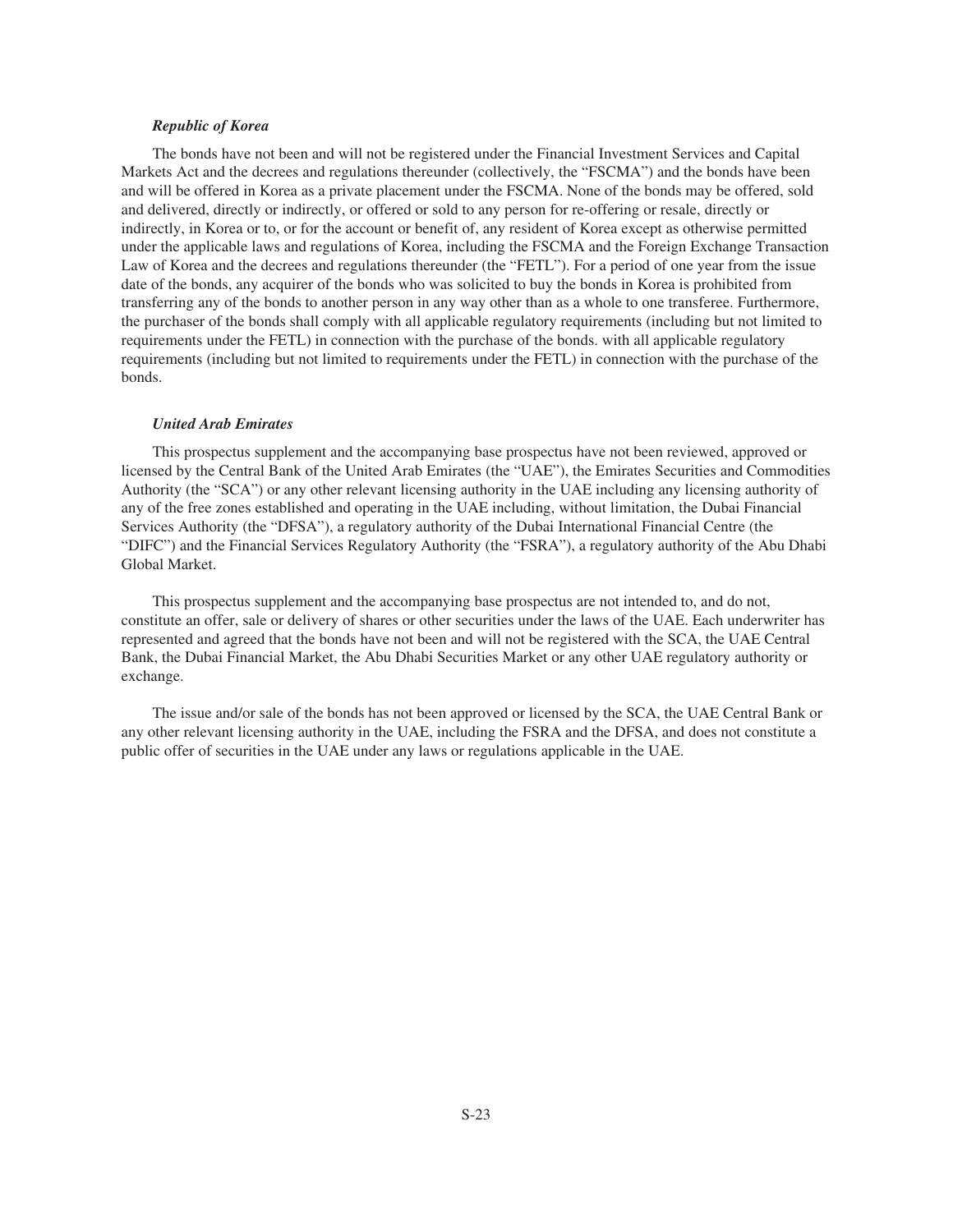# **LEGAL MATTERS**

<span id="page-25-0"></span>Michael A. Henry, our Assistant General Counsel, will pass upon the legality of the bonds for us. Certain legal matters will be passed upon for the underwriters by Cleary Gottlieb Steen & Hamilton LLP, New York, New York.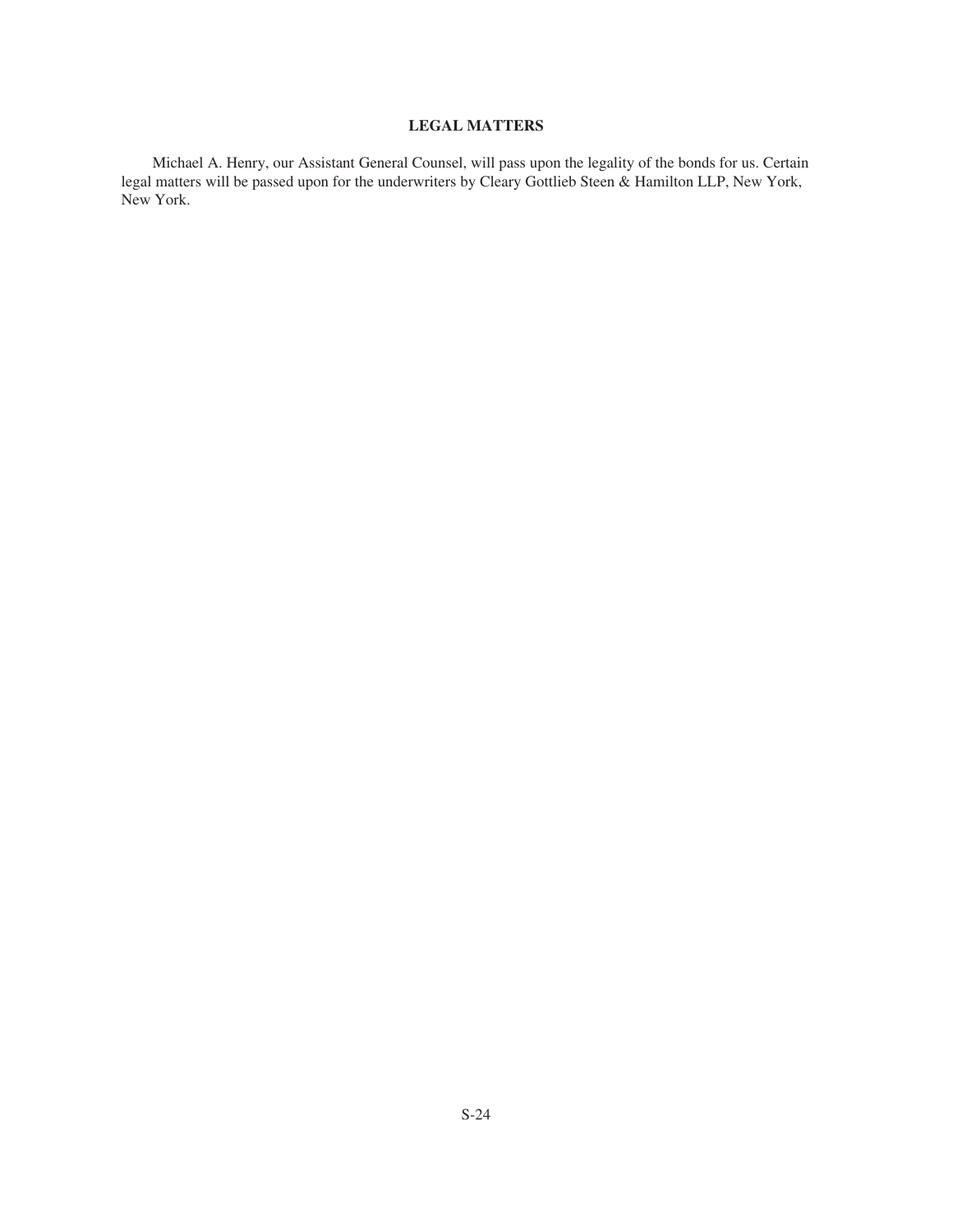# **SOUTHERN CALIFORNIA EDISON COMPANY**

# **First and Refunding Mortgage Bonds, Debt Securities, \$100 Cumulative Preferred Stock, Cumulative Preferred Stock and Preference Stock**

The securities listed above may be offered and sold from time to time in one or more offerings. This prospectus provides you with a general description of the securities that may be offered.

Each time securities are sold, a supplement to this prospectus that contains specific information about the offering and the terms of the securities will be provided. The prospectus supplement may also add, update or change information contained in this prospectus. You should carefully read this prospectus and any prospectus supplement for the specific offering before you invest in any of the securities.

The securities may be sold to or through underwriters, dealers or agents or directly to other purchasers, on a continuous or delayed basis. A prospectus supplement will set forth the names of any underwriters, dealers or agents involved in the sale of the securities, the principal amounts of securities to be purchased by them, and the compensation they will receive.

Southern California Edison Company may offer and sell first and refunding mortgage bonds, debt securities, \$100 cumulative preferred stock, cumulative preferred stock and preference stock.

**This prospectus may be used to offer and sell securities only if accompanied by the prospectus supplement for those securities.**

**Investing in our securities involves risks. See "[Risk Factors"](#page-29-0) on page 2 of this prospectus and the risk factors included in the applicable prospectus supplement and in the documents incorporated by reference in this prospectus and in any accompanying supplement that we prepare or authorize.**

**Neither the Securities and Exchange Commission nor any state securities commission has approved or disapproved of these securities or determined if this prospectus is truthful or complete. Any representation to the contrary is a criminal offense.**

**The date of this Prospectus is July 29, 2021**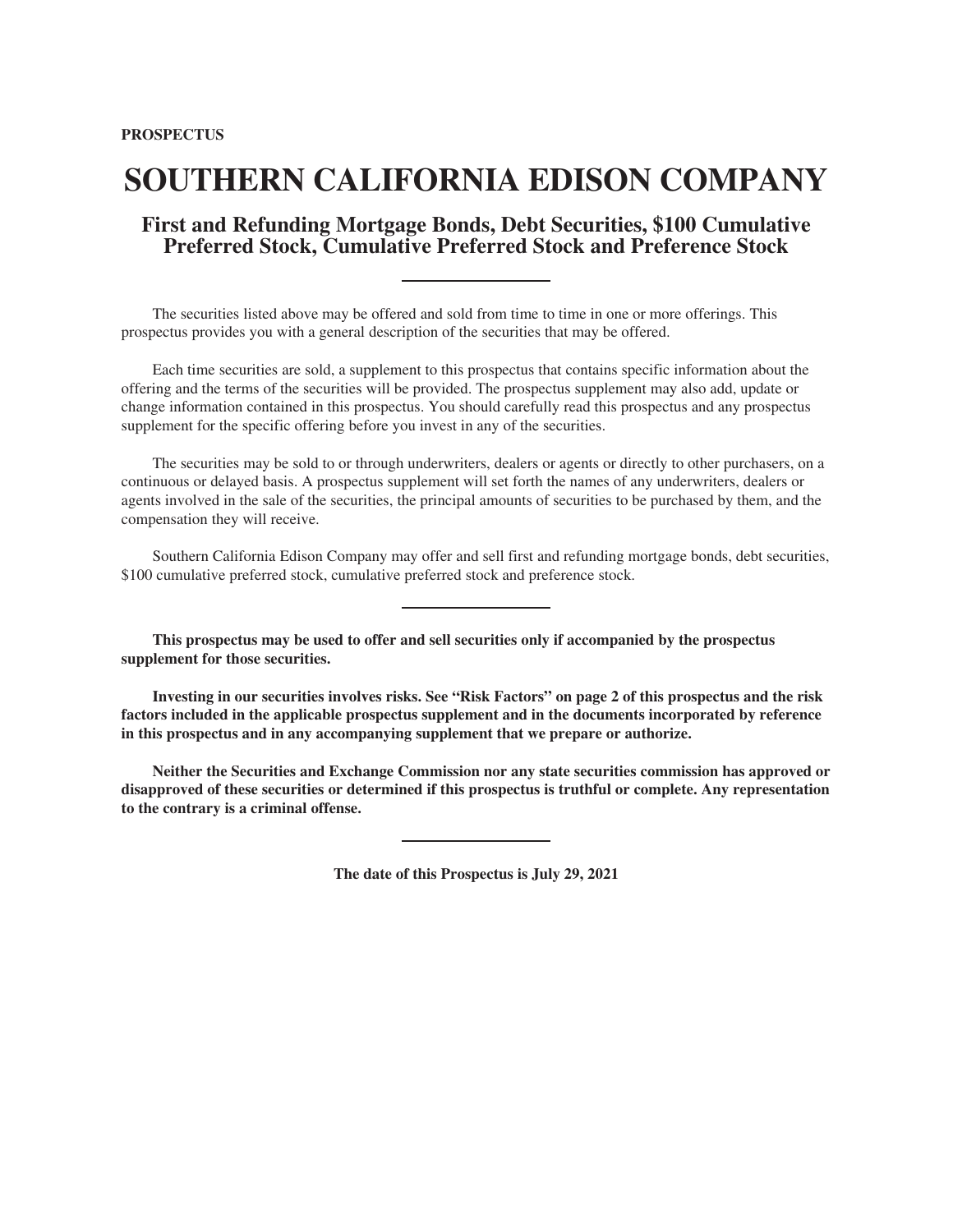# **TABLE OF CONTENTS**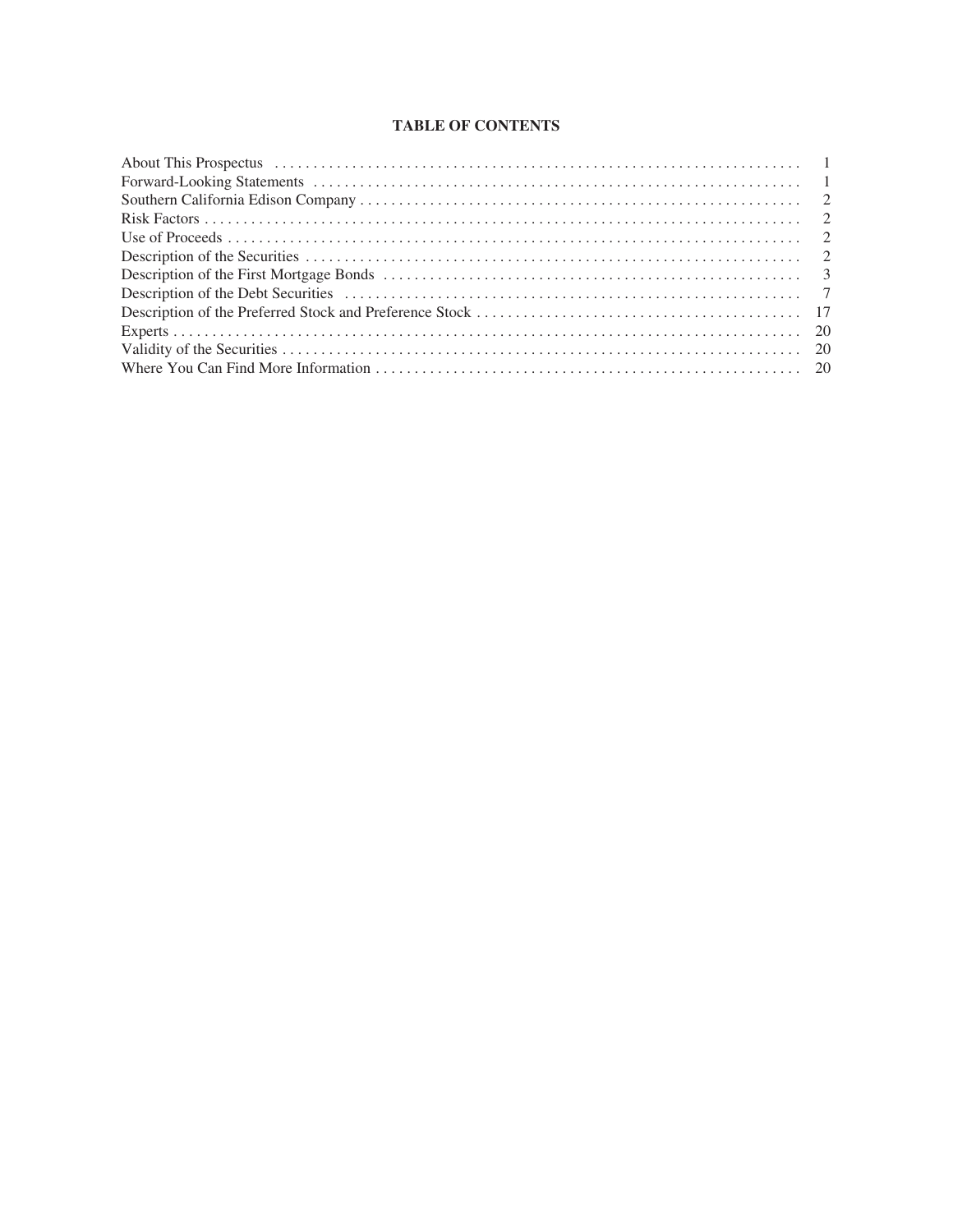# **ABOUT THIS PROSPECTUS**

<span id="page-28-0"></span>This prospectus is provided by Southern California Edison Company which is sometimes referred to in this prospectus as "Southern California Edison" or by the terms "we," "us" and "our." We refer to the \$100 cumulative preferred stock and cumulative preferred stock together as "preferred stock" and the preferred stock and preference stock together as "preferred equity." We refer to our first mortgage bonds, debt securities, and preferred equity together as the "securities."

This prospectus is part of a "shelf" registration statement filed with the United States Securities and Exchange Commission. By using a shelf registration statement, we may sell any combination of the securities described in this prospectus from time to time in one or more offerings. This prospectus only provides you with a general description of the securities that we may offer. Each time we sell securities, we will provide a supplement to this prospectus that contains specific information about the terms of the securities. The supplement may also add, delete, update or change information contained in this prospectus. You should rely on the information in the applicable prospectus supplement if this prospectus and the prospectus supplement are inconsistent. Before purchasing any securities, you should carefully read both this prospectus and any applicable supplement, together with the additional information described under the heading "Where You Can Find More Information."

**We are responsible only for the information contained and incorporated by reference in this prospectus, any prospectus supplement, and in any related free-writing prospectus we prepare or authorize. We have not authorized any other person to provide you with any other information, and we do not take any responsibility for any other information that others may provide you. We will not make an offer to sell these securities in any jurisdiction where the offer or sale is not permitted. You should assume that the information appearing or incorporated by reference in this prospectus, any prospectus supplement, and any related free-writing prospectus is accurate only as of their respective dates. Our business, financial condition, results of operations and prospects may have changed since those dates.**

# **FORWARD-LOOKING STATEMENTS**

<span id="page-28-1"></span>This prospectus, any accompanying prospectus supplement and the additional information described under the heading "Where You Can Find More Information" may contain forward-looking statements within the meaning of the Private Securities Litigation Reform Act of 1995; Section 27A of the Securities Act of 1933, as amended (the "Securities Act"); and Section 21E of the Securities Exchange Act of 1934, as amended. The words "believes," "expects," "anticipates," "intends," "plans," "estimates," "projects," "probable," "may," "will," "could," "would," "should," and variations of such words and similar expressions, or discussions of strategy or of plans, are intended to identify forward-looking statements. Such statements necessarily involve risks and uncertainties that could cause actual results to differ materially from those anticipated. Various factors may cause actual results to be materially different than the suggested outcomes within forward-looking statements; accordingly, there is no assurance that such results will be realized. Some of the risks, uncertainties and other important factors that could cause results to differ, or that otherwise could impact us are described under the headings "Management's Discussion and Analysis of Financial Condition and Results of Operations" and "Risk Factors" in our Annual Report on Form 10-K for the year ended December 31, 2020, and in subsequent Quarterly Reports on Form 10-Q and Current Reports on Form 8-K incorporated by reference into this prospectus.

We urge you to read this entire prospectus, including any prospectus supplement and the information incorporated by reference, and carefully consider the risks, uncertainties and other factors that affect our business. In light of these risks, uncertainties and assumptions, the events described in the forward-looking statements included or incorporated by reference in this prospectus might not occur or might occur to a different extent or at a different time than described. Forward-looking statements are made based on information currently available to us and speak only as of the date they are made and we expressly disclaim an obligation to publicly update or revise any forward-looking statements, whether as a result of new information, future events or otherwise.. You should review future reports we file with the Securities and Exchange Commission.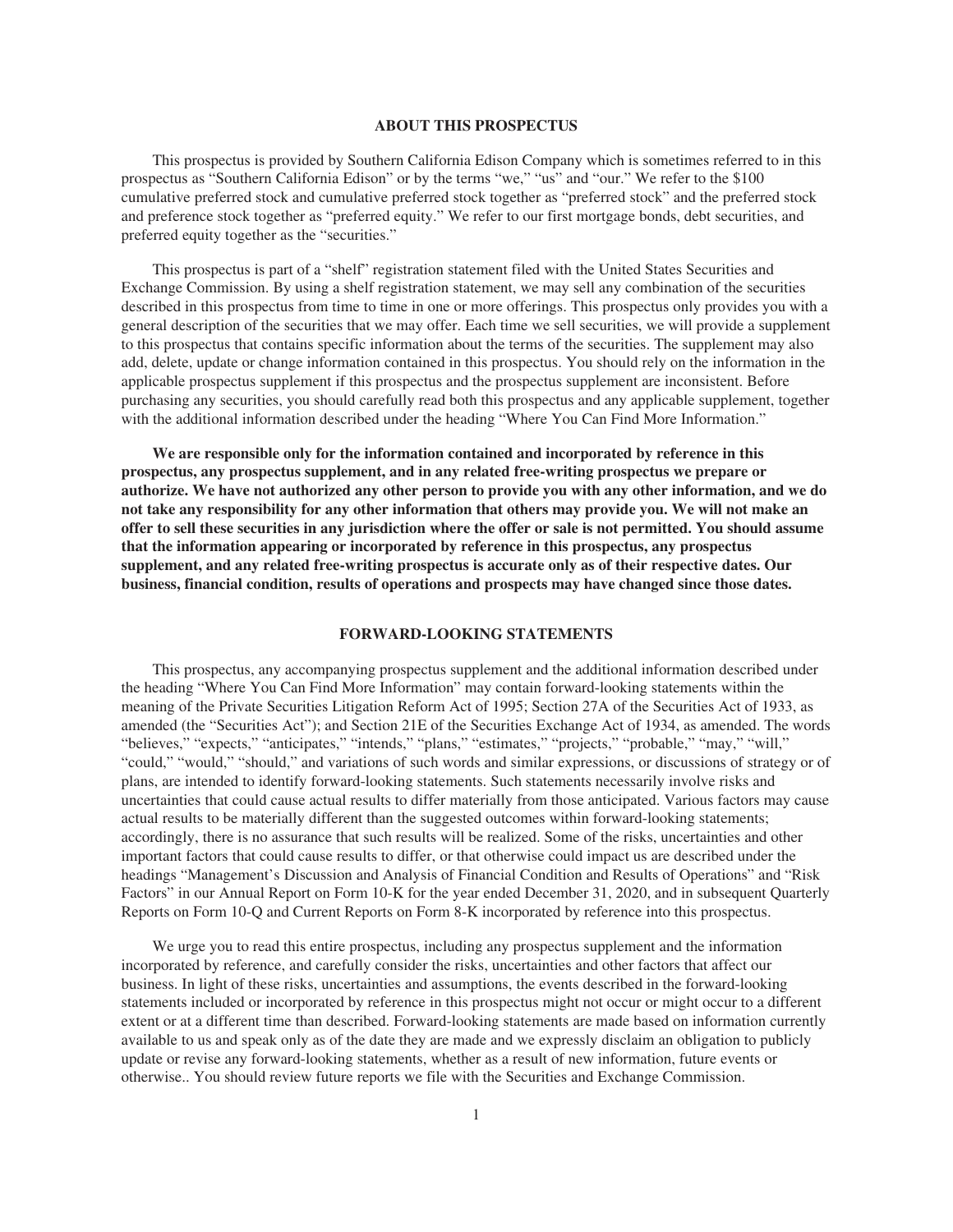# **SOUTHERN CALIFORNIA EDISON COMPANY**

<span id="page-29-1"></span>Southern California Edison is an investor-owned public utility, primarily engaged in the business of supplying and delivering electricity to an approximately 50,000 square mile area of southern California, excluding the City of Los Angeles and certain other cities. We own and operate transmission, distribution and generation facilities for the purpose of serving our customers' electricity needs. In addition to power provided from our own generating resources, we procure power from a variety of sources including other utilities and merchant and other non-utility generators. Based in Rosemead, California, Southern California Edison was incorporated in California in 1909, and had assets of more than \$71.0 billion at June 30, 2021.

Southern California Edison is a subsidiary of Edison International, a holding company with subsidiaries involved in both electric utility and non-electric utility businesses. The mailing address and telephone number of our principal executive offices are 2244 Walnut Grove Avenue, P.O. Box 800, Rosemead, CA 91770 and (626) 302-1212.

# **RISK FACTORS**

<span id="page-29-0"></span>Investing in our securities involves risks. Before purchasing any securities we offer, you should carefully consider the risk factors that are incorporated by reference herein from the section captioned "Risk Factors" in our most recent Annual Report on Form 10-K, together with all of the other information included in this prospectus and any prospectus supplement and any other information that we have incorporated by reference, including filings made with the Securities and Exchange Commission subsequent to the date hereof. Any of these risks, as well as other risks and uncertainties, could harm our financial condition, results of operations or cash flows.

# **USE OF PROCEEDS**

<span id="page-29-2"></span>Except as otherwise described in a prospectus supplement, we intend for the net proceeds of the offered securities to be used to redeem, repay or retire outstanding debt or other securities, to finance construction expenditures, for other general corporate purposes, or to reduce short-term debt incurred to finance such activities.

# **DESCRIPTION OF THE SECURITIES**

<span id="page-29-3"></span>The following is a general description of the terms and provisions of the securities we may offer and sell by this prospectus in one or more distinct offerings. These summaries are not meant to be a complete description of each security. This prospectus and any accompanying prospectus supplement will contain the material terms and conditions for each security. The prospectus supplement may add, update or change the terms and conditions of the securities as described in this prospectus. For more information about the securities, please refer to:

- the indenture between Southern California Edison and The Bank of New York Mellon Trust Company, N.A., and D. G. Donovan, as successor trustees, dated as of October 21, 1923, as amended and supplemented, for the issuance of first and refunding mortgage bonds, which we refer to as the "first mortgage bond indenture" in this prospectus;
- the indenture between Southern California Edison and The Bank of New York Mellon Trust Company, N.A., as successor trustee, dated as of January 15, 1993, for the issuance of senior debt securities, which we refer to as the "senior indenture" in this prospectus;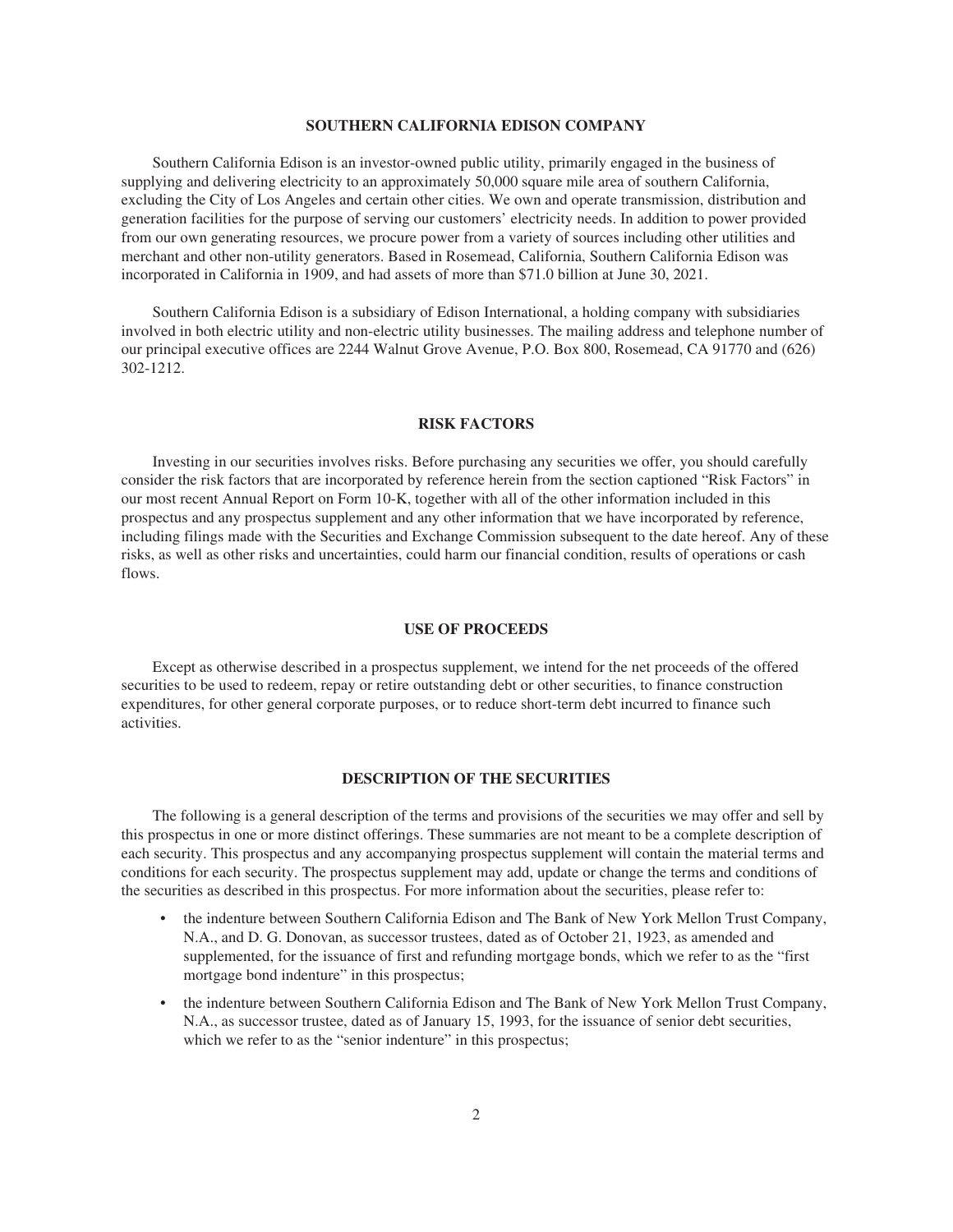- the form of indenture between Southern California Edison and Bank of New York Mellon Trust Company, N.A., as trustee, for the issuance of subordinated debt securities, which we refer to as the "subordinated indenture" in this prospectus; and
- Southern California Edison's restated articles of incorporation, which are referred to in this prospectus as the "articles of incorporation."

We have filed or incorporated by reference forms or copies of these documents as exhibits to the registration statement. In this prospectus we sometimes refer to the senior indenture and subordinated indenture together as the "unsecured indentures" and each separately as an "unsecured indenture." We refer to each trustee for each indenture as the "indenture trustee." The first mortgage bond indenture and the unsecured indentures are governed by the Trust Indenture Act of 1939 and may be supplemented or amended from time to time. The senior indenture and the subordinated indenture are substantially similar, but differ in some important respects. The material differences between the senior indenture and the subordinated indenture are set forth in the description below under "Description of the Debt Securities."

# **DESCRIPTION OF THE FIRST MORTGAGE BONDS**

<span id="page-30-0"></span>The following description discusses the general terms and provisions of the first and refunding mortgage bonds that we may offer by this prospectus in one or more distinct offerings. In this prospectus, we refer to the first and refunding mortgage bonds as "first mortgage bonds" or "bonds." The first mortgage bonds will be an additional series of our secured debt securities created by resolution of our board of directors or the executive committee of the board, or by an action of one or more of our authorized officers, and will be issued under the first mortgage bond indenture, as amended and supplemented by supplemental indentures.

The first mortgage bond indenture gives us broad authority to set the particular terms of each series of first mortgage bonds, including the right to modify certain of the terms contained in the first mortgage bond indenture. The particular terms of a series of bonds and the extent, if any, to which the particular terms of the issue modify the terms of the first mortgage bond indenture will be described in the prospectus supplement relating to the bonds.

The first mortgage bond indenture contains the full legal text of the matters described in this section. Because this section is a summary, it does not describe every aspect of the first mortgage bonds or the first mortgage bond indenture. This summary is subject to and qualified by all the provisions of the first mortgage bond indenture, including definitions of terms used in the first mortgage bond indenture. Therefore, you should read carefully the detailed provisions of the first mortgage bond indenture, which we have incorporated by reference as an exhibit to the registration statement that includes this prospectus. This summary also is subject to and qualified by the description in the applicable prospectus supplement of the particular terms of the first mortgage bonds and any applicable supplemental indenture.

# **General**

Before issuing each series of first mortgage bonds, we will specify the terms of that series through a board or executive committee resolution or officer action and a supplemental indenture. The applicable prospectus supplement will contain a description of the following terms, among others, of each series of first mortgage bonds:

- the title of the bonds:
- any limit on the aggregate principal amount of the bonds of that series;
- the price at which the bonds will be issued;
- the date or dates on which principal will be payable or how to determine the dates;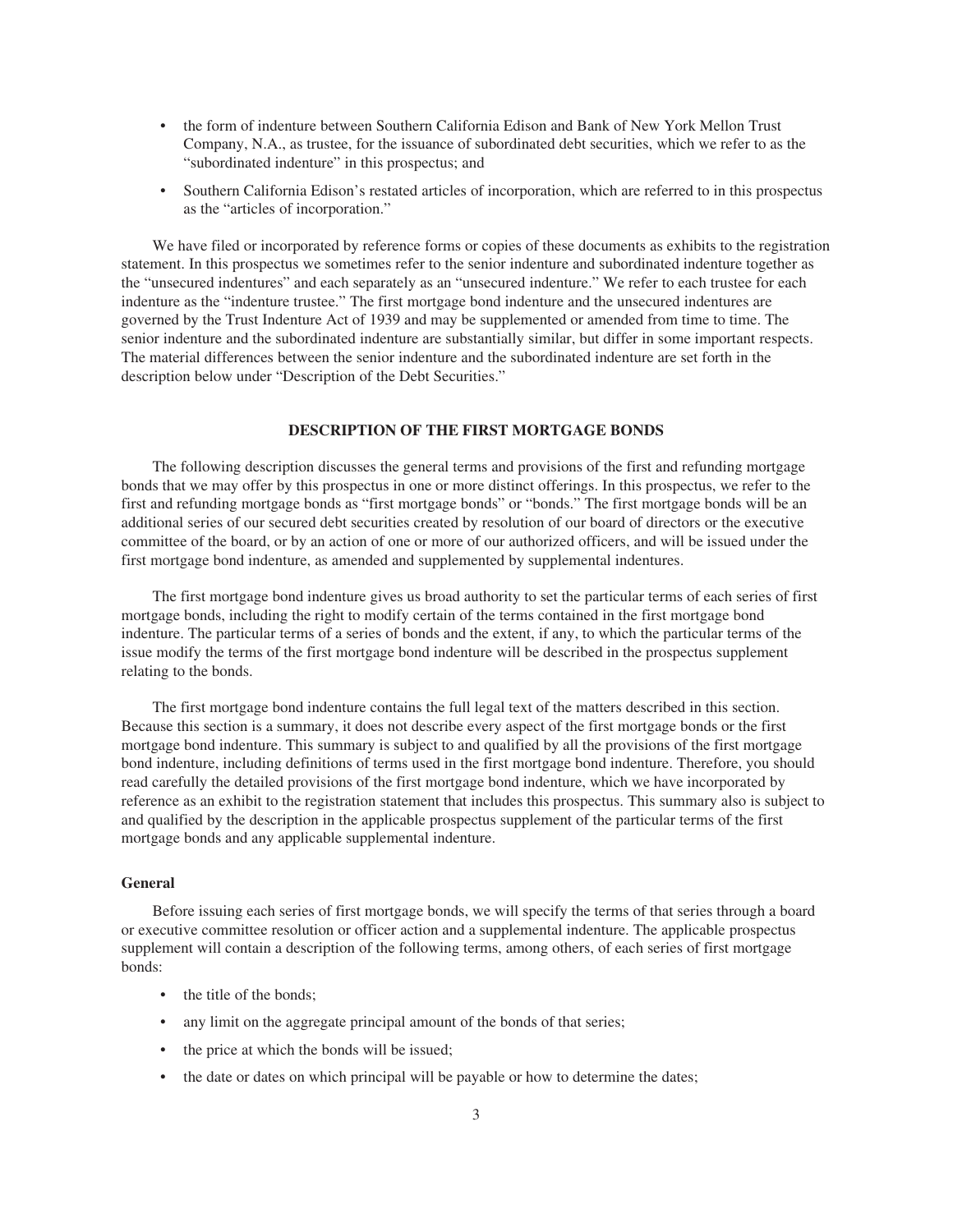- the rate or rates or method of determining interest; the date or dates from which interest will accrue; the dates on which interest will be payable, which we refer to as the "interest payment dates;" and any record dates for the interest payable on the interest payment dates;
- the place or places where payments on the bonds will be made;
- any obligation or option on our part to redeem, purchase or repay bonds; any option of the holder to require us to redeem or repurchase bonds; and the terms and conditions upon which the bonds will be redeemed, purchased or repaid;
- the denominations in which the bonds will be issued;
- whether the bonds are to be issued in whole or in part in the form of one or more global bonds and, if so, the identity of the depositary for the global bonds;
- whether the bonds are to be issued in whole or in part in the form of one or more global debt securities and, if so, the identity of the depositary for the global debt securities;
- if other than United States dollars, the currency or currencies in which the bonds will be denominated and principal and interest will be payable;
- any index used to determine the amount of payments of principal of and any premium and interest on the bonds;
- any deletions, modifications or additions to the covenants or events of default provided for the bonds;
- whether the bonds are subject to discharge and defeasance at our option; and
- any other terms of the bonds.

# **Security**

The first mortgage bonds when issued, will, as to the security afforded by the first mortgage bond indenture, be secured equally and ratably with all other first mortgage bonds by a legally valid first lien or charge on substantially all of the property and franchises now owned by us (with exceptions and exclusions noted below). Such lien and our title to our properties are subject to the terms of franchises, licenses, easements, leases, permits, contracts and other instruments under which properties are held or operated, statutes and governmental regulations, liens for taxes and assessments, and liens of the indenture trustees. In addition, such liens and our title to our properties are subject to other liens, prior rights and other encumbrances, none of which, with minor or insubstantial exceptions affects from a legal standpoint the security for the first mortgage bonds or our rights to use such properties in our business.

The first mortgage bond indenture provides that property hereafter acquired (other than excepted kinds noted below) will become subject to the lien of the first mortgage bond indenture. Such property may be subject to prior liens and other encumbrances.

Properties excepted from the lien of the first mortgage bond indenture include cash, accounts receivable, deposits, bills and notes, contracts, securities not specifically required to be pledged, office equipment, vehicles, and all materials, supplies and electric energy acquired or produced for sale, consumption or use in the ordinary conduct of business.

# **Special Trust Fund**

We are required to deposit in a special trust fund with The Bank of New York Mellon Trust Company, N.A., as trustee, on each May 1 and November 1, cash equal to  $1\frac{1}{2}\%$  (subject to redetermination by agreement between us and The Bank of New York Mellon Trust Company, N.A., as trustee) of the aggregate principal amount of the first mortgage bonds and underlying bonds then outstanding (excluding certain bonds and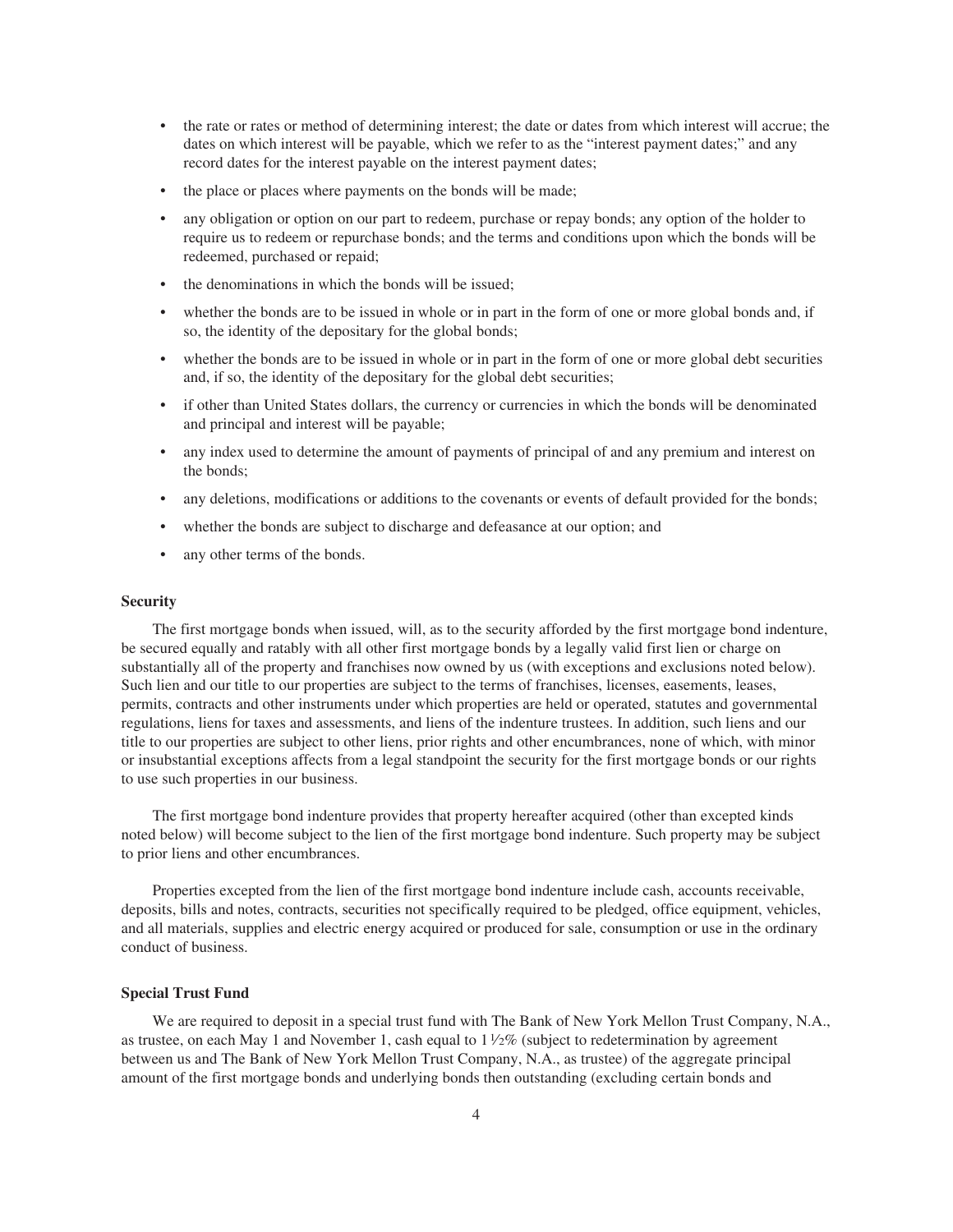underlying bonds, such as bonds called for redemption), less certain amounts paid or credited in respect of underlying bonds. The term "underlying bonds" is defined in the first mortgage bond indenture to mean any bonds or other evidence of indebtedness secured by property subsequently acquired by us. Amounts in the special trust fund may, in general, be paid out for payment, redemption (at the redemption prices, including applicable premiums, set forth in the first mortgage bonds and subject to the limitation on refunding applicable to various series) or purchase of first mortgage or underlying bonds, or to reimburse us for the acquisition of certain additional properties. The foregoing deposit requirement has not affected our cash flow, because the cash deposited has been simultaneously offset by its payment to us to reimburse us for the acquisition of additional properties. Thus, there currently are no funds on deposit in the Special Trust Fund.

# **Issue of Additional Bonds**

In general, additional bonds, ranking equally and ratably with the first mortgage bonds, may be issued, subject to certain restrictions and requirements described below, in principal amounts equal to the lesser of (i) the amount authorized under the net earnings test described below and (ii) the sum of the following:

- a. Certain bonds and underlying bonds acquired, redeemed or otherwise retired.
- b. Cash deposited to pay or redeem bonds or underlying bonds.
- c. 662⁄3% of the net amount of additional property constructed or acquired by us and not theretofore used for other purposes under the first mortgage bond indenture, subject to certain restrictions.
- d. Cash deposited in an advance construction account with The Bank of New York Mellon Trust Company, N.A., as trustee (in certain events with such trustee's consent), to be withdrawn to reimburse us for 662⁄3% of unbonded additional property.

As of June 30, 2021, there were no first mortgage bonds acquired, redeemed or otherwise retired against which bonds might be issued under the first mortgage bond indenture pursuant to clause (a) above. The net amount of additional property against which bonds might be issued under the first mortgage bond indenture pursuant to clause (c) above was approximately \$24.2 billion, resulting in the ability to issue \$16.1 billion of bonds pursuant to clause (c) (*i.e.* \$24.2 billion x .6666 = \$16.1 billion). The aggregate amount of bonds which we could issue under clauses (a) and (c) above would, if other conditions were met, be approximately \$16.1 billion. As of June 30, 2021, we had \$21.6 billion of our first mortgage bonds outstanding (including the first mortgage bonds issued to secure \$751.9 million of pollution control bonds).

Furthermore, in addition to the first mortgage bond indenture's bondable property requirement described in clause (c) above, the first mortgage bond indenture also provides that additional first mortgage bonds may not be issued unless our net earnings (as defined) for twelve months shall have been at least two and one-half (2.5x) times our total annual first mortgage bond interest charge. At June 30, 2021, under the net earnings test we could issue \$21.7 billion of additional first mortgage bonds (based on net earnings for the year ended June 30, 2021). Notwithstanding the net earnings requirement, additional first mortgage bonds may be issued under the provisions referred to in (a) and (b) above under some circumstances involving, among other things, issuance of bonds not bearing a higher interest rate than the bonds to be retired, issuance of bonds to pay or redeem bonds maturing within two years and issuance of bonds on the basis of acquisition, redemption or other retirement of underlying bonds. Additional first mortgage bonds may not be issued under the provisions referred to in paragraphs (c) and (d) above during any period when indebtedness secured by a prior lien on acquired utility property has not been established as underlying bonds.

Other than the security afforded by the lien of the first mortgage bond indenture and restrictions on the issuance of additional bonds described above, there are no provisions of the first mortgage bond indenture which afford holders of the first mortgage bonds protection against us increasing our ratio of total debt to total "bondable" assets.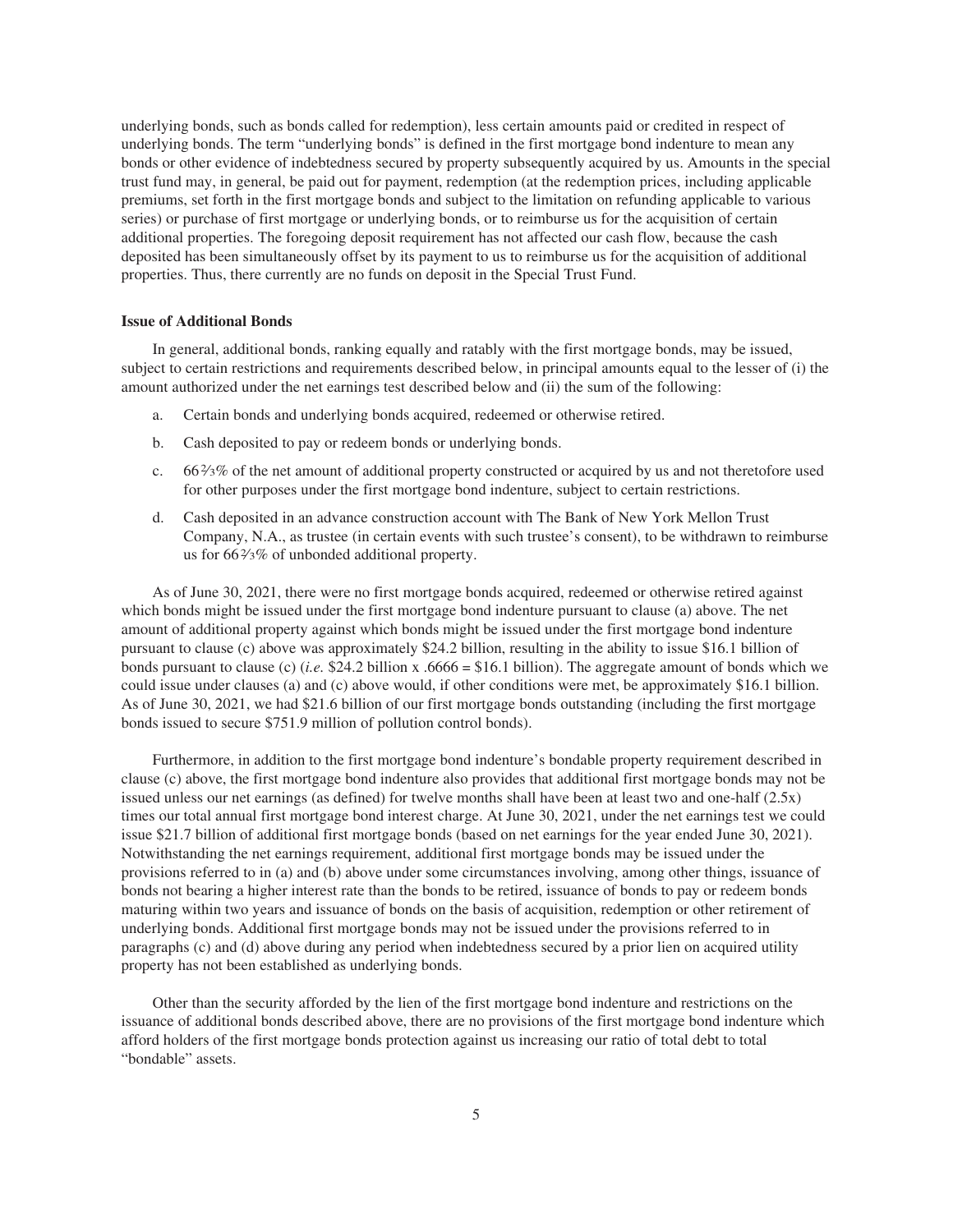# **Defaults and Other Provisions**

The first mortgage bond indenture provides that the following are defaults:

- default in payment of principal;
- default for 60 days in payment of interest or satisfaction of the special trust fund obligation;
- default under our covenants and conditions in the first mortgage bond indenture or in the bonds for 60 days after written notice by The Bank of New York Mellon Trust Company, N.A., as trustee;
- certain acts of bankruptcy and certain events in bankruptcy, insolvency, receivership or reorganization proceedings; and
- our failure to discharge or stay within 60 days any judgment against us for the payment of money in excess of \$100,000.

A California court may not strictly enforce certain of our covenants contained in the first mortgage bond indenture or the first mortgage bonds or allow acceleration of the due date of the first mortgage bonds if it concludes that such enforcement or acceleration would be unreasonable under the then existing circumstances. However, we believe that acceleration would be available if an event of default occurs as a result of a material breach of a material covenant contained in the first mortgage bond indenture or the first mortgage bonds.

The first mortgage bond indenture and the Trust Indenture Act of 1939 require us to file with an indenture trustee documents and reports with respect to the absence of default and compliance with the terms of the first mortgage bond indenture annually and upon the authentication and delivery of additional first mortgage bonds, the release of cash or property, the satisfaction and discharge of the first mortgage bond indenture, or any other action requested to be taken by an indenture trustee at our request.

The holders of a majority in principal amount of outstanding first mortgage bonds may require the indenture trustees to enforce the lien of the first mortgage bond indenture upon the happening (and continuance for the prescribed grace period, if any) of any of the defaults referred to above, and upon the indemnification of the indenture trustees to their reasonable satisfaction.

# **Concerning the Trustees**

The Bank of New York Mellon Trust Company, N.A., and certain of its affiliates act as trustees for our senior debt securities and certain pollution control bonds issued on our behalf. The Bank of New York Mellon Trust Company, N.A., also is the trustee under an indenture under which our parent, Edison International, may issue debt securities in the future. We maintain bank deposits with The Bank of New York and may borrow money from the bank from time to time.

Neither by the first mortgage bond indenture nor otherwise are the indenture trustees restricted from dealing in the first mortgage bonds as freely as though they were not indenture trustees. However, the Trust Indenture Act of 1939 provides that if either indenture trustee acquires or has acquired a conflicting interest, as defined in the Trust Indenture Act of 1939, and a default under the first mortgage bond indenture occurs or has occurred, such indenture trustee must within 90 days following the default eliminate such conflict, cure the default or resign. The Trust Indenture Act of 1939 provides that an indenture trustee with an uncured conflict of interest will not be required to resign if it can show that the conflict will be cured or the default waived within a reasonable time and a stay of its duty to resign is not inconsistent with the interests of the holders of the outstanding bonds. In certain cases, the first mortgage bond indenture and the Trust Indenture Act of 1939 require an indenture trustee to share the benefit of payments received as a creditor after the beginning of the third month prior to a default.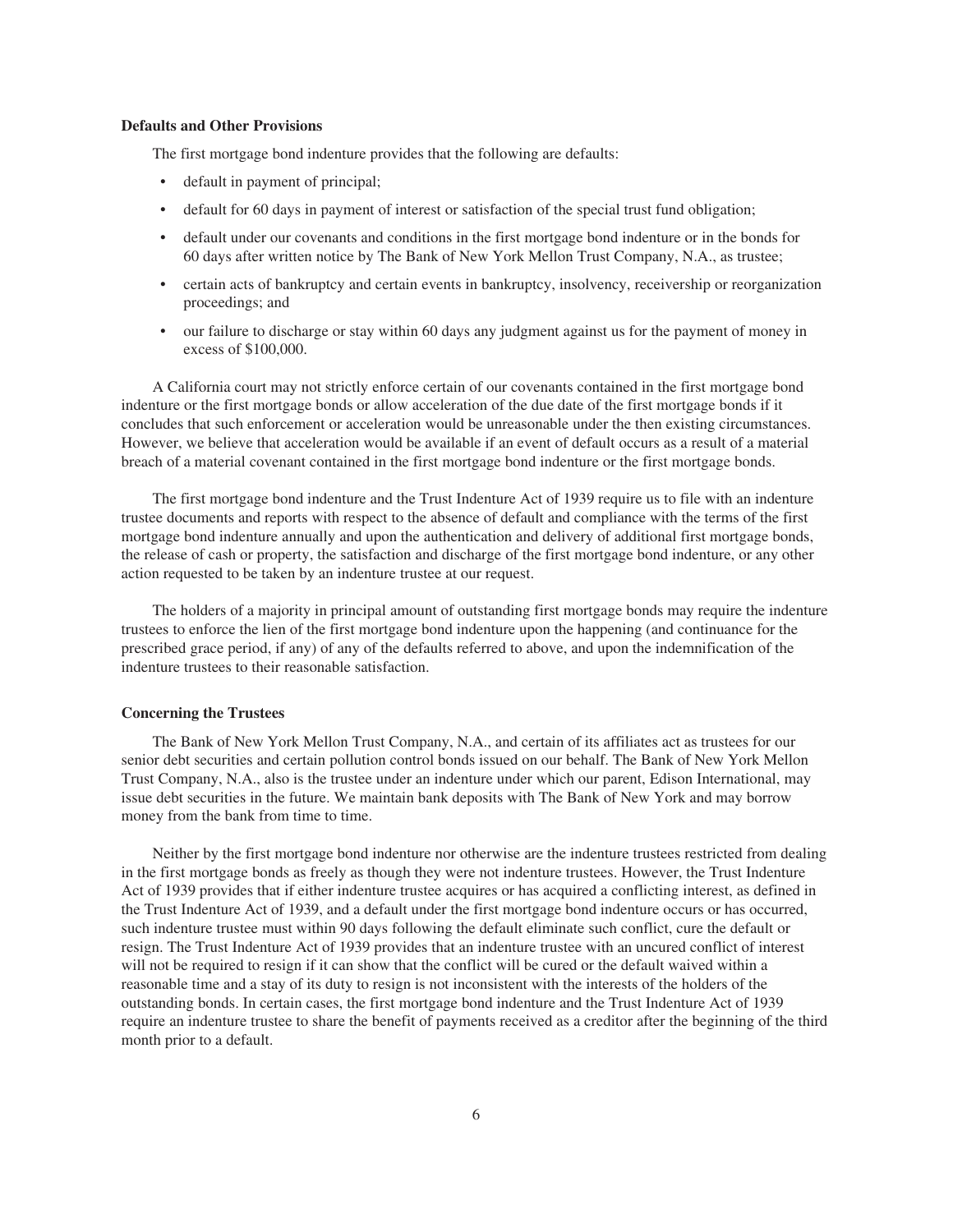# **Modification of the Indenture**

The holders of 80% in principal amount of all first mortgage bonds outstanding may authorize release of trust property, waive defaults and authorize certain modifications of the first mortgage bond indenture proposed by us and consented to by the indenture trustee. However, our obligation to pay principal and interest will continue unimpaired; and such modifications may not include, among other things, modifications giving any bonds preference over other bonds or authorizing any lien prior to that of the first mortgage bond indenture. In addition, modifications of rights of any series require the assent of the holders of 80% in principal amount of the bonds of such series.

# **Global Securities**

We may issue first mortgage bonds of any series in whole or in part in the form of one or more global securities that will be deposited with, or on behalf of, a depositary identified in the prospectus supplement relating to that series. Global securities may be issued in either registered or bearer form and in either temporary or permanent form. Unless and until it is exchanged in whole or in part for individual certificates evidencing first mortgage bonds in definitive form, a global security may not be transferred except as a whole by the depositary for that global security to a nominee of that depositary, or by a nominee of that depositary to that depositary or another nominee of that depositary, or by that depositary or that nominee to a successor of that depositary or a nominee of that successor. We will describe the specific terms of the depositary arrangement for a series of first mortgage bonds in the prospectus supplement relating to that series.

# **DESCRIPTION OF THE DEBT SECURITIES**

<span id="page-34-0"></span>The following description discusses the general terms and provisions of the debt securities other than first mortgage bonds that we may offer by this prospectus in one or more distinct offerings. We may issue the debt securities as senior debt securities or subordinated debt securities. The indebtedness represented by the senior debt securities will rank equally with all other unsecured and unsubordinated debt of Southern California Edison. The indebtedness represented by the subordinated debt securities will rank junior and be subordinate in right of payment to the prior payment in full of the senior debt of Southern California Edison, to the extent and in the manner set forth in the applicable prospectus supplement for the securities. (See "Subordination" below.)

At June 30, 2021, Southern California Edison had approximately \$21.6 billion of senior secured indebtedness that effectively would rank senior to any senior debt securities and approximately \$300 million of indebtedness that would be *pari passu* with any senior debt securities. As described above under "Description of the First Mortgage Bonds," our first mortgage bonds are issued under and secured by the first mortgage bond indenture, which creates a lien on substantially all the properties of Southern California Edison for the benefit of the holders of the first mortgage bonds. The debt securities other than first mortgage bonds that we are offering by this prospectus are not secured by any assets or property of Southern California Edison.

The unsecured indentures give us broad authority to set the particular terms of each series of debt securities, including the right to modify certain of the terms contained in the indentures. The particular terms of a series of debt securities and the extent, if any, to which the particular terms of the issue modify the terms of the unsecured indenture will be described in the prospectus supplement relating to the debt securities.

Each unsecured indenture contains the full legal text of the matters described in this section. Because this section is a summary, it does not describe every aspect of the debt securities or the applicable indenture. This summary is subject to and qualified by all the provisions of the applicable indenture, including definitions of terms used in any such indenture. Therefore, you should read carefully the detailed provisions of the unsecured indentures, which we have incorporated by reference as exhibits to the registration statement that includes this prospectus. This summary also is subject to and qualified by the description of the particular terms of the debt securities in the applicable prospectus supplement.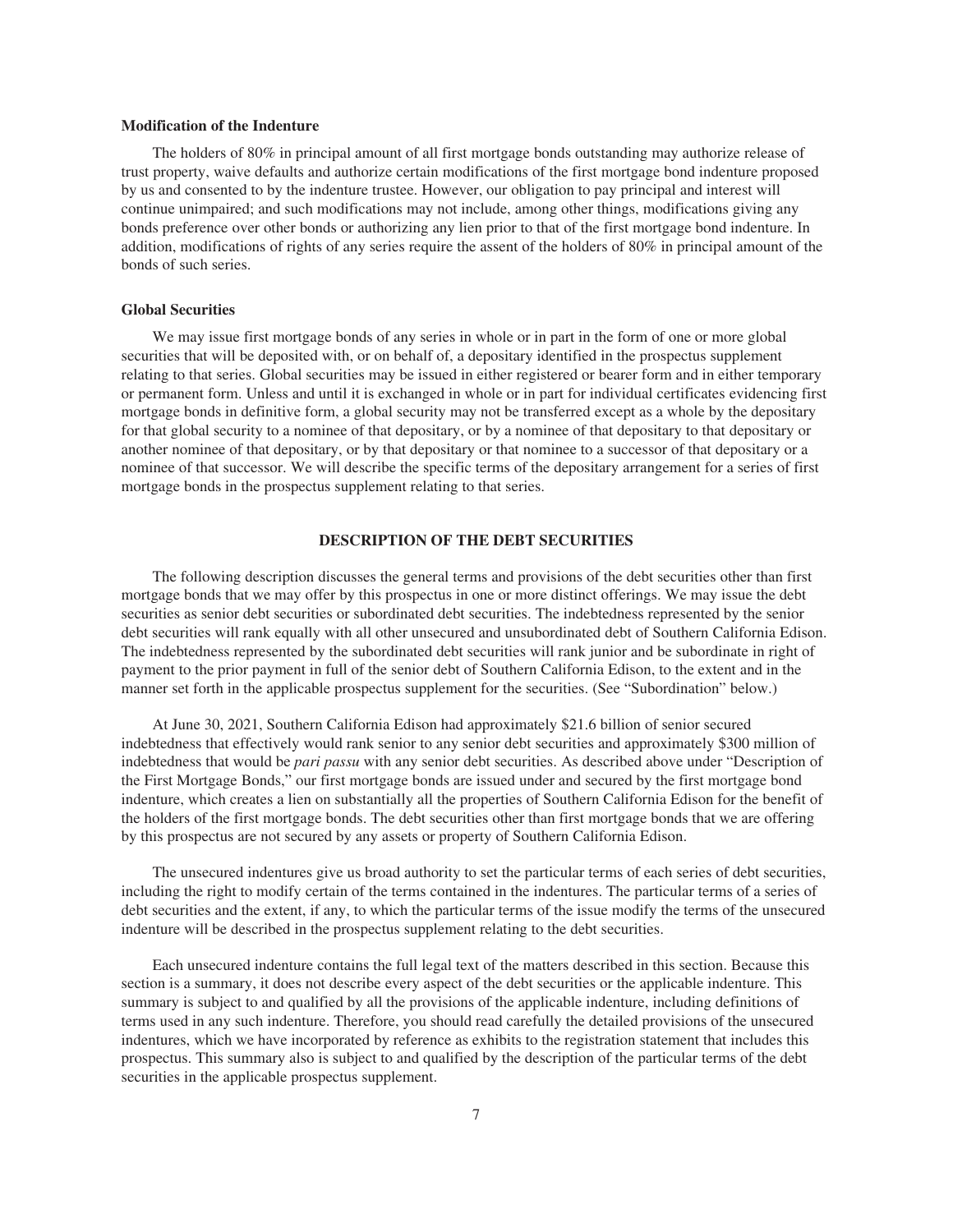# **General**

We may issue an unlimited amount of debt securities under each unsecured indenture in one or more series, up to the aggregate principal amounts that may be authorized by us from time to time.

The debt securities will be unsecured obligations of Southern California Edison.

Before issuing each series of debt securities, we will specify the terms of that series through a board resolution, officers' certificate or supplemental indenture. The applicable prospectus supplement will contain a description of the following terms, among others, of each series of debt securities:

- the title of the debt securities;
- any limit on the aggregate principal amount of the debt securities of that series;
- the price at which the debt securities will be issued;
- the date or dates on which principal will be payable or how to determine the dates;
- the rate or rates or method of determining interest; the date or dates from which interest will accrue; the dates on which interest will be payable, which we refer to as the "interest payment dates;" any record dates for the interest payable on the interest payment dates; and any special provisions for the payment of additional amounts with respect to the debt securities;
- the place or places where payments on the debt securities will be made;
- any obligation or option on our part to redeem, purchase or repay debt securities; any option of the holder to require us to redeem or repurchase debt securities; and the terms and conditions upon which the debt securities will be redeemed, purchased or repaid;
- any provision for deferral of interest payments;
- the denominations in which the debt securities will be issued (if other than denominations of \$1,000 and any integral multiple thereof);
- whether the debt securities are to be issued in whole or in part in the form of one or more global debt securities and, if so, the identity of the depositary for the global debt securities;
- if other than United States dollars, the currency or currencies in which the debt securities will be denominated and principal and interest will be payable;
- any index used to determine the amount of payments of principal of and any premium and interest on the debt securities;
- any deletions, modifications or additions to the covenants or events of default provided for the debt securities;
- whether the debt securities are subject to discharge and defeasance at our option; and
- any other terms of the debt securities.

In addition, we will set forth in the prospectus supplement for any offering of subordinated debt securities the following terms to the extent they are applicable:

- any right to extend the interest payment periods;
- whether the series of subordinated debt securities will be junior in right of payment to any other series; and
- any changes in the subordination provisions of the subordinated indenture with respect to the series.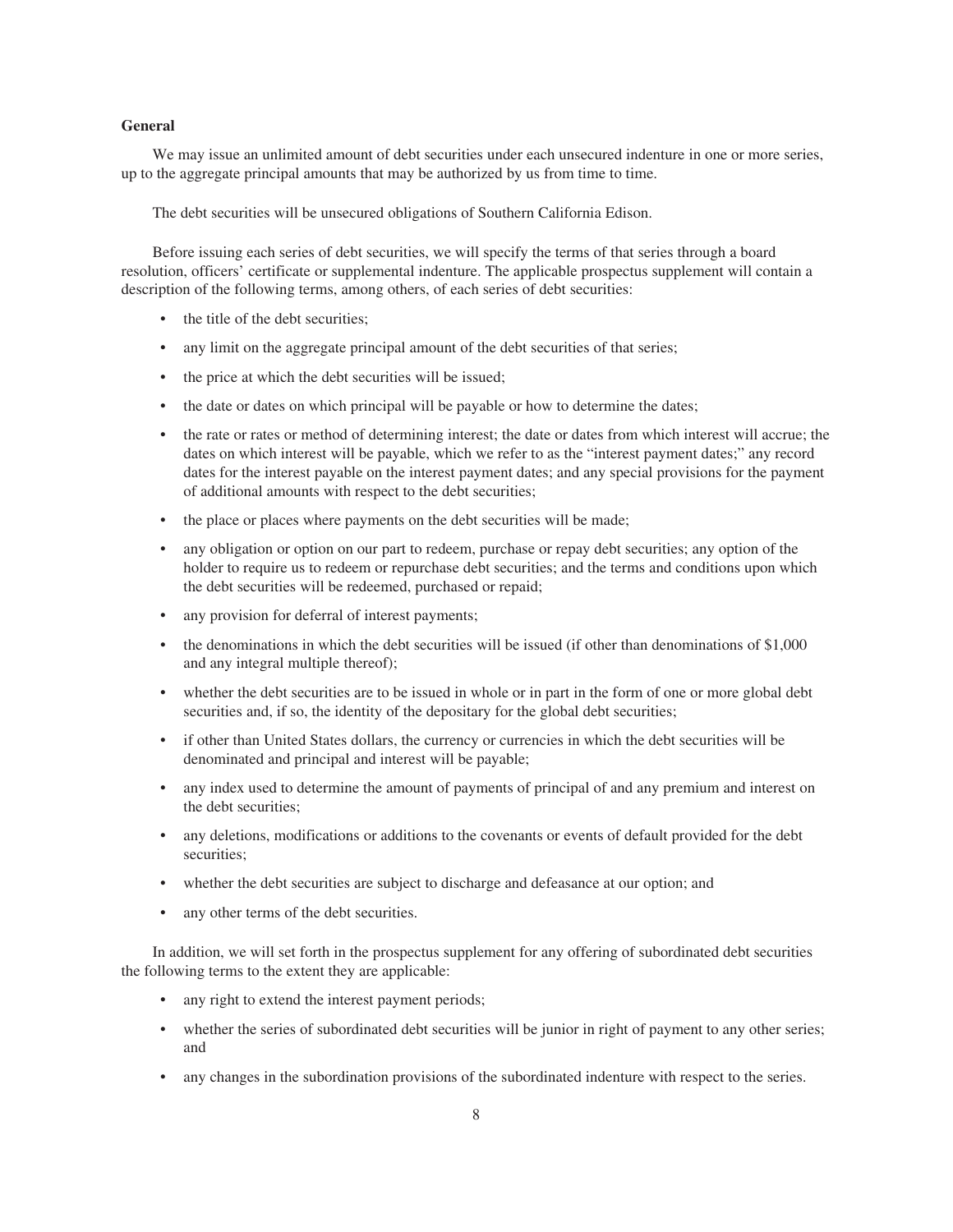We may also issue debt securities as original issue discount securities to be offered and sold at a substantial discount below their stated principal amount. We will describe in a prospectus supplement the federal income tax consequences and other special considerations applicable to any original issue discount securities.

# **Form of Debt Securities**

We may issue the senior debt securities and subordinated debt securities only as registered securities. We also may issue the debt securities of a series in whole or in part in the form of one or more global securities, as described below under the heading "Global Securities." Unless we specify otherwise in a prospectus supplement, registered securities denominated in United States dollars will be issued only in the denominations of \$1,000 and any integral multiple thereof. All debt securities of any one series will be substantially identical except as to denomination and as otherwise provided by a board resolution, officer's certificate or supplemental indenture. For any series of debt securities denominated in a foreign or composite currency, we will specify the denominations and any special United States federal income tax and other related considerations in a prospectus supplement. No service charge will be made for any transfer or exchange of debt securities, but we may require payment of a sum sufficient to cover any applicable tax or other governmental charge.

# **Payment of Debt Securities**

Unless we state otherwise in a prospectus supplement, we will make payments with respect to debt securities as follows:

- We will pay interest on each interest payment date to the person in whose name the debt security is registered at the close of business on the regular record date for the interest payment. At our option, we may pay interest by mailing a check to each holder's registered address or by wire transfer to an account designated by the holder under an arrangement that is satisfactory to the indenture trustee and us.
- We will pay principal of and any premium on registered securities at their stated maturity, upon redemption or when otherwise due, upon presentation of the debt securities at the corporate trust office of the indenture trustee in Chicago, Illinois.

*Paying Agents.* In a prospectus supplement, we will name any paying agents other than the indenture trustee that we have initially appointed for a series of debt securities. We may terminate the appointment of any of the paying agents at any time, except that we will maintain at least one paying agent in Chicago, Illinois for senior debt securities. In addition, we will maintain a paying agent in London or Luxembourg or any city outside the United States, if that is required by a stock exchange on which a series of senior debt securities is listed.

Any money we provide to a paying agent for the payment of principal, premium or interest that remains unclaimed at the end of two years after the payment became due and payable will be repaid to us. Thereafter, the holder of debt securities entitled to such payment must look only to us for payment.

#### **Exchanges and Transfers of Debt Securities**

Subject to the provisions of the applicable indenture and prospectus supplement, you may exchange your debt securities (other than debt securities represented by a global security, except as set forth below) for other debt securities of the same series with the same interest rate, maturity and total principal amount, as described in this section. You may have your debt securities divided or combined into smaller or larger authorized denominations.

You may exchange or transfer your debt securities, other than debt securities represented by a global security, at the office of the indenture trustee or another transfer agent designated by us and named in a prospectus supplement. We have appointed the indenture trustee to act as the security registrar for registering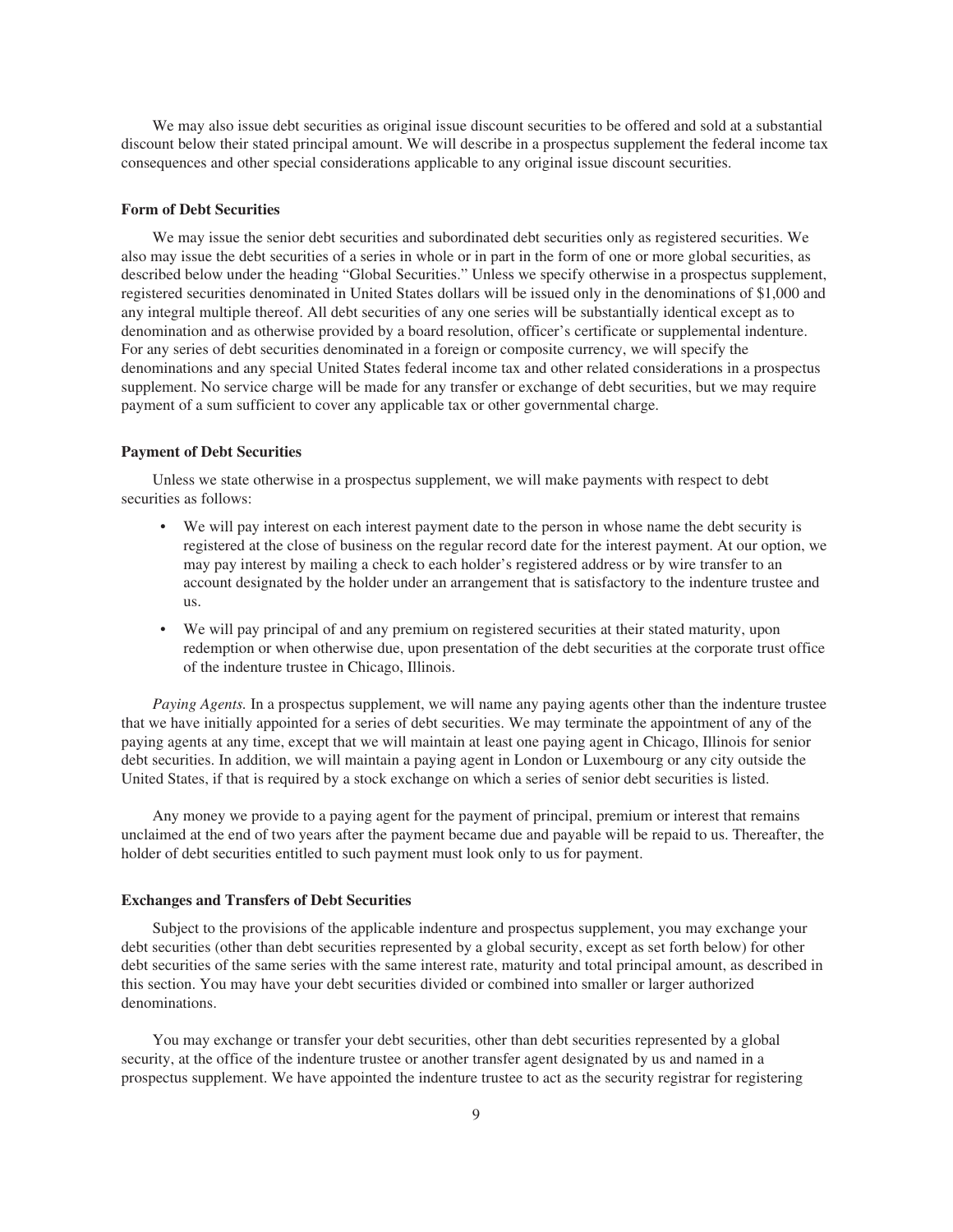debt securities in the names of holders and transferring debt securities. We may appoint, remove or add additional transfer agents and change their locations. There will be no service charge for transfer or exchange of your debt securities, but you may be required to pay for any related taxes and other governmental charges.

In the event of any redemption, we are not required to:

- issue, register the transfer of or exchange the debt securities during a period of 15 days before giving any notice of redemption;
- register the transfer of or exchange any registered security selected for redemption in whole or in part, except the unredeemed portion of any registered security being redeemed in part; or
- register the transfer of or exchange any debt security if the holder of the debt security has expressed the right, if any, to require us to repurchase the debt security in whole or in part, except that portion of the debt security not required to be repurchased, provided that the debt security shall be immediately surrendered for redemption with written instructions for payment consistent with the provisions of the indenture.

#### **Redemption of Debt Securities**

We will set forth any terms for the redemption of debt securities in a prospectus supplement. Unless we indicate differently in a prospectus supplement, and except for debt securities redeemable at the option of the registered holder, we may redeem debt securities upon notice by mail between 30 and 60 days before the redemption date. Any prospectus supplement may provide that the notice of redemption of the debt securities may state that such redemption shall be conditional, in our discretion, on one or more conditions precedent, and that such conditional notice of redemption may be rescinded by us if we determine that any or all such conditions will not be satisfied by the redemption date, and that in such event, such redemption notice shall be of no further force or effect and we shall not be required to redeem the debt securities on the redemption date or otherwise. If we choose to redeem less than all of the debt securities of any series or tranche of a series, the indenture trustee will select the debt securities to be redeemed. The indenture trustee will choose a method of selection it deems fair and appropriate unless another method has been specified in accordance with the indenture.

Debt securities will cease to bear interest on the redemption date. We will pay the redemption price and any accrued interest once you surrender the debt security for redemption (along with any remaining coupons in the case of bearer senior debt securities). If only part of a debt security is redeemed and you have surrendered the debt security, the indenture trustee will deliver to you a new debt security of the same series for the remaining portion without charge.

# **Global Securities**

We may issue debt securities of any series in whole or in part in the form of one or more global securities that will be deposited with, or on behalf of, a depositary identified in the prospectus supplement relating to that series. Unless and until it is exchanged in whole or in part for individual certificates evidencing first mortgage bonds in definitive form, a global security may not be transferred except as a whole by the depositary for that global security to a nominee of that depositary, or by a nominee of that depositary to that depositary or another nominee of that depositary, or by that depositary or that nominee to a successor of that depositary or a nominee of that successor. We will describe the specific terms of the depositary arrangement for a series of debt securities in the prospectus supplement relating to that series.

# **Events of Default and Remedies for Senior Debt Securities**

This section contains descriptions of the events of default and remedies specified in the senior indenture for the senior debt securities. The corresponding provisions for the subordinated debt securities, which differ in some material respects, are described in the next following section under the heading "Events of Default and Remedies for Subordinated Debt Securities."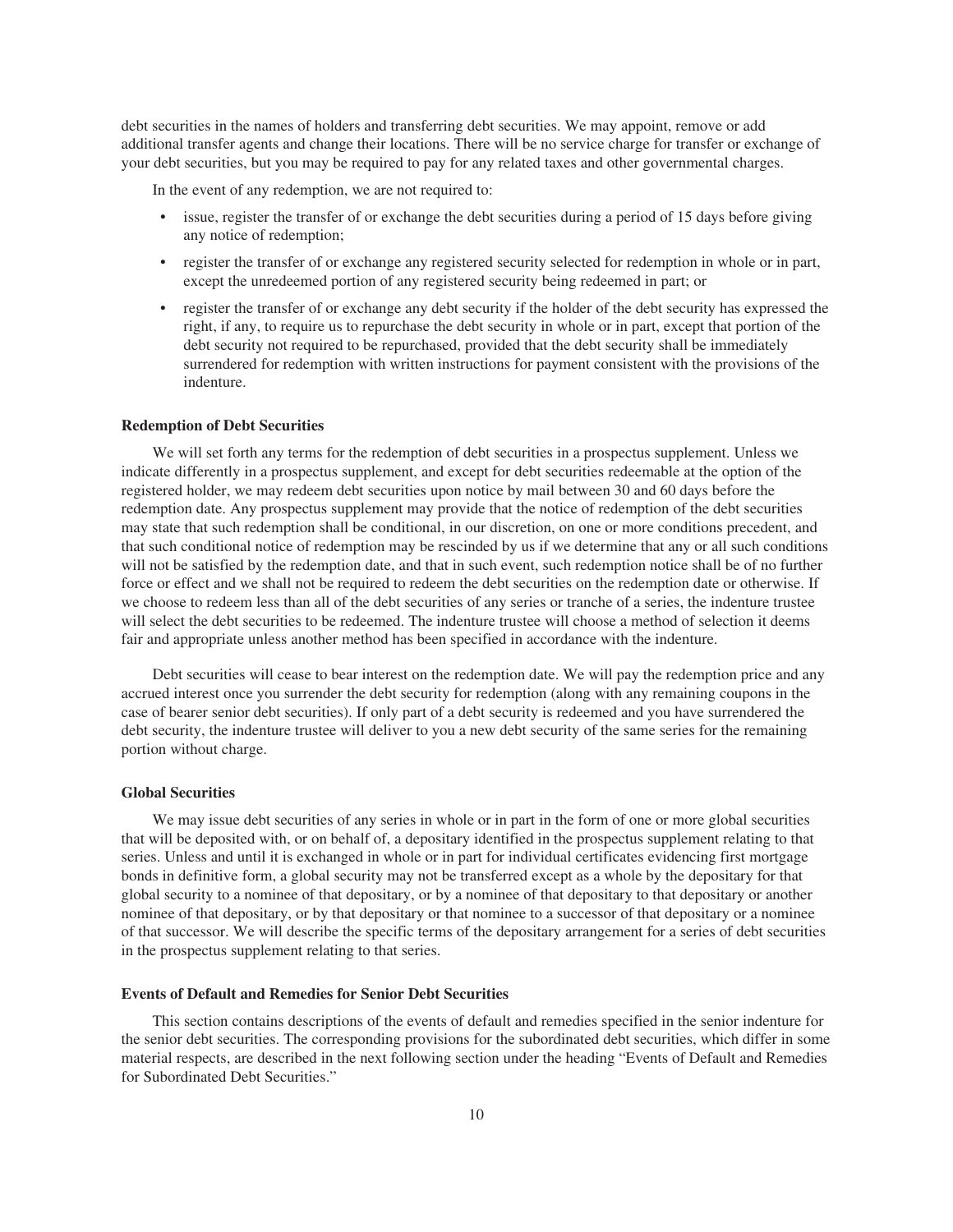*Defaults.* An "event of default" under the senior indenture occurs with respect to any series of senior debt securities if:

- we do not pay any installment of interest on senior debt securities of the series within 30 days of when it is due;
- we do not pay principal or premium on any senior debt securities of the series when it is due;
- we do not pay any sinking fund installment on senior debt securities of the series when it is due;
- we remain in breach of any other covenant or agreement in the senior indenture for 60 days after receiving notice from the indenture trustee or the holders of 25 percent in principal amount of all the outstanding senior debt securities;
- we fail to pay any indebtedness of more than \$10,000,000 when it is finally due and do not fully cure the failure within 30 days after receiving of notice from the indenture trustee or the holders of 25 percent in principal amount of all the outstanding senior debt securities; or
- we file for bankruptcy or become subject to specified proceedings involving bankruptcy, insolvency or reorganization.

An event of default with respect to one series of senior debt securities does not necessarily constitute an event of default with respect to any other series of senior debt securities. We are required to file with the indenture trustee an annual officer's certificate indicating whether we are in default under the senior indenture.

*Acceleration.* If an event of default occurs and is continuing with respect to any series of senior debt securities, either the indenture trustee or the holders of 25 percent in principal amount of the senior debt securities of the series (or in the case of defaults described in the last three bulleted clauses under "*Defaults*" above, the holders of 25 percent in principal amount of all the senior debt securities) may declare the principal amount of the senior debt securities of that series (or of all the senior debt securities, as the case may be) to be immediately due and payable. After a declaration of acceleration has been made and before the indenture trustee has obtained a judgment or decree for payment of the money due, the holders of a majority in principal amount of senior debt securities of that series or of all of the senior debt securities, as the case may be, may rescind and annul the acceleration if we have paid any past due payments of principal, premium or interest and met certain other conditions. In certain cases, the holders of a majority in principal amount of the senior debt securities of any series or of all the senior debt securities, as the case may be, may waive any past default or event of default.

*Actions by Indenture Trustee and Holders.* The senior indenture contains the following provisions regarding the actions of the indenture trustee and the holders of the senior debt securities after an event of default:

- The indenture trustee must give notice of a default to the holders of senior debt securities of the affected series within 90 days after a default occurs that is known to the indenture trustee, if the default is not cured or waived. However, the indenture trustee may withhold the notice if it determines in good faith that it is in the interests of the holders to do so, except in the case of a default in the payment of principal, premium or interest.
- Subject to its duty to act with the required standard of care during a default, the indenture trustee is entitled to be indemnified by the holders of the senior debt securities of a series before exercising any right or power under the senior indenture with respect to the series at the request of the holders.
- No holder of senior debt securities of a series may institute proceedings to enforce the senior indenture except, among other things, where the indenture trustee has failed to act for 60 days after it has been given notice of a default and holders of 25 percent in principal amount of the senior debt securities of the series (or in the case of defaults described in the last three bulleted clauses under "*Defaults*" above, the holders of 25 percent in principal amount of all the senior debt securities) have requested the indenture trustee to enforce the senior indenture and offered reasonable indemnity to the indenture trustee.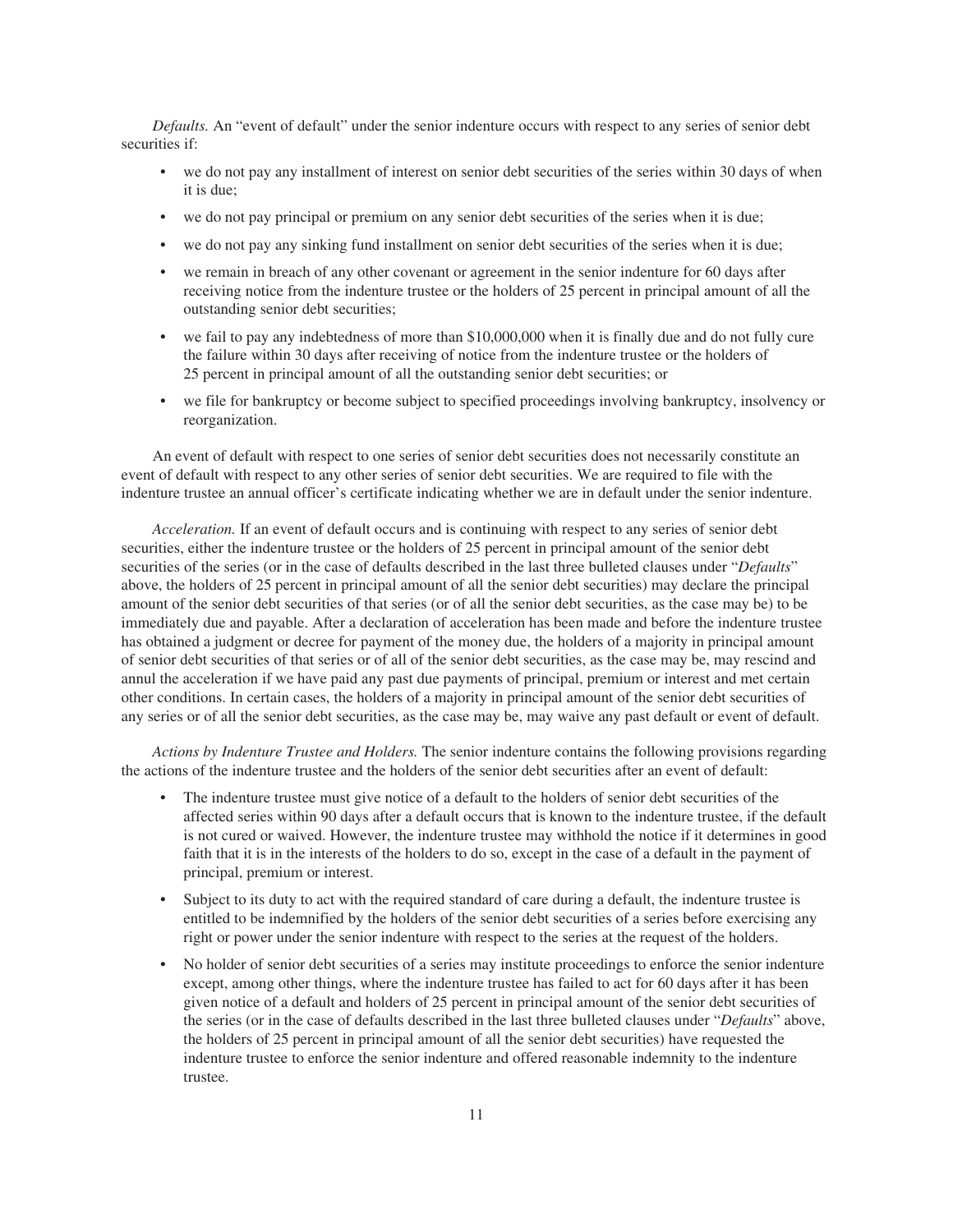- Each holder of senior debt securities has an absolute and unconditional right to receive payment of principal, premium and interest when due and to bring a suit to enforce that right.
- The holders of a majority in principal amount of the senior debt securities of a series or of all the senior debt securities, as the case may be, may direct the time, method and place of conducting any proceedings for any remedy available to the indenture trustee or exercising any trust or power conferred on it with respect to the senior debt securities of the series, as long as the direction does not conflict with any law or the senior indenture or expose the indenture trustee to personal liability. The indenture trustee may take any other action it deems proper that is not inconsistent with the direction of the holders.

#### **Events of Default and Remedies for Subordinated Debt Securities**

This section contains descriptions of the events of default and remedies specified in the subordinated indenture for the subordinated debt securities. The corresponding provisions for the senior debt securities, which differ in some material respects, are described in the preceding section under the heading "Events of Default and Remedies for Senior Debt Securities."

*Defaults.* An "event of default" under the subordinated indenture occurs with respect to any series of subordinated debt securities if:

- we do not pay any installment of interest on subordinated debt securities of the series within 30 days of when it is due (following any deferral allowed under the terms of the subordinated debt securities and elected by us);
- we do not pay principal or premium on any subordinated debt securities of the series when it is due;
- we do not pay any sinking fund installment on subordinated debt securities of the series within 60 days of when it is due;
- we remain in breach of any other covenant or agreement in the subordinated indenture for 90 days after receiving notice from the indenture trustee or the holders of 25 percent in principal amount of the outstanding subordinated debt securities of the series;
- we file for bankruptcy or become subject to specified proceedings involving bankruptcy, insolvency or reorganization; or
- any other event of default specified in the prospectus supplement occurs.

An event of default with respect to one series of subordinated debt securities does not necessarily constitute an event of default with respect to any other series of subordinated debt securities. We are required to file with the indenture trustee an annual officer's certificate indicating whether we are in default under the subordinated indenture.

*Acceleration.* If an event of default occurs and is continuing with respect to any series of subordinated debt securities, either the indenture trustee or the holders of 25 percent in principal amount of the subordinated debt securities of the series (or, if any subordinated debt securities of that series are original issue discount securities, such portion of the principal amount as may be specified in such securities) may declare the principal amount of the subordinated debt securities of that series to be immediately due and payable. After a declaration of acceleration has been made and before the indenture trustee has obtained a judgment or decree for payment of the money due, the holders of a majority in principal amount of subordinated debt securities of that series may rescind and annul the acceleration if we have paid any past due payments of principal, premium or interest and met certain other conditions. In certain cases, the holders of a majority in principal amount of the subordinated debt securities of all affected series, voting as one class, may waive any past default or event of default.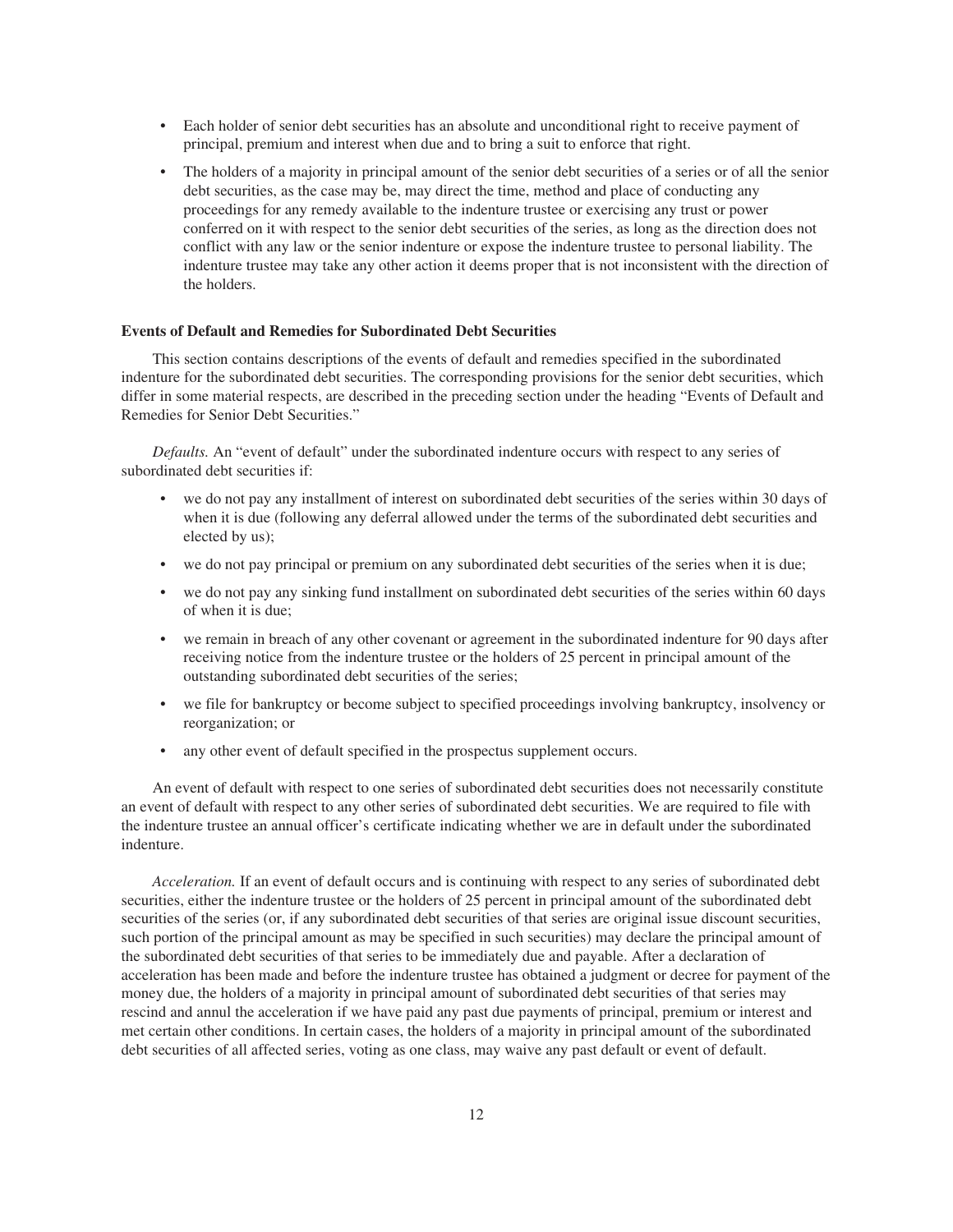*Actions by Indenture Trustee and Holders.* The subordinated indenture contains the following provisions regarding the actions of the indenture trustee and the holders of the subordinated debt securities after an event of default:

- The indenture trustee must give notice of a default to the holders of subordinated debt securities of the affected series as provided by the Trust Indenture Act of 1939.
- Subject to its duty to act with the required standard of care during a default, the indenture trustee is entitled to be indemnified by the holders of the subordinated debt securities of a series before exercising any right or power under the subordinated indenture with respect to the series at the request of the holders.
- No holder of subordinated debt securities of a series may institute proceedings to enforce the subordinated indenture except, among other things, where the indenture trustee has failed to act for 60 days after it has been given notice of a default and holders of 25 percent in principal amount of the subordinated debt securities of all affected series, considered as one class (or in the case of defaults in the payment of principal, premium or interest, an affected series) have requested the indenture trustee to enforce the subordinated indenture and offered reasonable indemnity to the indenture trustee.
- Each holder of subordinated debt securities has an absolute and unconditional right to receive payment of principal, premium and interest when due and to bring a suit to enforce that right.
- The holders of a majority in principal amount of the subordinated debt securities of an affected series (or of all the subordinated debt securities, in the case of a default as to all series) may direct the time, method and place of conducting any proceedings for any remedy available to the indenture trustee or exercising any trust or power conferred on it with respect to the subordinated debt securities of the series, as long as the direction does not conflict with any law or the subordinated indenture or involve the indenture trustee in personal liability. The indenture trustee may take any other action it deems proper that is not inconsistent with the direction of the holders.

# **Modification of the Indenture**

*Without Consent of Holders.* Without the consent of any holders of debt securities, we and the indenture trustees may enter into supplemental indentures to:

- evidence the succession of another entity to take our place and assume our covenants;
- add to our covenants for the benefit of the holders of all or any series of the debt securities, or surrender any right or power conferred upon us;
- add any additional events of default for all or any series of the debt securities;
- add to, change or eliminate any provisions of the applicable indenture, but those modifications will not apply to debt securities of any series that was created before the modifications;
- establish the form or terms of debt securities of any series as permitted by the unsecured indentures;
- evidence and provide for a successor or additional indenture trustee;
- provide security for the debt securities of any series;
- cure any ambiguity, defect or inconsistency or make any other changes that do not adversely affect the interests of the holders of debt securities; or
- evidence any changes in the disqualification and eligibility requirements applicable to the indenture trustee under the senior indenture, as permitted by the senior indenture, or effect any change to qualify the senior indenture under the Trust Indenture Act of 1939.

*With Consent of Holders.* We may enter into supplemental indentures with the indenture trustees to modify the unsecured indentures or the rights of holders of the debt securities, if we obtain the consent of the holders of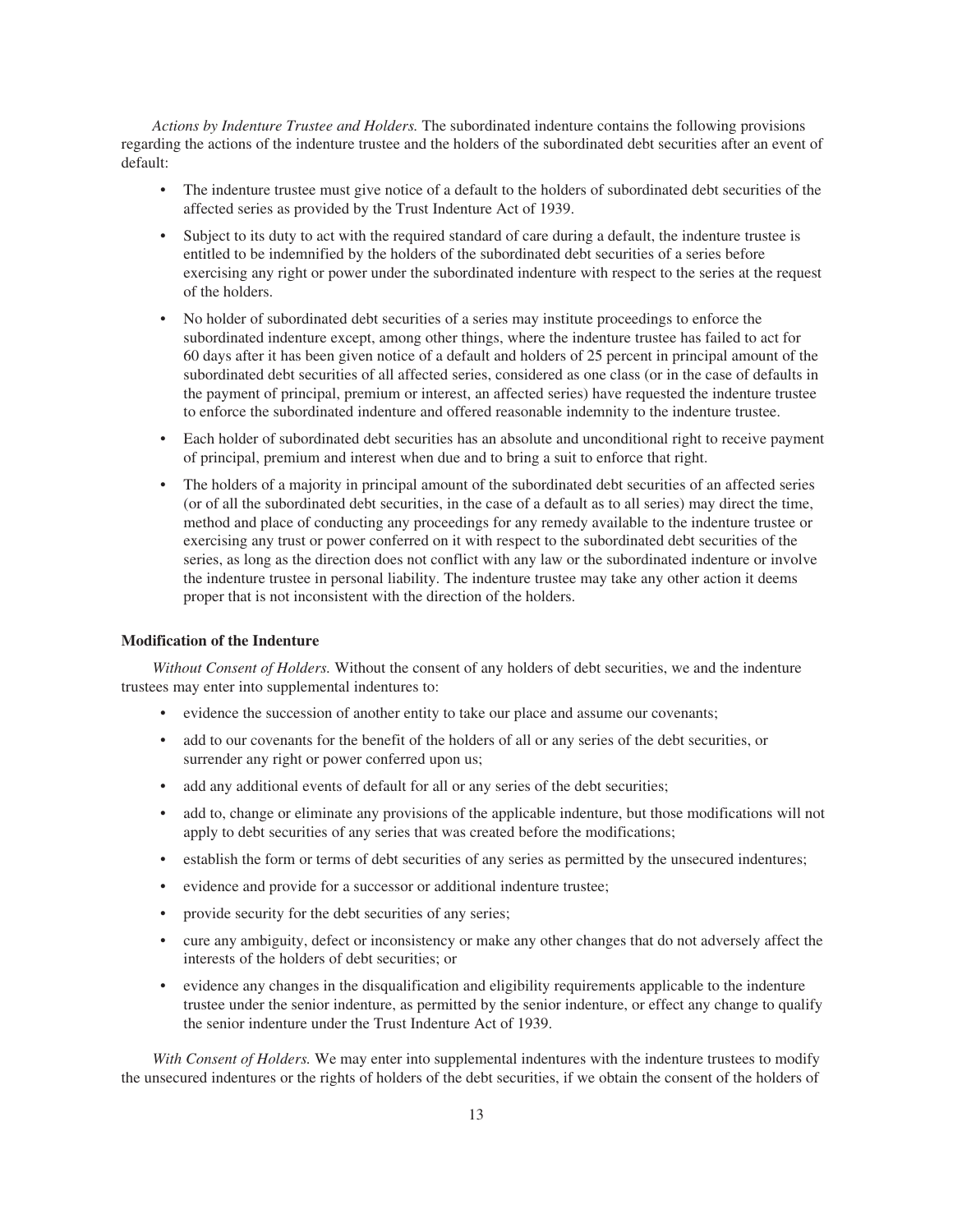at least a majority in principal amount of the debt securities affected by the modification. However, without the consent of all affected holders of debt securities, no supplemental indenture may:

- change the stated maturity of the principal or interest on any debt security, reduce the principal amount or interest payable, reduce any premium payable upon redemption, reduce the amount of principal of an original issue discount security payable upon its acceleration, change the currency in which any debt security is payable, change any right of redemption or repurchase, or impair the right to bring suit to enforce any payment;
- reduce the percentages of holders whose consent is required for any supplemental indenture or waiver or reduce the requirements for quorum and voting under the indentures; or
- modify certain provisions in the unsecured indentures relating to supplemental indentures and waivers of covenants and past defaults.

A supplemental indenture that changes or eliminates any provision of the unsecured indentures expressly included solely for the benefit of holders of debt securities of one or more particular series will be deemed not to affect the rights of the holders of debt securities of any other series.

# **Consolidation, Merger and Sale of Assets; No Financial Covenants**

Subject to the provisions described in the next paragraph, we will preserve our corporate existence.

We have agreed not to consolidate with or merge into any other entity and not to convey, transfer or lease our properties and assets substantially as an entirety to any entity, unless:

- the entity formed by the consolidation or merger, or which acquires or leases our property and assets substantially as an entirety, is organized and existing under the laws of the United States or any state or the District of Columbia, and expressly assumes, by a supplemental indenture in form satisfactory to the indenture trustees, the due and punctual payment of the principal, premium and interest on all the debt securities and the performance of all of our covenants under the unsecured indentures;
- immediately after giving effect to the transactions, no event of default, and no event which after notice or lapse of time or both would become an event of default, will have happened and be continuing; and
- we have given the indenture trustees an officers' certificate and legal opinion that all conditions in the unsecured indentures relating to the transactions have been complied with.

The unsecured indentures contain no financial or other similar restrictive covenants. Any such covenants with respect to any particular series of debt securities will be set forth in the applicable prospectus supplement. There are no provisions of the unsecured indentures that protect holders of the debt securities in the event of a highly leveraged transaction involving Southern California Edison. However, management of Southern California Edison believes that required regulatory approvals of a highly leveraged transaction would be unlikely to be obtained.

# **Discharge and Defeasance**

There are significant differences between the provisions of the senior indenture and the subordinated indenture for defeasance of debt securities and discharge of our obligations. The respective provisions are discussed separately below.

*Defeasance of Senior Debt Securities.* When we issue a series of senior debt securities, we may specify that we will be discharged from any and all obligations in respect of those senior debt securities (except as described below) upon the irrevocable deposit with the indenture trustee of money and/or government obligations which will provide money in an amount sufficient to pay principal, premium and interest on the senior debt securities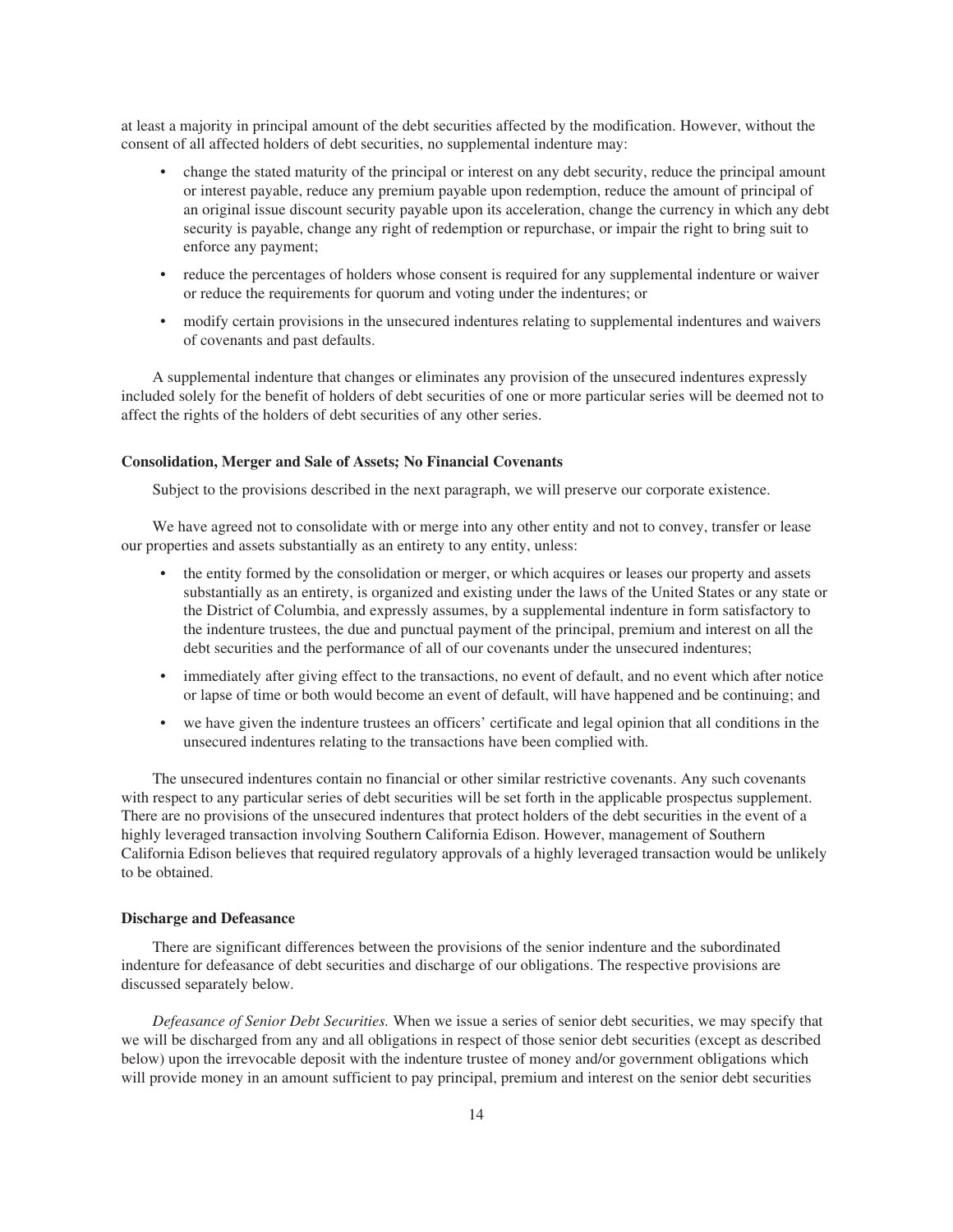when due in accordance with the terms of the senior indenture and the senior debt securities. We must also satisfy conditions that:

- the deposit will not cause the indenture trustee to have a conflicting interest;
- there is no event of default under the senior indenture within 91 days after the deposit;
- the deposit will not result in breach or violation of any applicable laws, the senior indenture or any other agreement by which we are bound;
- the deposit will not result in a trust that is an investment company subject to the Investment Company Act of 1940, or such trust will be qualified or exempt from the Investment Company Act of 1940; and
- we have delivered to the indenture trustee an officer's certificate and an opinion of counsel each stating that all conditions in the senior indenture to the defeasance and discharge have been complied with.

The discharge of our obligations does not include certain obligations to register the transfer or exchange of senior debt securities, replace stolen, lost or mutilated senior debt securities, maintain paying agencies and hold monies for payment in trust and, if so specified as to the senior debt securities of a series, to pay the principal, premium and interest on those senior debt securities.

We may specify as to the senior debt securities of a series that the deposit of money described above will be made only if it will not cause the senior debt securities listed on any nationally recognized securities exchange to be de-listed. We may also specify as to a series of senior debt securities that the deposit will be conditioned on our giving to the indenture trustee an opinion of counsel (who may be our counsel) to the effect that, based upon applicable United States federal income tax laws or a ruling published by the United States Internal Revenue Service, the deposit and discharge will not be a taxable event for the holders of the senior debt securities.

*Defeasance of Subordinated Debt Securities.* The subordinated indenture provides, unless the terms of the particular series of subordinated debt securities provide otherwise, that upon satisfying several conditions we may cause ourselves to be:

- discharged from our obligations, with some exceptions, as to any series of subordinated debt securities, which we refer to as "defeasance;" and
- released from our obligations under specified covenants as to any series of subordinated debt securities, which we refer to as "covenant defeasance."

The conditions that we must satisfy for either a defeasance or a covenant defeasance of a series of subordinated debt securities include:

- the irrevocable deposit with the indenture trustee, in trust, of money and/or government obligations which, through the scheduled payment of principal and interest on those obligations, would provide sufficient moneys to pay principal, premium and interest on the subordinated debt securities on the maturity dates of the payments or upon redemption;
- there is no event of default under the subordinated indenture at the time of such deposit or, as to defaults related to bankruptcy or similar proceedings, within 90 days after the deposit;
- notice of redemption of the subordinated debt securities has been given or provided for, if the subordinated debt securities are to be redeemed before their stated maturity (other than from mandatory sinking fund payments or analogous payments); and
- we have delivered to the indenture trustee an officer's certificate and an opinion of counsel each stating that all conditions to the defeasance or covenant defeasance have been complied with.

The discharge of our obligations through a defeasance or covenant defeasance does not discharge the rights of the holders of the defeased subordinated debt securities to receive payments of principal, premium and interest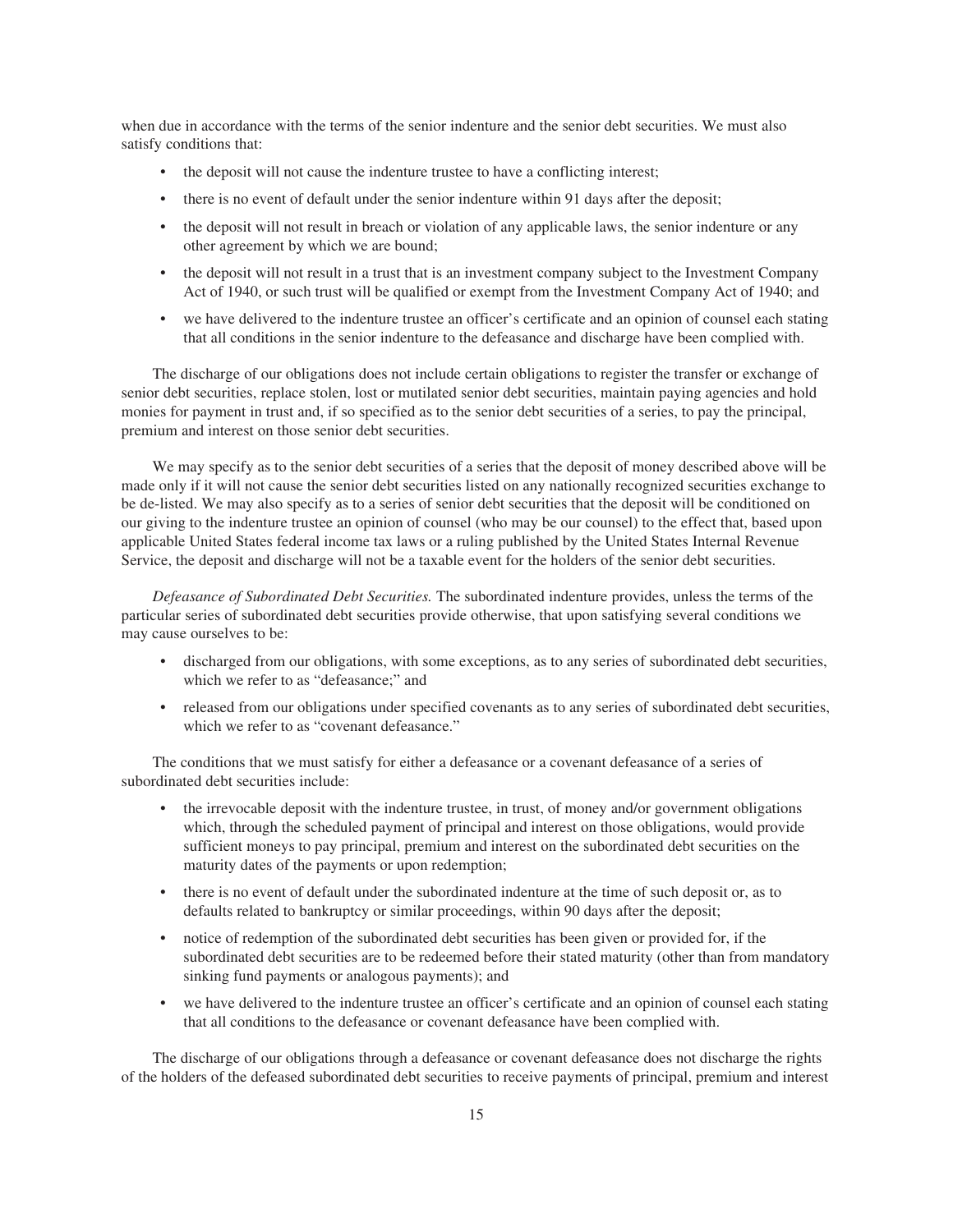from the trust funds when due, or our obligations to register the transfer or exchange of subordinated debt securities, replace stolen, lost or mutilated subordinated debt securities, maintain paying agencies and hold monies for payment in trust.

The subordinated indenture permits defeasance as to any series of subordinated debt securities even if a prior covenant defeasance has occurred as to the subordinated debt securities of that series. Following a defeasance, payment of the subordinated debt securities defeased may not be accelerated because of an event of default. Following a covenant defeasance, payment of the subordinated debt securities may not be accelerated because of a breach of the specified covenants affected by the covenant defeasance. However, if an acceleration were to occur, the realizable value at the acceleration date of the money and government obligations in the defeasance trust could be less than the principal and interest then due on the subordinated debt securities defeased, since the required deposit in the defeasance trust would be based upon scheduled cash flows rather than market value, which would vary depending upon interest rates and other factors.

*Tax Effects of Defeasance of Debt Securities.* Under current United States federal income tax law, the defeasance of either senior or subordinated debt securities as described in the preceding paragraphs would be treated as an exchange of the relevant debt securities in which holders of the debt securities might recognize gain or loss. In addition, the amount, timing and character of amounts that holders would be required after the defeasance to include in income might be different from that which would be includible in the absence of the defeasance. You should consult your own tax advisors as to the specific consequences of a defeasance, including the applicability and effect of tax laws other than United States federal income tax laws.

Under current United States federal income tax laws, unless accompanied by other changes in the terms of the subordinated debt securities, covenant defeasance of subordinated debt securities generally should not be treated as a taxable exchange.

# **Subordination**

Subject to the provisions of the subordinated indenture and prospectus supplement, each series of subordinated debt securities will be subordinate and junior in right of payment to all Senior Indebtedness as defined below. If:

- we make a payment or distribution of any of our assets to creditors upon our dissolution, winding-up, liquidation or reorganization, whether in bankruptcy, insolvency or otherwise;
- a default beyond any grace period has occurred and is continuing with respect to the payment of principal, interest or any other monetary amounts due and payable on any Senior Indebtedness; or
- the maturity of Senior Indebtedness has been accelerated because of a default on that Senior Indebtedness,

then the holders of Senior Indebtedness generally will have the right to receive payment, in the case of the first instance, of all amounts due or to become due upon that Senior Indebtedness, and, in the case of the second and third instances, of all amounts due on that Senior Indebtedness, or we will make provision for those payments, before the holders of any subordinated debt securities have the right to receive any payments of principal or interest on their subordinated debt securities.

Senior Indebtedness means, with respect to any series of subordinated debt securities, the principal premium, interest and any other payment in respect of any of the following:

- all of our current and future indebtedness for borrowed or purchase money whether or not evidenced by notes, debentures, bonds or other similar written instruments;
- our obligations under synthetic leases, finance leases and capitalized leases;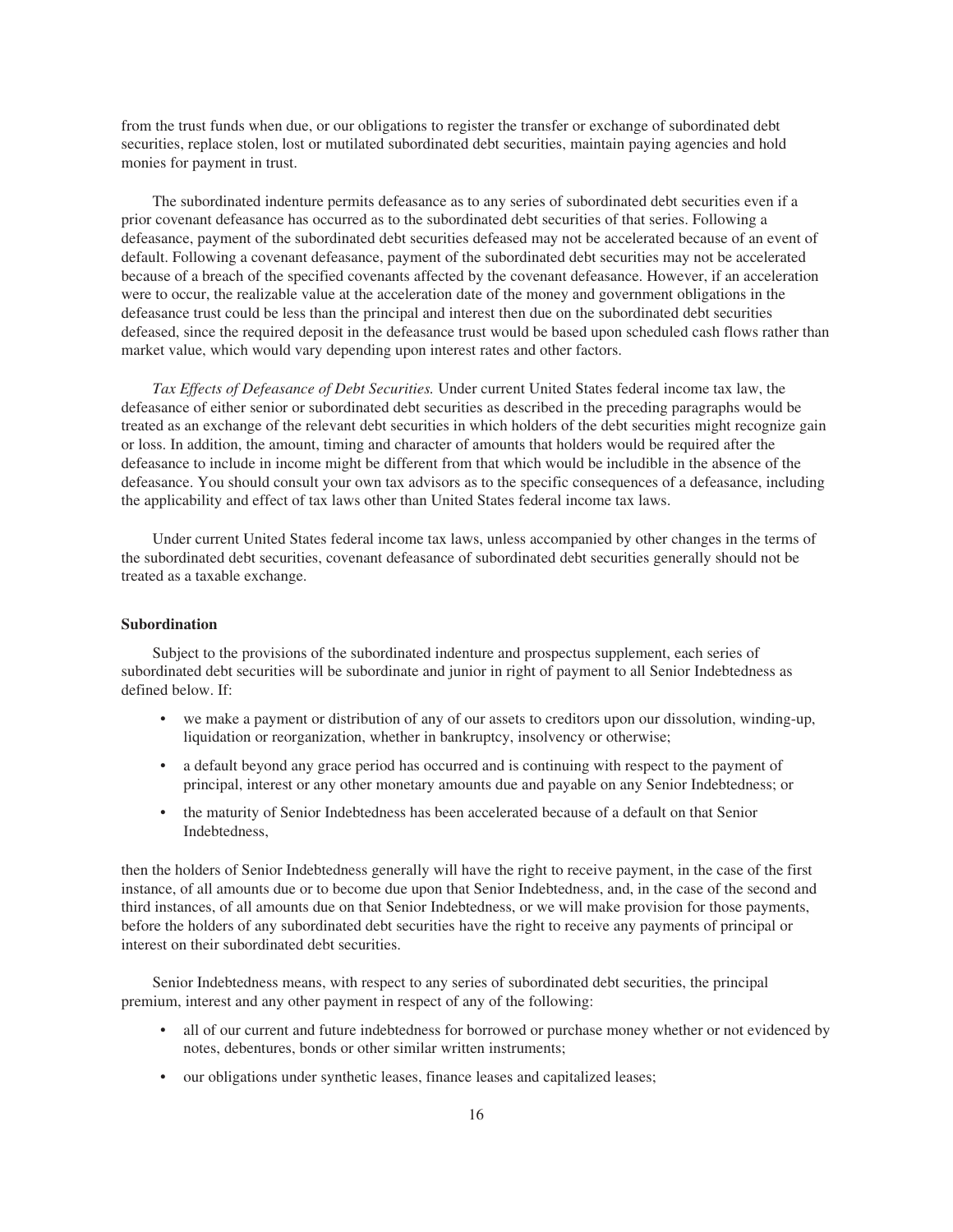- our obligations for reimbursement under letters of credit, banker's acceptances, security purchase facilities or similar facilities issued for our account;
- any of our other indebtedness or obligations with respect to derivative contracts, including commodity contracts, interest rate, commodity and currency swap agreements forward contracts and other similar agreements or arrangements; and
- all indebtedness of others of the kinds described in the preceding categories which we have assumed or guaranteed.

Senior Indebtedness will not include trade accounts payable, accrued liabilities arising in the ordinary course of business or indebtedness to our subsidiaries.

Senior Indebtedness will be entitled to the benefits of the subordination provisions in the subordinated indenture irrespective of the amendment, modification or waiver of any term of the Senior Indebtedness. We may not amend the subordinated indenture to change the subordination of any outstanding Senior Indebtedness without the consent of each holder of Senior Indebtedness that the amendment would adversely affect.

The subordinated indenture does not limit the amount of Senior Indebtedness that we may issue.

# **Concerning the Indenture Trustee**

The Bank of New York Mellon Trust Company, N.A., and certain of its affiliates act as trustees for our first and refunding mortgage bonds and certain pollution control bonds issued on our behalf. The Bank of New York Mellon Trust Company, N.A., also is the trustee under an indenture under which our parent, Edison International, may issue debt securities in the future. We maintain bank deposits with The Bank of New York and may borrow money from the bank from time to time.

# **Governing Law**

The indentures and the debt securities will be governed by and construed in accordance with the laws of the State of New York.

# **DESCRIPTION OF THE PREFERRED STOCK AND PREFERENCE STOCK**

<span id="page-44-0"></span>The following description of Southern California Edison's preferred stock and preference stock is a summary, and it does not describe every aspect of the preferred stock and preference stock. Southern California Edison's articles of incorporation contain the full legal text of the matters described in this section. This summary is subject to and qualified by the articles of incorporation. Therefore, you should read carefully the detailed provisions of the articles of incorporation, which we have incorporated by reference as an exhibit to the registration statement that includes this prospectus. This summary also is subject to and qualified by the description of the particular terms of the preferred stock and preference stock in the applicable prospectus supplement.

# **General**

The rights, preferences and privileges of the preferred stock or preference stock are established by the articles of incorporation. Whenever we offer and sell preferred stock or preference stock, our board of directors or a committee of the board of directors will adopt, and we will file with the California Secretary of State, a new certificate of determination of preferences to establish the terms of each new series of preferred stock or preference stock. We will also set forth the terms in a prospectus supplement.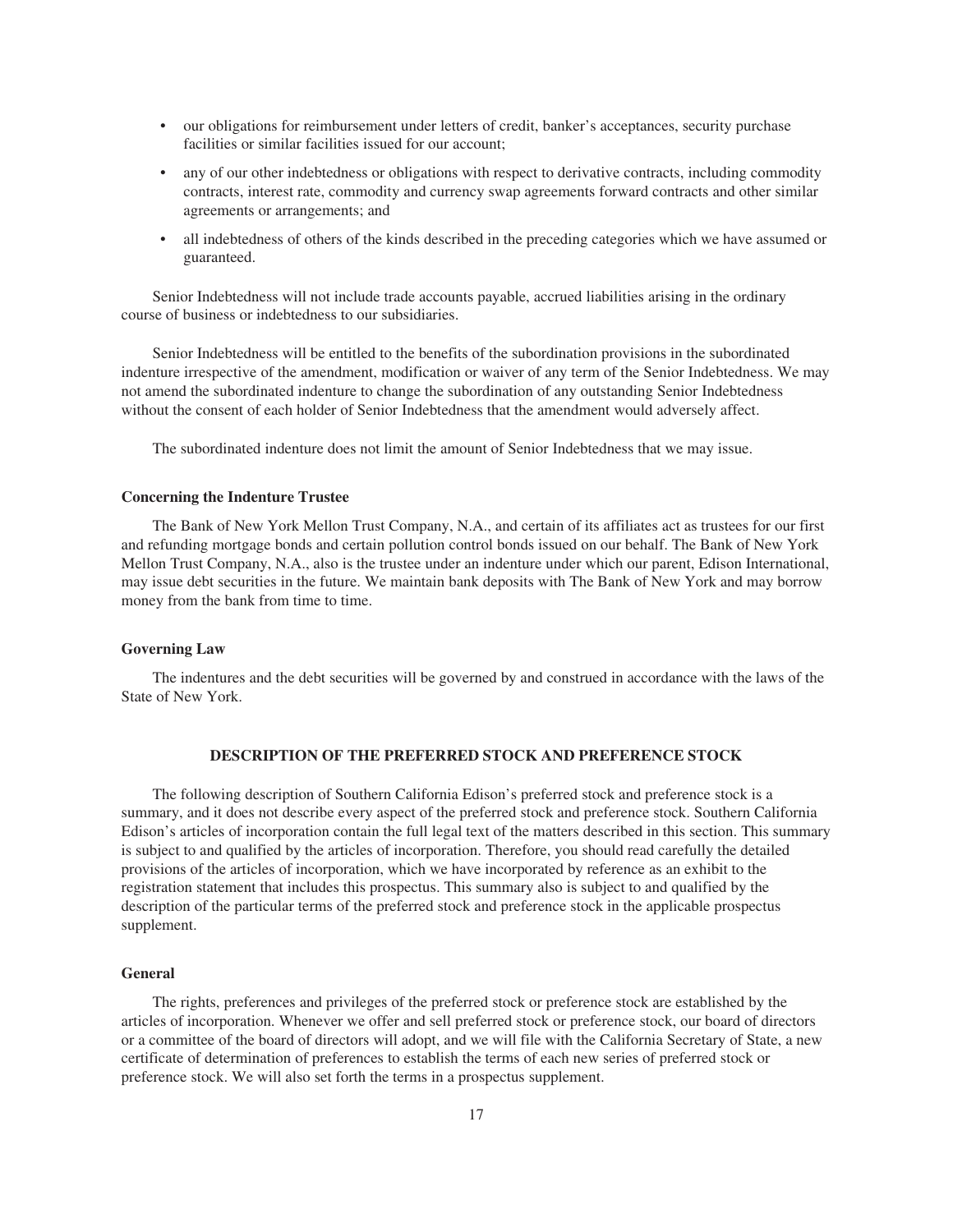Southern California Edison's authorized capital stock consists of the following classes of shares of stock with the following number of shares per class:

- cumulative preferred stock  $-24,000,000$  shares with a par value of \$25 per share;
- $$100$  cumulative preferred stock  $-12,000,000$  shares with a par value of \$100 per share;
- preference  $stock 50,000,000$  shares with no par value; and
- common stock 560,000,000 shares with no par value.

As of June 30, 2021, Southern California Edison had issued and outstanding no shares of cumulative preferred stock, no shares of \$100 cumulative preferred stock, 988,020 shares of preference stock, and 434,888,104 shares of common stock. All of the outstanding shares of common stock are owned by Edison International.

# **Preferred Stock**

The Southern California Edison board of directors or a committee of our board of directors may authorize the preferred stock to be issued from time to time as one or more series of cumulative preferred stock or \$100 cumulative preferred stock. For each new series of preferred stock, the board of directors or a committee of our board of directors, within the limitations and restrictions stated in Article Sixth of the articles of incorporation, may fix the number of shares, dividend rights, dividend rate, including fixed and variable rates, conversion rights, voting rights (in addition to the voting rights provided in the articles of incorporation), rights and terms of redemption (including sinking fund provisions), redemption price or prices and voluntary liquidation preferences. We will set forth in a prospectus supplement the terms of each series of preferred stock offered through this prospectus.

# **Preference Stock**

The articles of incorporation authorize our board of directors or a committee of our board of directors, from time to time, in one or more series, and without further shareholder action, to provide for the issuance of up to 50,000,000 shares of preference stock, no par value. For each new series of preference stock, the board of directors or a committee of our board of directors may fix the number of shares, dividend rights, dividend rate, including fixed and variable rates, conversion rights, voting rights (if any), rights and terms of redemption (including sinking fund provisions), redemption price or prices and voluntary liquidation preferences. We will set forth in a prospectus supplement the following terms of each series of preference stock offered through this prospectus:

- the designation of the series;
- the total number of shares being offered;
- the general or special voting rights of such shares, if any;
- the price or prices at which shares will be offered and sold;
- the dividend rate (including any step-up or step-down), period and payment date or method of calculation applicable to the preference stock;
- the date from which dividends on the preference stock accumulate, if applicable;
- whether the dividend rate is fixed or variable;
- any mandatory or optional sinking fund, purchase fund or similar provisions, if any;
- the terms and conditions, if applicable, upon which the preference stock will be convertible into common stock, including the conversion price (or manner of calculation);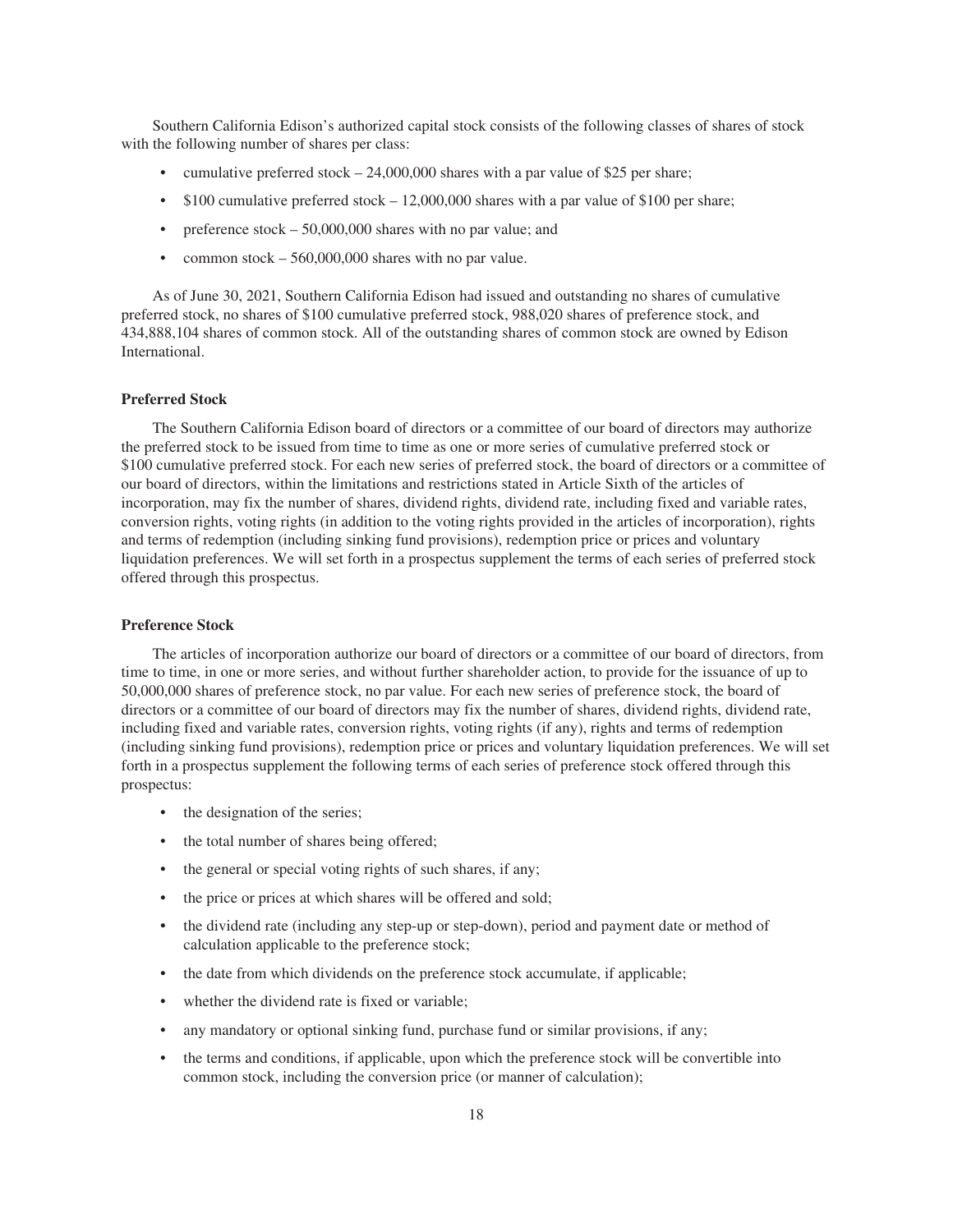- the dates, prices and other terms of any optional or mandatory redemption;
- the relative ranking and preferences of the preference stock as to dividend rights and rights upon liquidation (whether voluntary or involuntary), dissolution or winding up of our affairs;
- any liquidation preferences;
- the procedures for auction and remarketing, if any, of the shares;
- any listing of the shares on a securities exchange; and
- any other specific terms, preferences, rights, limitations or restrictions.

#### *Rank of the Preference Stock*

Unless we state otherwise in a prospectus supplement, all series of preference stock will rank equally as to dividends and payments upon liquidation, dissolution or winding up. The preference stock ranks junior to all of the preferred stock and senior to all common stock.

# *Distribution Rights*

A prospectus supplement will describe the circumstances relating to distributions on our preference stock. Holders of our preference stock of each series will be entitled to receive distributions, when, as, and if declared by our board of directors, out of our assets legally available for payment to shareholders. These distributions may be cash distributions or distributions in kind or in other property. The prospectus supplement will describe the rates of the distributions and the dates we will make distributions. Each distribution shall be payable to holders of record on such record date as shall be fixed by our board of directors. Dividends on any series of preference stock being offered may be cumulative or non-cumulative. Distributions on any series of preference stock, if cumulative, will be cumulative from and after the date set forth in the applicable prospectus supplement. Whenever dividends on any shares of the preferred stock are in default, we may not:

- pay or declare any dividend on the preference stock or common stock, except a dividend payable in preference stock or common stock; or
- purchase or redeem any shares of preference stock or common stock, except with the proceeds of any sale of shares of preference stock or common stock.

The first mortgage bond indenture securing our first mortgage bonds provides, in substance, that we cannot pay any cash dividends except out of surplus at December 31, 1921, and out of earnings since then. None of our present earnings reinvested in the business are restricted by this provision. We do not expect this provision to have any adverse effect on our ability to pay dividends on the preference stock.

# *Voting Rights*

Holders of preference stock will not have any voting rights, except as required by law or as indicated in the applicable prospectus supplement.

#### *Liquidation Rights*

If we liquidate, dissolve or wind up our affairs, then, before we make distributions to holders of common stock or any other class or series of shares of our capital stock ranking junior to the preference stock in the distribution of assets, the holders of each series of preference stock shall be entitled to receive liquidating distributions out of our assets legally available for distribution to shareholders. We will make liquidating distributions in the amount of the liquidation preference set forth in the applicable prospectus supplement plus an amount equal to all accumulated and unpaid distributions. After payment of the full amount of the liquidating distributions to which they are entitled, the holders of shares of preference stock will have no right or claim to any of our remaining assets.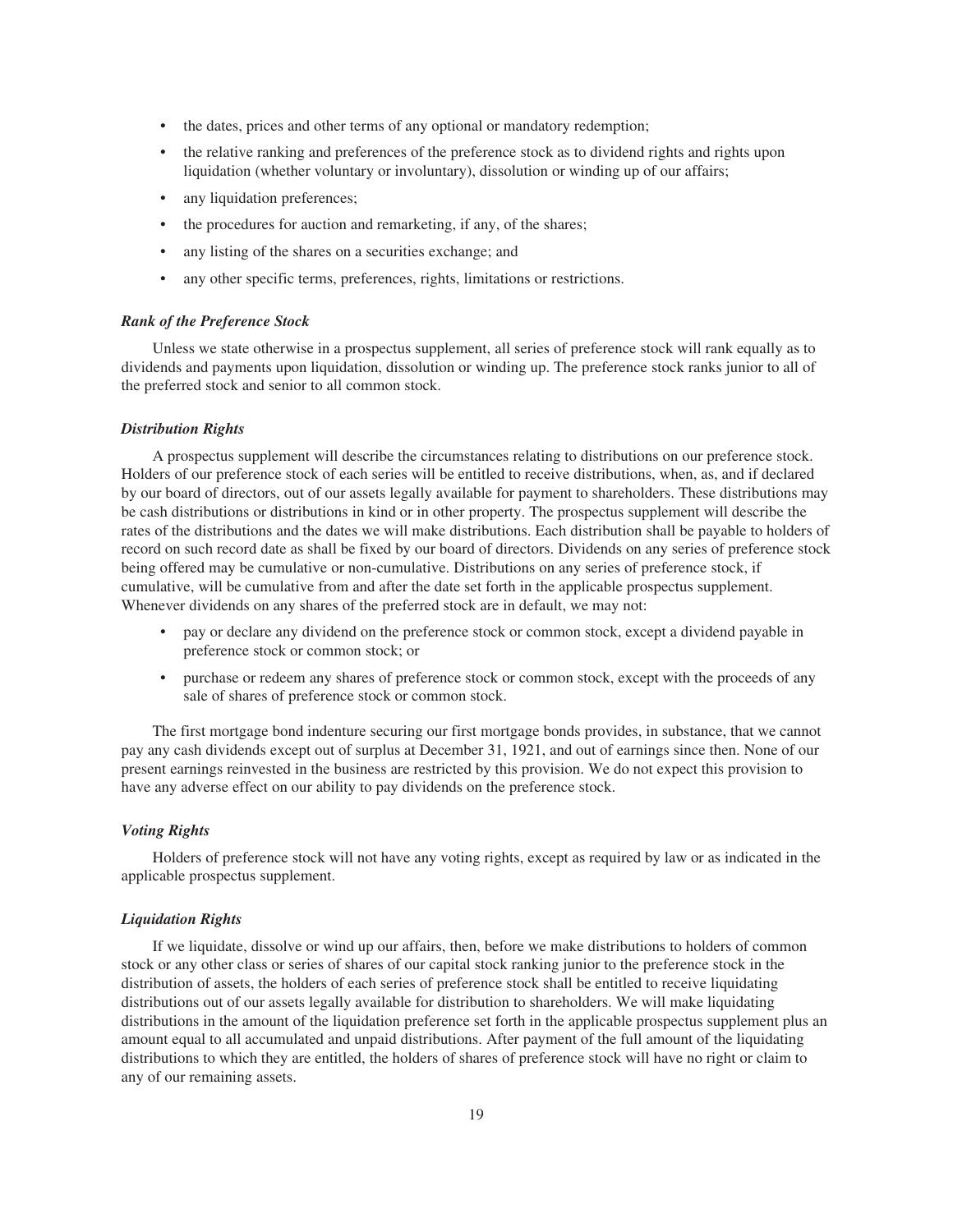If we liquidate, dissolve or wind up and we do not have enough legally available assets to pay the amount of the liquidating distributions on all outstanding shares of preference stock and other classes of capital stock ranking equally with the preference stock in the distribution of assets, then the holders of the preference stock and all other such classes or series of shares of capital stock shall share ratably in any such distribution of assets in proportion to the full liquidating distributions to which they would otherwise be respectively entitled.

#### *Redemption*

A prospectus supplement may provide that the preference stock will be subject to mandatory redemption or redemption at our option, in whole or in part. The prospectus supplement will describe the terms, the times and the redemption prices of the preference stock.

# *Other Provisions*

Holders of shares of preference stock will not have any preemptive rights. The preference stock, when issued, will be fully paid and nonassessable.

# *Registration and Transfer*

We will select a transfer agent and registrar for the preference stock that we issue at the time of issuance.

# **EXPERTS**

<span id="page-47-0"></span>The financial statements of Southern California Edison Company incorporated in this Prospectus by reference to the Annual Report on Form 10-K of Southern California Edison Company for the year ended December 31, 2020 have been so incorporated in reliance on the report of PricewaterhouseCoopers LLP, an independent registered public accounting firm, given on the authority of said firm as experts in auditing and accounting.

# **VALIDITY OF THE SECURITIES**

<span id="page-47-1"></span>The validity of the first mortgage bonds, debt securities, preferred stock and preference stock offered by this prospectus will be passed upon for Southern California Edison by Michael A. Henry, its Assistant General Counsel. Certain legal matters will be passed upon for any underwriters by Cleary Gottlieb Steen & Hamilton LLP, New York, New York.

Mr. Henry is a salaried employee of Southern California Edison and earns stock-based compensation based on Edison International's common stock. Additionally, he may hold Edison International stock-based interests through an employee benefit plan and can participate in an Edison International shareholder dividend reinvestment and stock purchase plan and/or an Edison International Employee Stock Purchase Plan. He owns no securities of Southern California Edison.

Cleary Gottlieb Steen & Hamilton LLP, New York, New York has from time to time provided, and may provide in the future, legal services to Southern California Edison and its affiliates.

# **WHERE YOU CAN FIND MORE INFORMATION**

#### <span id="page-47-2"></span>**Available Information**

We file annual, quarterly and current reports and other information with the Securities and Exchange Commission. You can access the documents we file electronically with the Securities and Exchange Commission from the website http://www.sec.gov.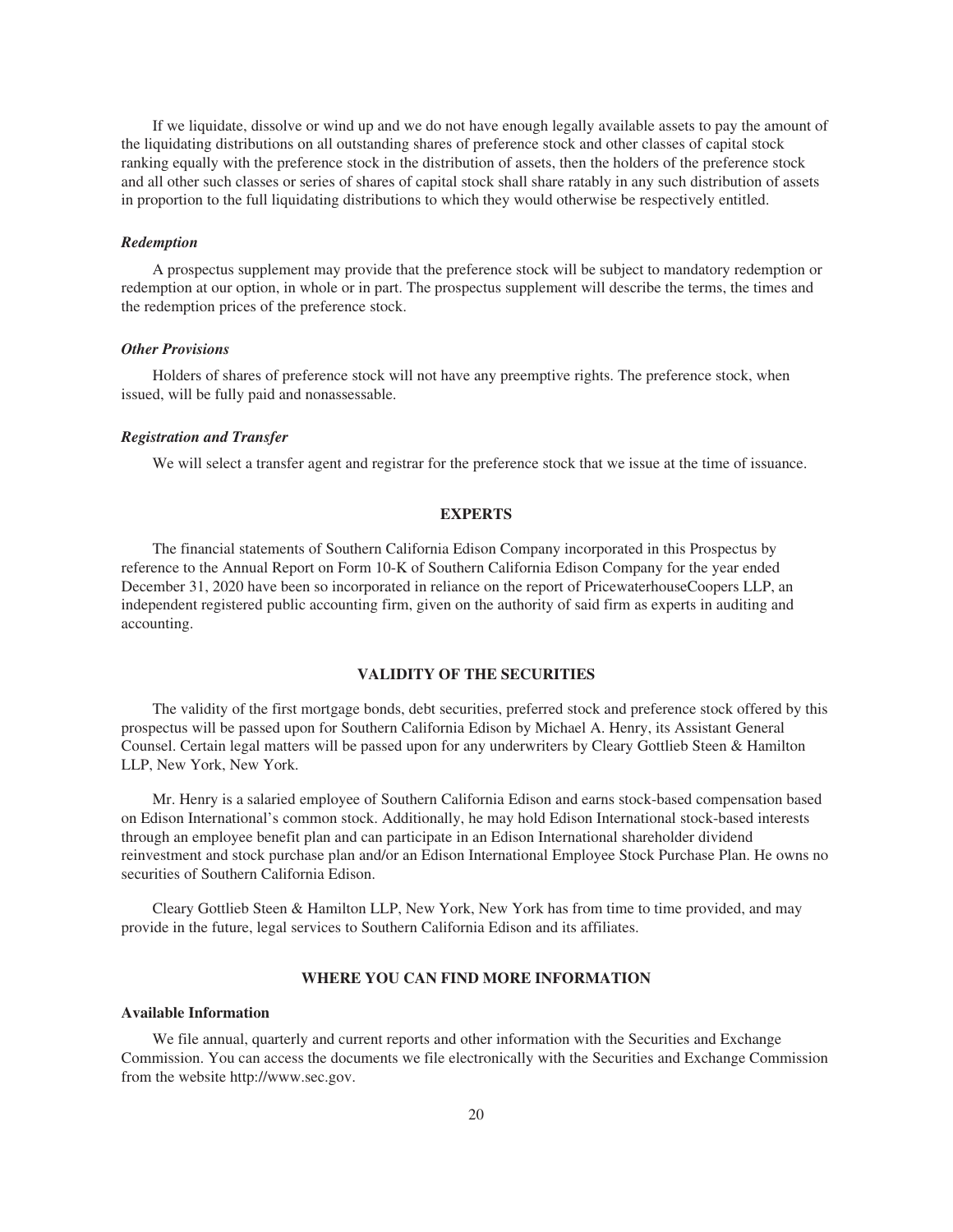You may also review reports and other information about Southern California Edison at our offices at 2244 Walnut Grove Avenue, Rosemead, California 91770. You may view and obtain copies of some of those reports and other information on the web site maintained by Southern California Edison's parent, Edison International, at http://www.edison.com. Except for the documents specifically incorporated by reference into this prospectus, information contained on Edison International's web site or that can be accessed through its web site does not constitute part of this prospectus.

This prospectus is part of a registration statement that we filed with the Securities and Exchange Commission. You may obtain the full registration statement from the Securities and Exchange Commission or us, as indicated below. We filed forms or copies of the articles of incorporation, indentures and other documents establishing the terms of the offered securities as exhibits to the registration statement. Statements in this prospectus or any supplement about these documents are summaries. You should refer to the actual documents for a more complete description of the relevant matters.

# **Incorporation by Reference**

The rules of the Securities and Exchange Commission allow us to "incorporate by reference" into this prospectus, which means that we can disclose important information to you by referring you to another document filed separately with the Securities and Exchange Commission. The information incorporated by reference is considered to be part of this prospectus, and later information that we file with the Securities and Exchange Commission will automatically update and supersede the earlier information. This prospectus incorporates by reference the documents listed below that we have previously filed or may file in the future with the Securities and Exchange Commission. These documents contain important information about Southern California Edison.

- Our Annual Report on [Form 10-K](https://www.sec.gov/ix?doc=/Archives/edgar/data/92103/000082705221000019/eix-20201231.htm) for the year ended December 31, 2020.
- Our Quarterly Reports on Form 10-Q for the quarters ended [March 31](https://www.sec.gov/ix?doc=/Archives/edgar/data/92103/000082705221000033/eix-20210331x10q.htm) and [June 30, 2021](https://www.sec.gov/ix?doc=/Archives/edgar/data/92103/000082705221000051/eix-20210630x10q.htm).
- Our Current Reports on Form 8-K filed [January 8](https://www.sec.gov/ix?doc=/Archives/edgar/data/92103/000009210321000004/sce-20210105x8k.htm), [January 25](https://www.sec.gov/ix?doc=/Archives/edgar/data/92103/000082705221000004/eix-20210122.htm) (Item 8.01 only), [February 19](https://www.sec.gov/Archives/edgar/data/92103/000119312521048823/d102106d8k.htm), [February 24,](https://www.sec.gov/Archives/edgar/data/92103/000119312521054625/d144257d8k.htm) [April 1](https://www.sec.gov/ix?doc=/Archives/edgar/data/92103/000009210321000007/sce-20210324x8k.htm), [May 6](https://www.sec.gov/ix?doc=/Archives/edgar/data/92103/000082705221000040/eix-20210430x8k.htm), [May 11](https://www.sec.gov/ix?doc=/Archives/edgar/data/92103/000009210321000011/sce-20210510x8k.htm), and [June 14, 2021.](https://www.sec.gov/ix?doc=/Archives/edgar/data/92103/000009210321000014/sce-20210609x8k.htm)
- All additional documents that we file with the SEC under Sections 13(a), 13(c), 14 or 15(d) of the Securities Exchange Act of 1934 between the date of this prospectus and the end of the offering of the securities described in this prospectus. Those documents include Annual Reports on Form 10-K, Quarterly Reports on Form 10-Q, and Current Reports on Form 8-K mailed to our shareholders.

Upon request, we will provide a copy of any of these filings without charge to each person to whom a copy of this prospectus has been delivered. You may request a copy of these filings by writing or calling us at:

> Southern California Edison Company 2244 Walnut Grove Avenue P.O. Box 800 Rosemead, California 91770 Attention: Corporate Governance Telephone (626) 302-4008